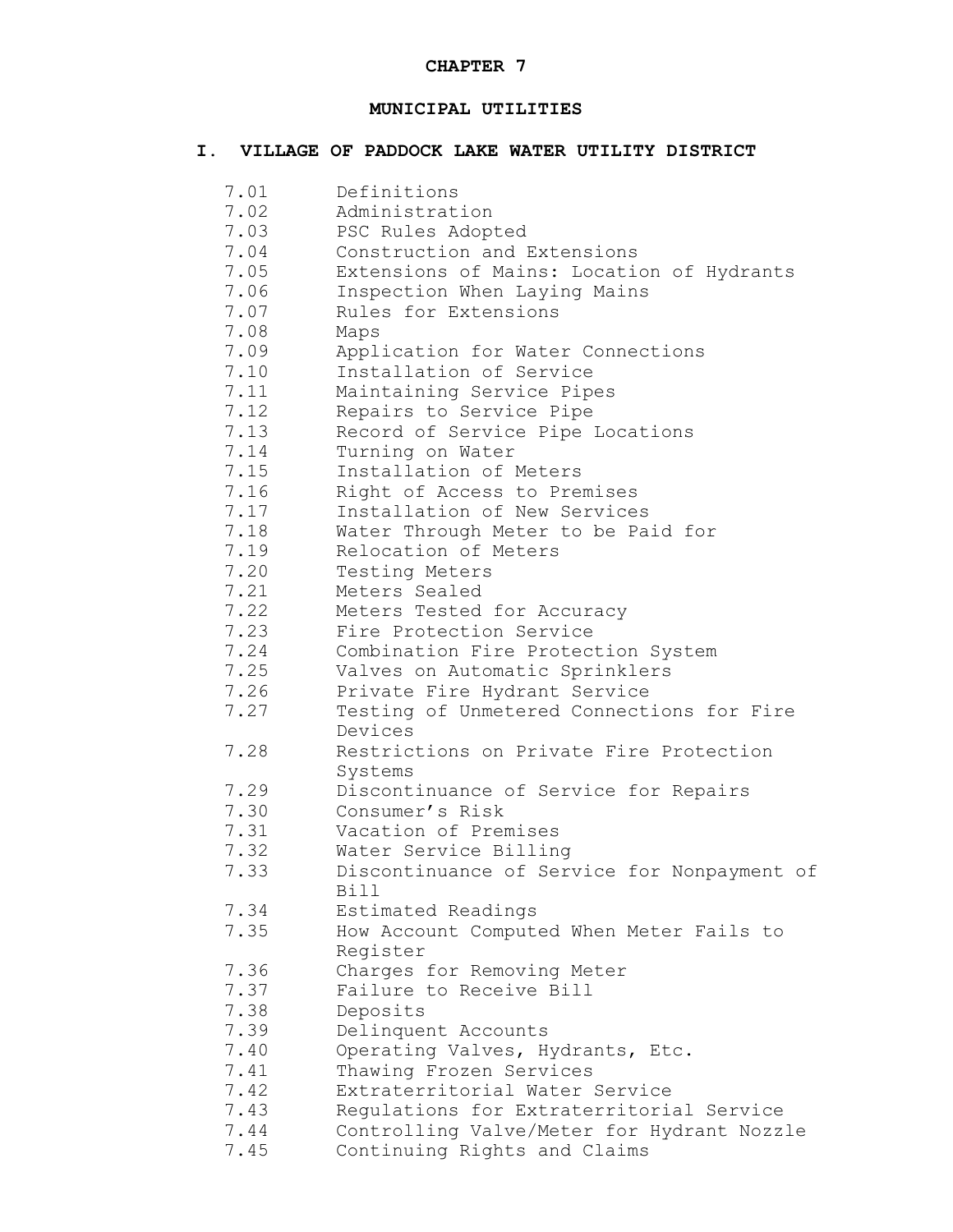- 7.46 Remote Reading Registers<br>7.47 Cross Connections
- Cross Connections
- 7.48 Compulsory Hook-up
- 7.49 Water Supply System Facilities
- 7.50 Private Well Abandonment and Well Operation Permit
- 7.51 Commercial Buildings
- 7.52 Water Rates
- 7.53 Westside Water System Infrastructure Assessments

# **II. PADDOCK LAKE SEWER UTILITY DISTRICTS**

- 7.54 Definitions
- 7.55 Use of the Public Sewers
- 7.56 Industrial Wastes in Public Sewers
- 7.57 Basis for Sewer Service Charges
- 7.58 Amount of Sewer Service Charges
- 7.59 Billing Practice
- 7.60 Right of Entry, Safety and Identification
- 7.61 Sewer Construction and Connections
- 7.62 Audit, Notification and Records
- 7.63 Land Developments Sewers
- 7.64 Notice of Violation
- 7.65 Rules for Extensions
- 7.66 Deferment of Special Assessments A-1
- Agricultural Property
- 7.67 Sewer System Facilities
- 
- 7.68 Appeals<br>7.69 Conflict Conflicting Ordinances Repealed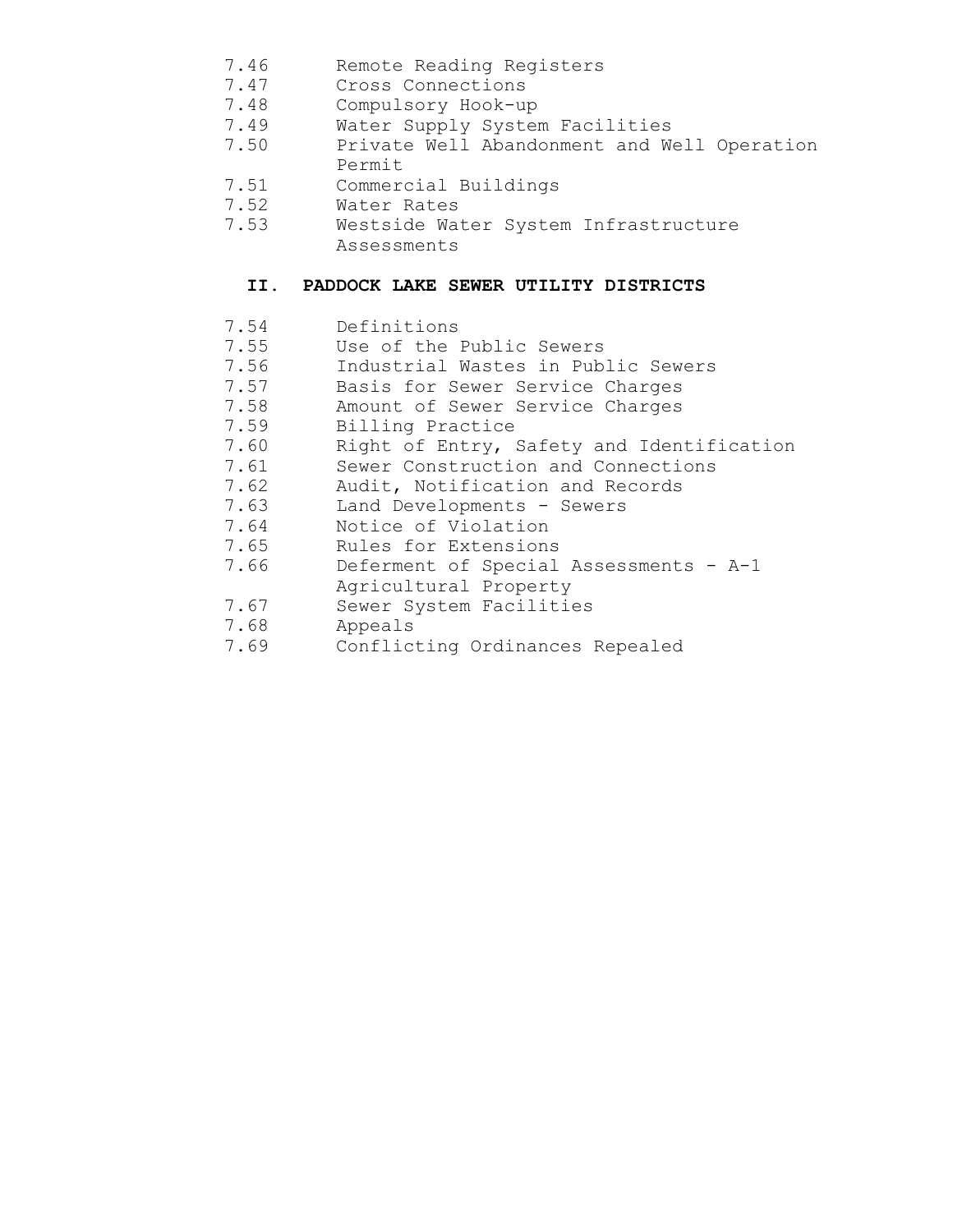#### **MUNICIPAL UTILITIES**

#### **I. VILLAGE OF PADDOCK LAKE WATER UTILITY DISTRICT**

7.01 DEFINITIONS.

(a) "Approved" means acceptable to the Utility or to the Utility's authorized representative.

(b) "Areawide water quality management plan" means those plans prepared by the Department of Natural Resources, including those plans prepared by agencies designated by the governor under the authority of Chapter 281, Wis. Stats. and NR 121 of the Wisconsin Administrative Code, for the purpose of managing, protecting and enhancing groundwater and surface water of the state.

(c) "Backflow" means the unwanted reverse flow of liquids, solids or gases.

(d) "Back-pressure" means a pressure greater than the supply pressure which may cause backflow.

(e) "Backsiphonage" means the creation of a backflow as a result of negative pressure.

(f) "Building" means a structure for support, shelter or enclosure of persons or property.

(g) "Cross-connection" means any physical connection or potential connection or arrangement between any part of a water supply system and another environment containing substances in a manner that, under any circumstances, would allow the substances to enter the water supply system by means of backsiphonage or back pressure.

(h) "Cross-connection control device" means any mechanical device which automatically prevents backflow from a contaminated source into a potable water supply system.

(i) "Curb stop" means a valve placed in a water service or a private water main.

(j) "Diameter" means in reference to a pipe the nominal inside diameter of the pipe.

(k) "Main" means the principal pipe artery to which branches may be connected.

(l) "Mobile home" means a vehicle as defined in §101.91(10), Stats.

(m) "Negative pressure" means a pressure less than atmospheric.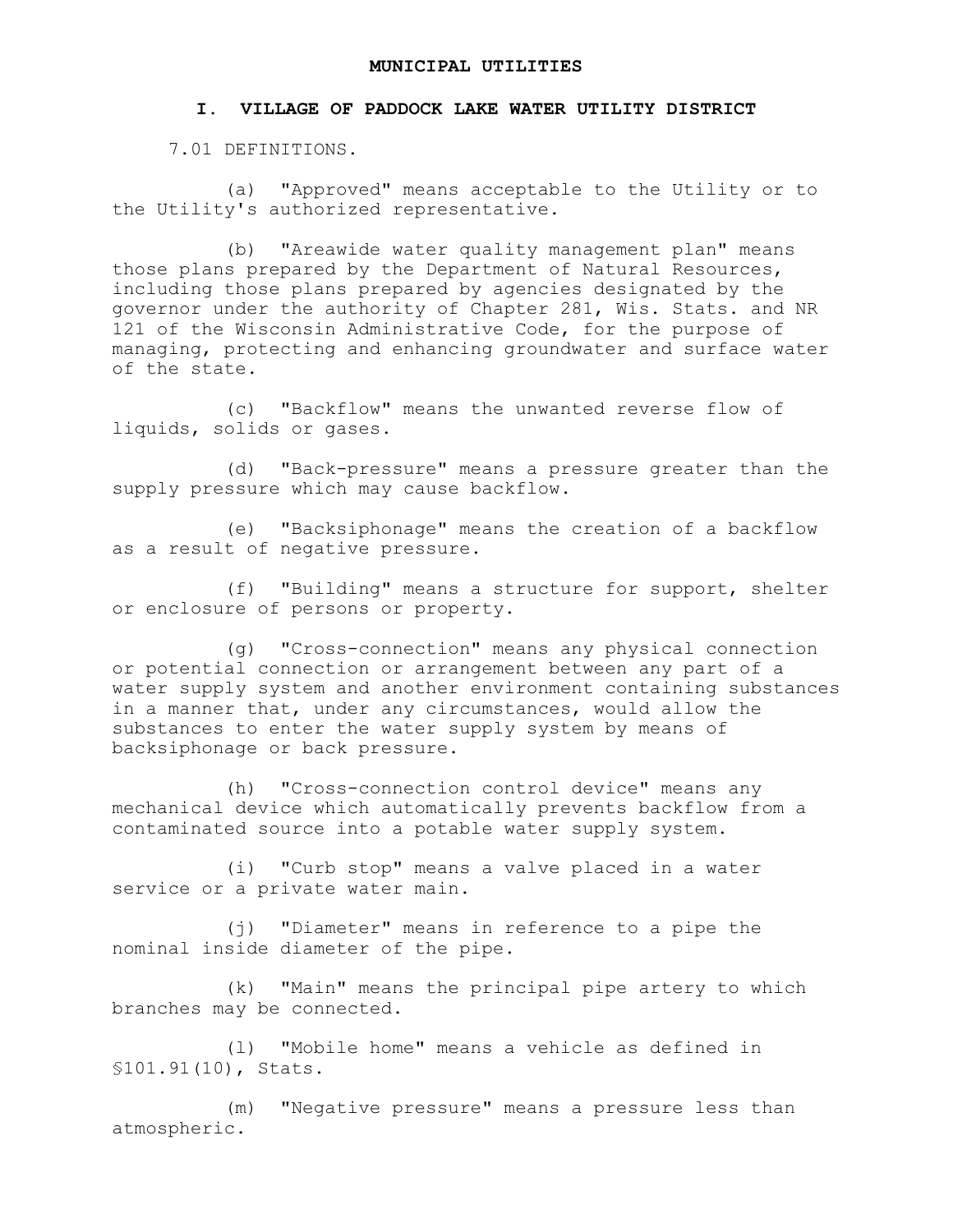(n) "Plumbing" means piping, fixtures, appliances, appurtenances, devices and systems as defined in §145.01(10), Stats.

(o) "Plumbing appliance" means any one of a special class of plumbing devices which is intended to perform a special function. The operation or control of the appliance may be dependent upon one or more energized components, such as motors, controls, heating elements, or pressure or temperature sensing elements. The devices may be manually adjusted or controlled by the user or operator, or may operate automatically through one or more of the following actions: a time cycle, a temperature range, a pressure range, a measured volume or weight.

(p) "Plumbing appurtenance" means a manufactured device or prefabricated assembly of component parts which is an adjunct to the basic piping system and plumbing fixtures. An appurtenance does not demand additional water supply, nor does it add any discharge load to a fixture or the drain system. It is presumed that the appurtenance performs some useful function in the operation, maintenance, servicing, economy, or safety of the plumbing system.

(q) "Plumbing fixture" means a receptacle or device which:

> (1) Is either permanently or temporarily connected to the water distribution system of the premises, and demands a supply of water from the system;

> (2) Discharges used water, waste materials, or sewage either directly or indirectly to the drain system of the premises; or

(3) Requires both a water supply connection and a discharge to the drain system of the premises.

(r) "Plumbing system" includes the water supply system, the drain system, the vent system, plumbing fixtures, plumbing appliances and plumbing appurtenances which serve a building, structure or premises.

(s) "Private water main" means a privately owned water main serving two (2) or more buildings and not directly controlled by a public authority.

(t) "Remote Register Water Meter Attachment" shall mean a mechanical and/or electronic device designed and installed in such a fashion so as to enable Utility employees to determine an accurate reading of water consumption by a particular metered customer without the need to physically gain access to the customers property.

(u) "Utility" means the Village of Paddock Lake Water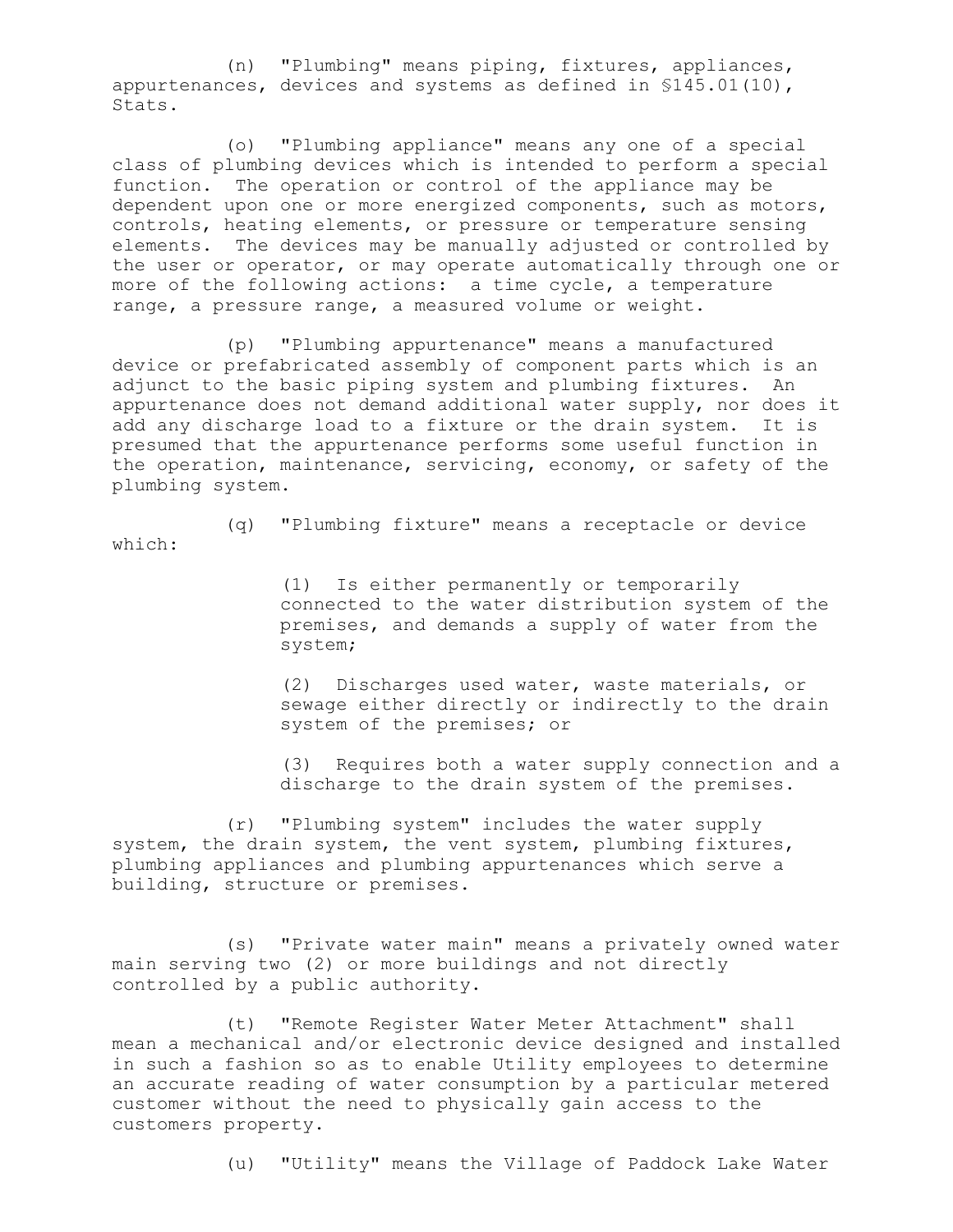Utility District.

(v) "Village Administrator" shall mean the Village Administrator for the Village of Paddock Lake, its Water and Sewer Utilities.

(w) "Water Commission" means the Board of Water Commissioners for the Village of Paddock Lake Water Utility District.

7.02 ADMINISTRATION.

(a) Water Commission. The Water Commission shall have charge of the Village Water Utility and shall have all of the powers and duties provided in Chapter 66, Wis. Stats. The Water Commission shall consist of the following: the duly elected members of the Village Board and the Village President shall act as the Chairperson of the Water Commission. Members of the Commission shall serve terms coterminous with their respective terms as Village President and Village Trustees.

(b) Village Administrator. The Village Administrator shall have general charge of all work of extension and improvement of the water distribution system under the general direction of the Commission. All such work when let by formal contract, signed by the Chairperson of the Commission and Village Clerk/Treasurer shall be under the direction of the Village Administrator and shall be carried out as may be directed by the Commission. For any work of this nature done without a formal contract, the Village Administrator shall have general supervision, subject to such statutory requirements and such ordinance provisions as the Village may make and shall purchase the necessary materials and employ the necessary help and labor for such work.

#### 7.03 PSC RULES ADOPTED.

The following rules issued by the Public Service Commission and on file in the office of the Village Building Inspector are hereby adopted by reference as though fully set forth herein. Whenever any provision of this Code shall conflict with any PSC rule adopted by reference in this section, such conflict shall be resolved in favor of the PSC rule.

## **Schedule No. Title**

| $X - 2$ | Water Main Extension Rule           |
|---------|-------------------------------------|
| $X - 3$ | Water Main Installations in Platted |
|         | Subdivisions                        |
| $Cz-1$  | Water Lateral Installation Charge   |
| $Mq-1$  | General Service - Metered           |
| $F-1$   | Public Fire-Protection Service      |
| $Upf-1$ | Private Fire-Protection Service -   |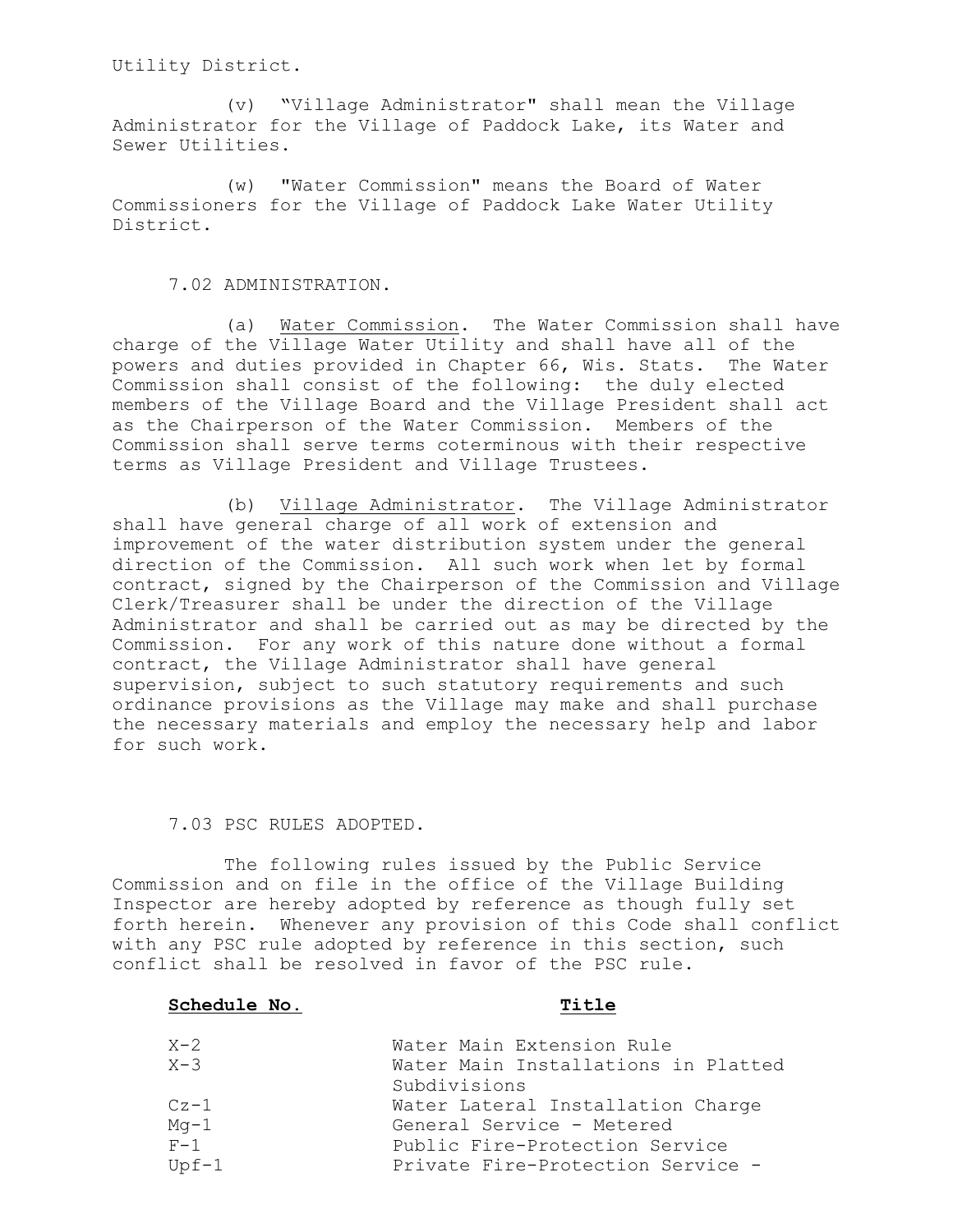|            | Unmetered                                                               |
|------------|-------------------------------------------------------------------------|
| $Mpa-1$    | Public Service                                                          |
| $Uq-1$     | General Water Service - Unmetered                                       |
| $R-1$      | Reconnection Charges                                                    |
| $MqT-1$    | Seasonal, Emergency or Temporary Service                                |
| $X-1$      | Compliance with Rules                                                   |
| $X-1$      | Establishment of Service                                                |
| $X-1.1$    | Service Contract                                                        |
| $X-1.2$    | Temporary Metered Supply, Meter and<br>Deposits: Water for Construction |
| $X - 1.3$  | Use of Hydrants for Construction                                        |
| $X-1.4$    | Operation of Valves and Hydrants, and                                   |
|            | Unauthorized Use of Water - Penalty;                                    |
|            | Refunds of Monetary Deposits                                            |
| $X-1.5$    | Service Connections (or Water Laterals)                                 |
| $X-1.6$    | Replacement and Repair of Service Pipe                                  |
| $X-1.7$    | Thawing Frozen Services                                                 |
| $X-1.8$    | Stop Boxes; Installation of Meters;                                     |
|            | Repairs to Meters                                                       |
| $X-1.9$    | Service Piping for Metered Settings                                     |
| $X - 1.10$ | Turning on Water; Failure to Read Meters                                |
| $X - 1.11$ | Complaint Meter Tests; Inspection of                                    |
|            | Premises; Customer's Deposits; New                                      |
|            | Residential Service                                                     |
| $X - 1.12$ | Existing Residential Service                                            |
| $X - 1.13$ | Commercial and Industrial Service;                                      |
|            | Conditions of Deposit; Refund of                                        |
|            | Deposits                                                                |
| $X - 1.14$ | Other Conditions; Guarantee Contracts                                   |
| $X - 1.15$ | Disconnection and Refusal of Service:                                   |
|            | Reasons for Disconnection; Disconnection                                |
|            | for Delinquent Accounts                                                 |
| $X - 1.16$ | Deferred Payment Agreement                                              |
| $X - 1.17$ | Dispute Procedures                                                      |
| $X - 1.18$ | Disconnection Notice                                                    |
| $X - 1.19$ | Illness Provision; Deferred Payment                                     |
|            | Agreements                                                              |
| $X - 1.20$ | Surreptitious Use of Water                                              |
| $X - 1.21$ | Vacation of Premises; Repairs to Mains;                                 |
|            | Duty of Superintendent with Respect to                                  |
|            | Safety of the Public                                                    |
| $X - 1.22$ | Handling Water Mains and Service Pipes                                  |
|            | in Sewer or Other Trenches; Settling                                    |
|            | Main or Service Trenches                                                |
| $X - 1.23$ | Protective Devices                                                      |
| $X - 1.24$ | Purity of Supply Not to be Impaired by                                  |
|            | Cross Connections                                                       |

7.04 CONSTRUCTION AND EXTENSIONS.

All construction and extensions of the water system shall be performed after award of a contract by the Utility, signed by the Chairperson of the Commission and the Village Clerk/Treasurer, unless otherwise provided, except that the Village Administrator upon approval by the Commission shall have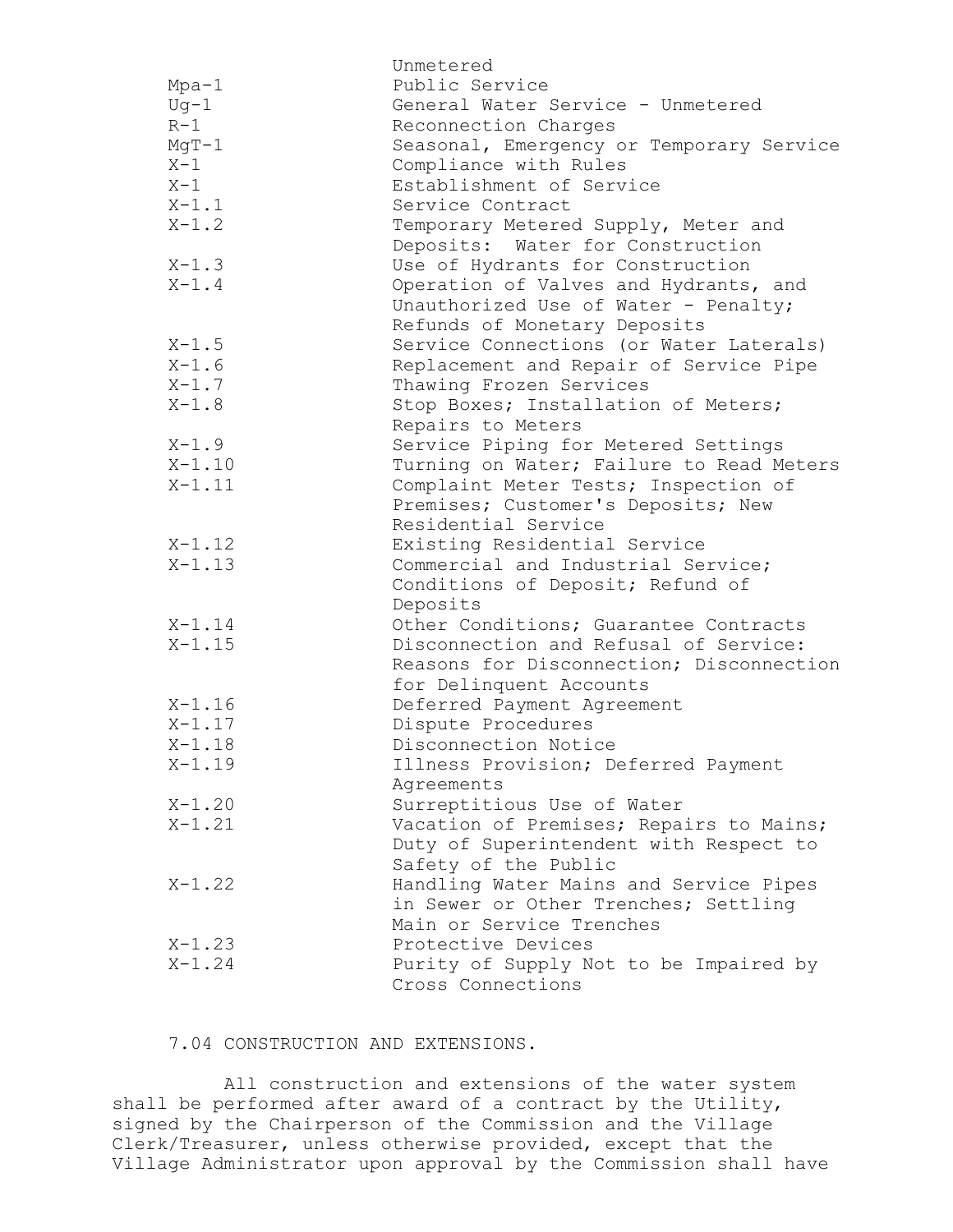authority to contract directly for replacements and maintenance.

7.05 EXTENSIONS OF MAINS: LOCATION OF HYDRANTS.

Extension of mains shall be made whenever ordered by the Commission and as rapidly as can reasonably be done after approval by Commission action. When installing mains, the system shall be so laid out as to provide ample water in time of fire. The location of hydrants shall conform to the specifications of the Wisconsin Department of Natural Resources and Town of Salem Fire Department.

7.06 INSPECTION WHEN LAYING MAINS.

When water mains are being laid, the Village Administrator shall cause systematic inspections to be made of all hydrants, connections, sleeves, etc., to prevent poor or careless work and later loss of water by leakage.

7.07 RULES FOR EXTENSIONS.

(a) Extensions to existing water mains shall be initiated by application in writing to the Village Administrator.

(b) By signing the application, the owner agrees to pay the proportionate share of the estimated cost of making such extension.

(c) When the cost of a main extension has been determined, bills of particulars shall be mailed to the abutting property owners at the address appearing in the application. If such bills have not been paid by October 1 of the year in which rendered, the amount of such bills shall be certified to the Village Clerk/Treasurer and the Clerk/Treasurer shall charge the amounts on the tax rolls of the Village to the property described to be collected according to law for the collection of general taxes, following notice and public hearing.

(d) When the Water Commission shall have ordered the construction of any water main which shall become part of the public water system, the cost of the improvement shall be assessed against the lots, parts of lots or parcels of land which front upon the proposed line of the water main and which are specifically benefitted thereby. Special assessments for water mains shall be in accordance with the procedures under §66.0703, Wis. Stats.

(e) The amount assessed against any property shall be computed on a front footage basis using the total cost of the improvement including the construction cost for the size of main required to adequately serve and benefit the property as determined by the Utility, but in no case shall such main be less than eight (8") inches in diameter nor shall such main be larger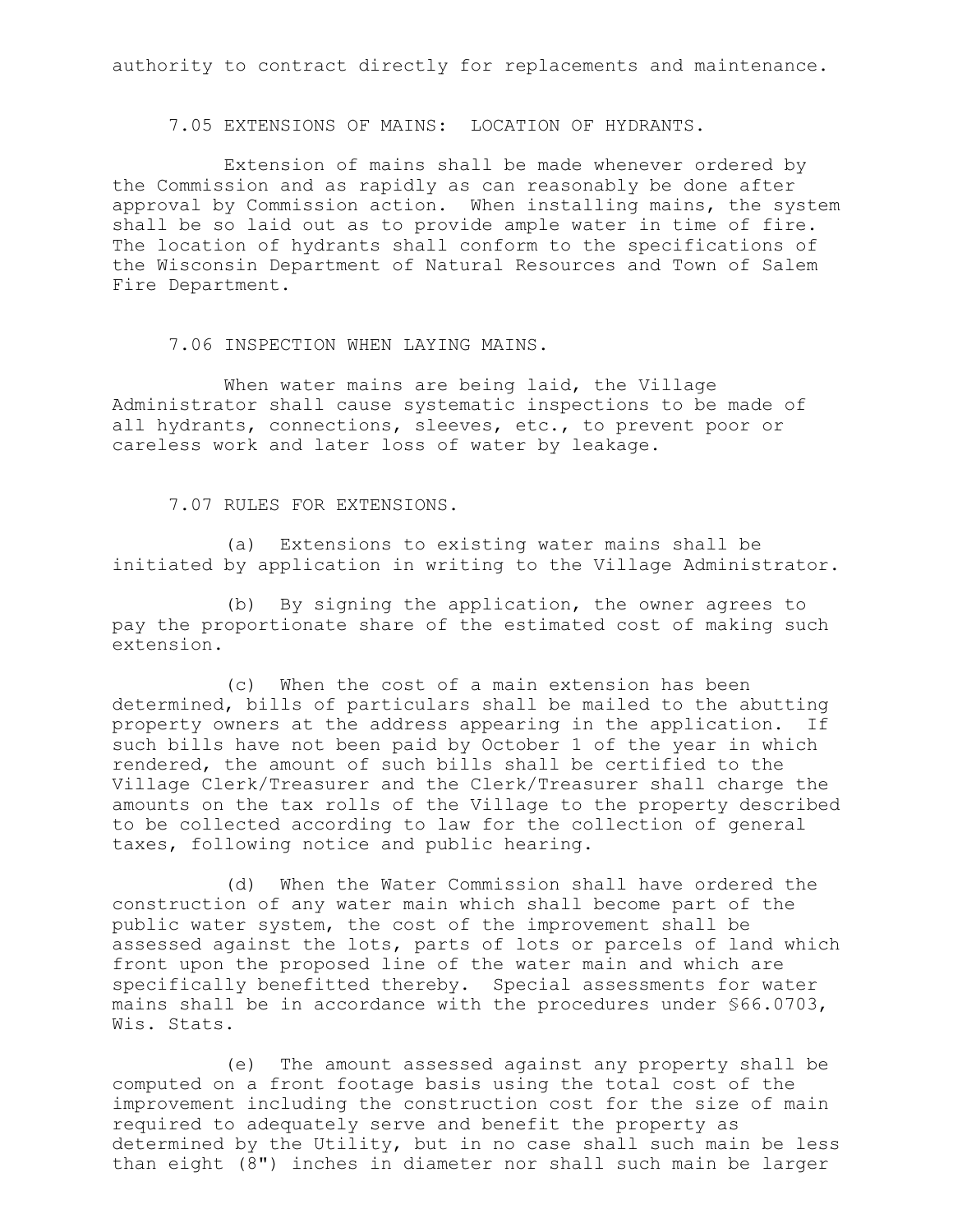than twelve (12") inches in diameter. The costs of engineering and legal services and any other component of direct or indirect cost which is attributed to the improvement, including the cost of that portion of the water main in intersections of streets shall be included in computing the costs of the improvement.

(f) Where density of prospective consumers does not warrant immediate assessment for the mains, extensions will be made on a customer financed basis.

> (1) The cost of the extension, including fire hydrants and street intersections will be determined and the total allocated to general service. This amount will then be divided by the total assessable frontage of the project.

(2) As additional consumers are connected to a water main that was originally paid for by customer contributions and not previously assessed, the Utility will require a contribution from each new consumer. The assessment rate shall be calculated using current prices for whatever size main is installed. This amount shall then be refunded pro rata to all consumers along the extension whose remaining contribution exceeds what would have been assessed under subs. (d) and (e). The Utility may make an assessment on the basis of area benefitted by the main extension on a case-by-case basis.

(3) When extension of a customer-financed main is required to serve a new customer, the new extension will be considered as an entirely new project without refunds or other contributions connected with the original extension.

(g) When customers connect to transmission mains or connecting loops laid at the expense of the Utility, there will be assessed on a front foot basis an amount equal to the average front foot assessment in the area or for the given project.

(h) When the Water Commission extends water mains for new customers on the basis of subs. (d), (e) and (f) above, the Village Engineer shall determine the required main size.

(i) Nothing herein shall prevent the Utility from entering into a developer's agreement with the owner of a benefitted parcel or parcels which may provide, among other things, for a different method of calculation or imposition of special assessments for the extension of water services to such benefitted parcel or parcels including, but not limited to, provisions for oversizing of mains, deferral of assessments and the posting of security to insure future performance.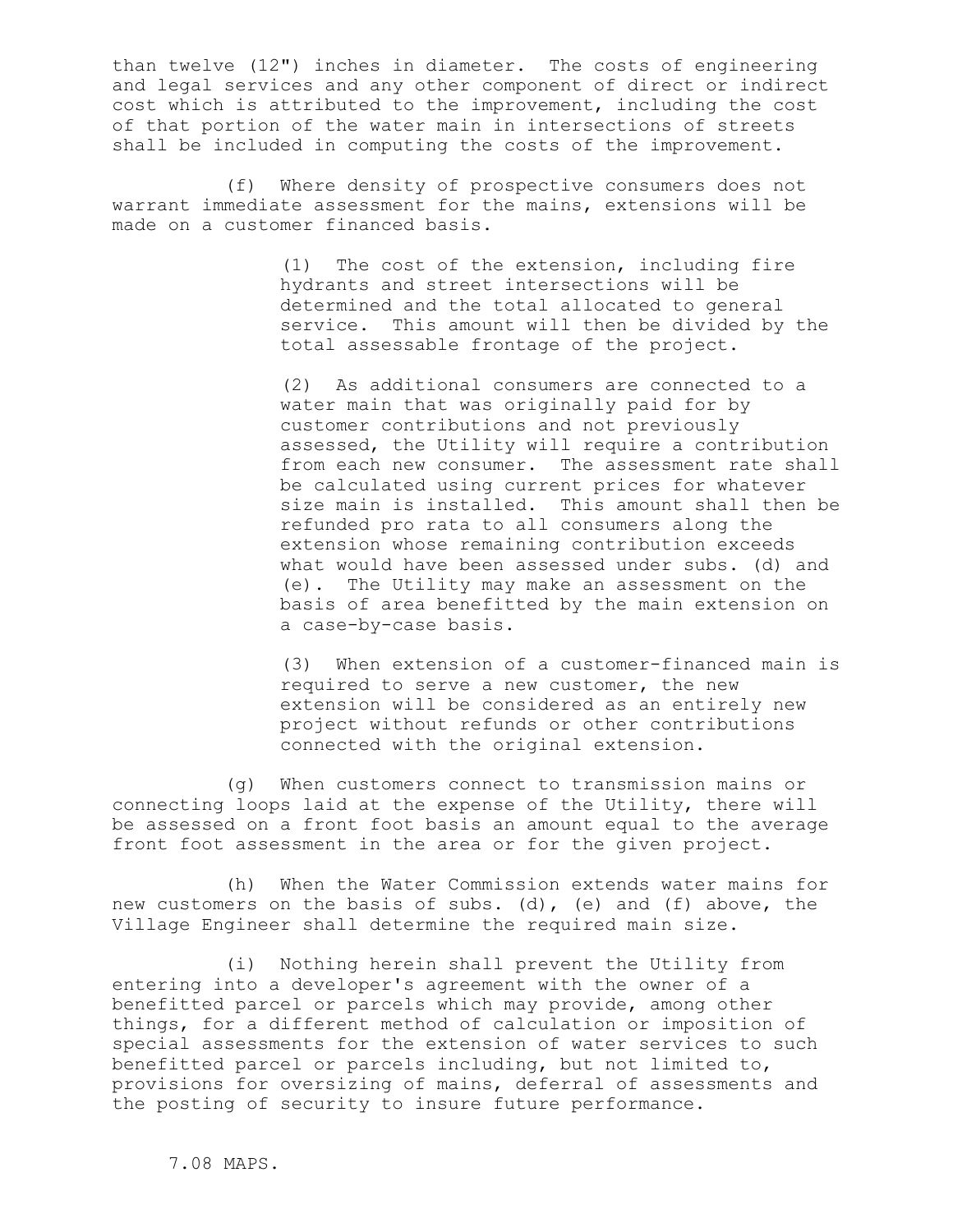The Village Administrator shall cause to be prepared maps showing the locations, sizes and types of all mains, valves, service pipes and hydrants and of the entire water distribution system and shall, from time to time, make such additions and alterations as shall correspond to the changes in the physical plant; and shall keep at least one (1) of such maps in the office of the Village Clerk/Treasurer.

#### 7.09 APPLICATION FOR WATER CONNECTIONS.

Applications for water connections shall be made at the office of the Village Clerk/Treasurer on forms provided for that purpose. The application shall state the name of the owner, location of property, designated by correct house number, the name of the licensed contractor installing the service, exceptional features, if any, to be disclosed clearly, and the address of the owner in case notice has to be given for discontinuance of service for nonpayment. All applications shall be signed by the owner or his or her duly authorized agent. Applications shall be accompanied by the fee schedule on file in the office of the Water Commission.

#### 7.10 INSTALLATION OF SERVICE.

The Water Utility shall furnish all fittings, with and including the curb box, at a cost to the property owner as approved by the Public Service Commission, but the Utility reserves the right at all times to specify the kind of pipe and material to be used, and to approve all work done up to and including the shut off cock at the meter upon the premises supplied. Such service and connection, up to and including the curb box, shall remain the property of the Utility at all times and the applicant shall acquire no interest, right or title to the same by virtue of the fact that he has paid the installation cost thereof and a fee giving him the privilege to receive water through such pipe, subject to all conditions set forth in these rules and regulations.

#### 7.11 MAINTAINING SERVICE PIPES.

The service pipe from main to curb box shall be maintained and kept in repair at the expense of the Utility. However, the consumer shall maintain the service pipe from the curb box to the property and the Utility shall not make allowance for the loss of water which has passed through the meter and has been wasted by the leakage or defective pipes and fixtures.

#### 7.12 REPAIRS TO SERVICE PIPE.

In case of leakage in the service pipe between the curb box and the property, notice shall be given the owner or occupant to make necessary repairs and if repairs are not commenced within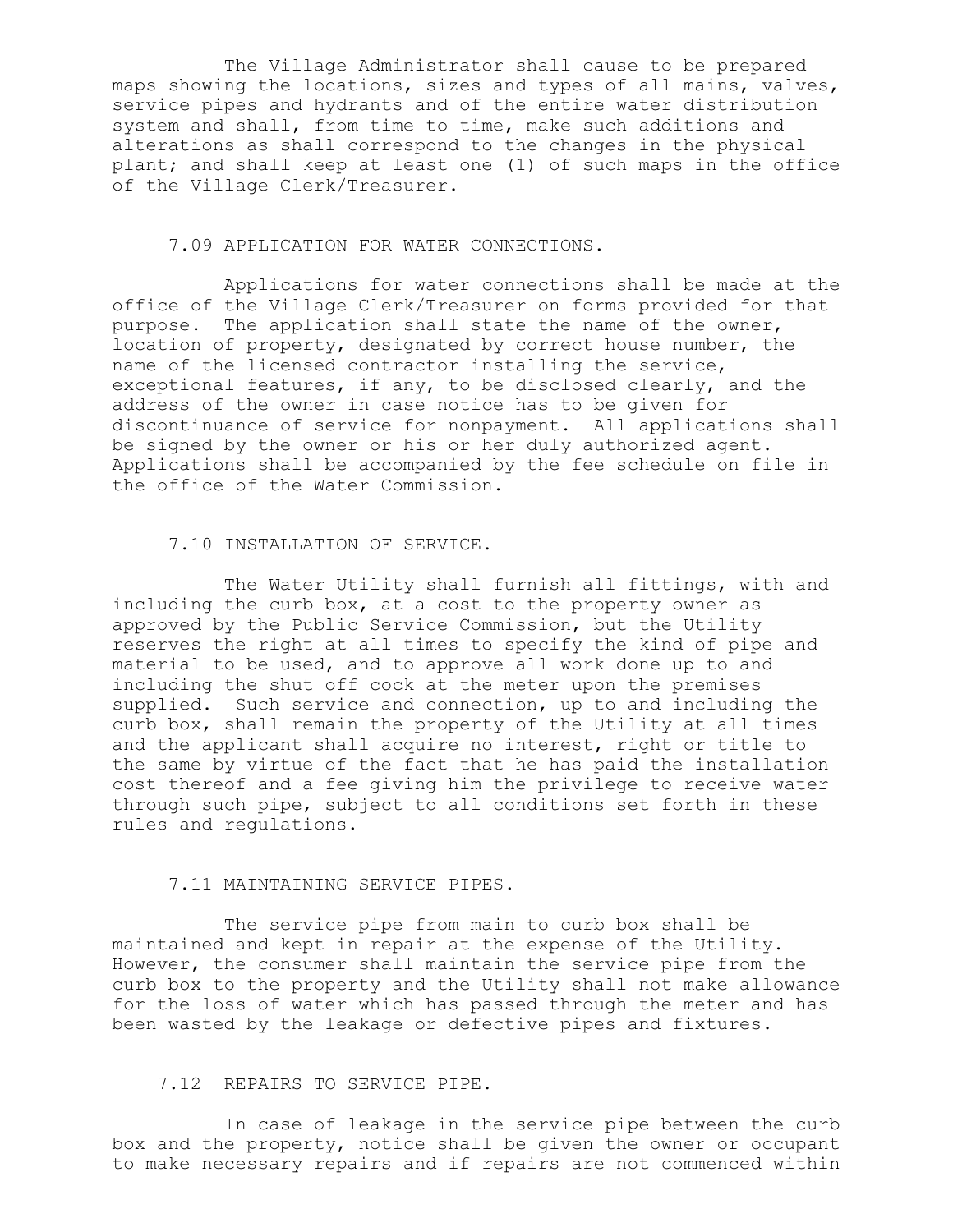twenty-four (24) hours after notice, the water will be shut off until repairs are made. If not made within a reasonable time thereafter, the Utility will repair the same at the expense of the property owner and an additional charge will be made for turning on water after repairs have been made. Neither the Village nor the Utility shall be liable for damages due to failure to locate a stop box promptly and shut off water in case of a leak on a consumer's premises and it shall be deemed an exercise of the Village's police power in proceeding onto private property to effectuate such repairs.

## 7.13 RECORD OF SERVICE PIPE LOCATIONS.

A record of the location of each service shall be made and kept by the Village Building Inspector. Every water lateral shall be constructed in accordance with COMM. 82.30(11) by the installation of an eighteen (18) gauge copper wire installed the entire length of the lateral to identify the exact location of such lateral. This tracer wire shall terminate at the building inside an electrical line box or receptacle box which shall be labeled "water tracer line".

#### 7.14 TURNING ON WATER.

In no case may water be turned on by any person other than an employee of the Utility authorized to do this work, with the exception of a licensed plumber who may do so only after being specially authorized to do so by an agent of the Water Commission and after having arranged for means whereby consumption of water may be determined by so doing.

## 7.15 INSTALLATION OF METERS.

Meters will be furnished and placed by the Utility. All meters shall be so located that they shall be safeguarded from obstructions and frost and to allow easy access thereto for reading and inspection. The location shall be designated by proper employees of the Water Commission. No bypass or other connection between the meter and the main shall be maintained, unless specifically authorized by the Village Administrator, in writing.

## 7.16 RIGHT OF ACCESS TO PREMISES.

Authorized employees of the Utility shall have the right of access during reasonable hours to premises supplied with water service for the purpose of inspection or for enforcement of the rules and regulations of the Water Commission as provided in this chapter. Whenever, in the opinion of the Village Administrator, the right of access is unduly obstructed, the Village Administrator shall cause notice to be given to the property owner that a frost-proof box of an approved design will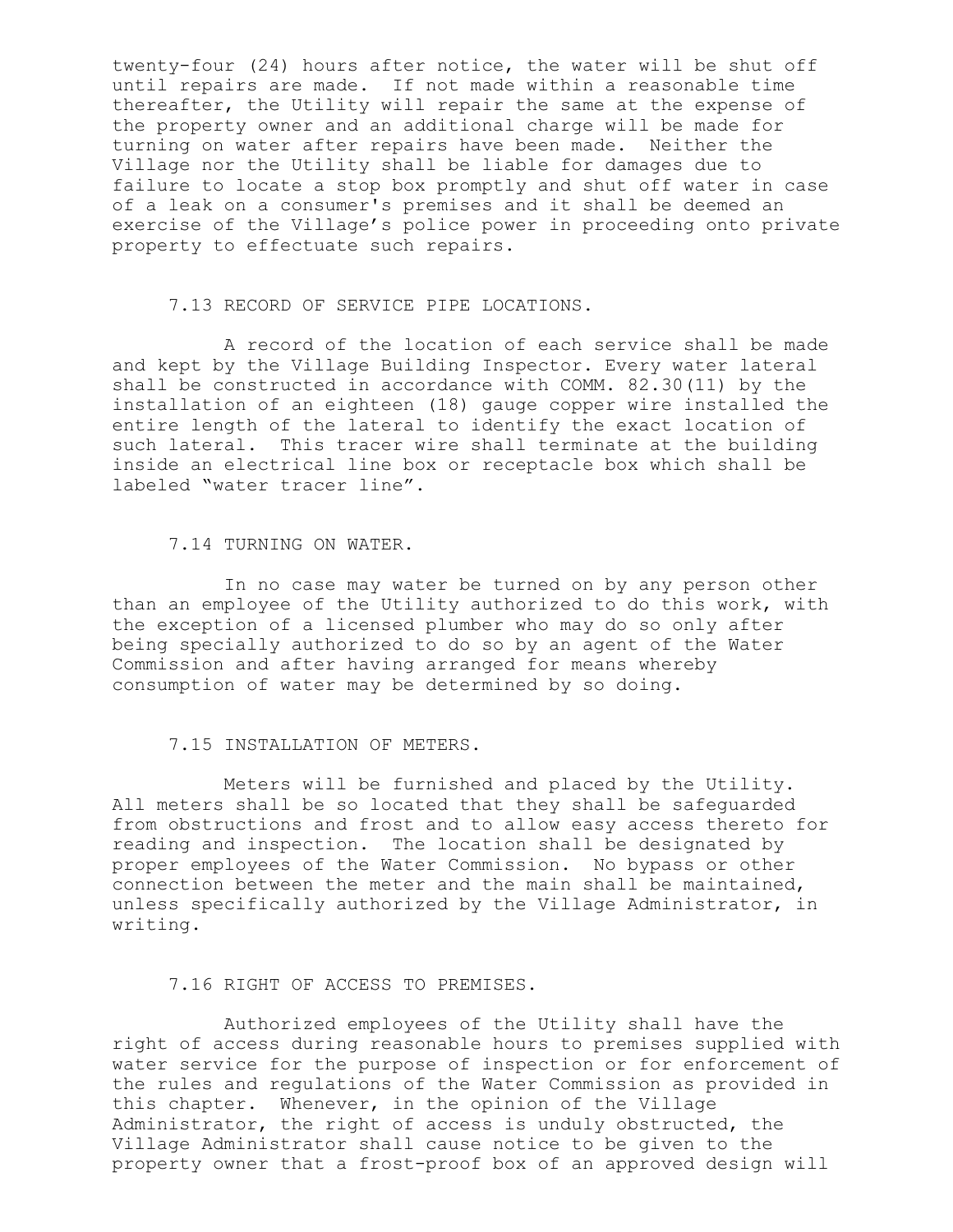be located outside the building at no cost to the Utility. The Village Administrator may, in his or her discretion, notify the owner of the premises served that service will be discontinued unless access is given at a reasonable time.

#### 7.17 INSTALLATION OF NEW SERVICES.

(a) In setting meters, all connections shall be made according to the rules and regulations of the Utility. Meter horn or setters shall be required in installation of all meters up to and including one (1") inch. Shutoff valves shall be installed before and after meter setter. A sealed bypass shall be required on all meters over one (1") inch in size.

(b) Where a service is to be metered and there is no basement, or where it is impossible to properly set a meter in the consumer's basement, the Utility will provide at the consumer's expense the proper frost-proof box of an approved design to be located outside the consumer's building at a cost of labor, material and expense plus ten (10%) percent to cover overhead charges.

7.18 WATER THROUGH METER TO BE PAID FOR.

All water which has passed through the meter shall be paid for. If it is believed that the meter is registering incorrectly or if there is a sound of running water, the consumer shall notify the office of the Utility and a qualified employee will be sent to examine the service and advise the consumer without a charge therefor.

#### 7.19 RELOCATION OF METERS.

Where a property owner requests a change in the location of the meter, such meter may be relocated as directed by the Village Administrator at the expense of the property owner.

#### 7.20 TESTING METERS.

All new meters purchased and all old meters which have been repaired or removed from service for any cause shall be tested and adjusted to show not more than two (2%) percent error before again being placed in service and all meters shall be tested in accordance with NR 103 of the Wisconsin Administrative Code. A complete record shall be kept of each meter, noting all repairs and inspections made and the results of each test.

# 7.21 METERS SEALED.

All water meters while in service shall be kept under seal affixed by an authorized employee or officer of the Utility.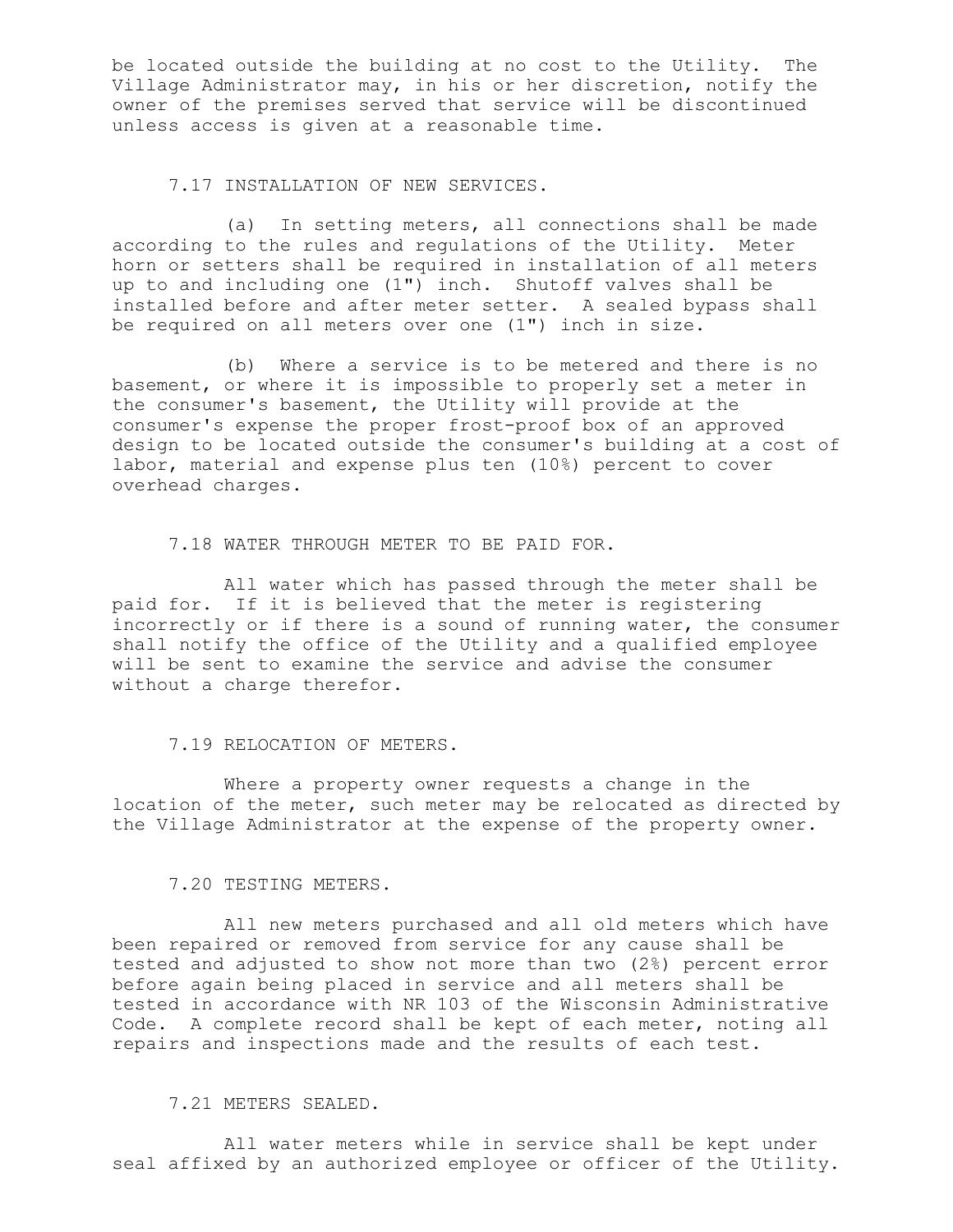The customer responsible for water bills for water supplied through a meter whose seal has been tampered with or broken shall be deemed prima facie guilty of the offense.

7.22 METERS TESTED FOR ACCURACY.

The Utility shall make a test of the accuracy of any water meter not greater than two (2") inches in size upon the written request of a consumer filed at the office of the Utility, provided the consumer does not request such test more frequently than once in twelve (12) months. Tests shall only be made more frequently upon order of the Wisconsin Public Service Commission or at the expense of the consumer when the meter is within the tolerance of two (2%) percent. Meters greater than two (2") inches in size will be tested at the instance and direction of the Village Administrator, but not less often than once every two (2) calendar years. All tests are to be made in conformity with the rules provided by the Public Service Commission.

## 7.23 FIRE PROTECTION SERVICE.

(a) Fire protection service shall consist of connections for automatic sprinkler systems, stand pipes (where same are connected permanently or conterminously to mains) and private hydrants.

(b) Consumers who are regular users of Utility water service may be allowed to install larger water pipes with hydrants and hose couplings or a sprinkler system to be used only in case of fire. Automatic sprinkler equipment shall be provided by the customer with controlling valve or indicator post valve of a make and design to be approved by the Village Building Inspector in either a valve pit near the main in the street or at the curb, and only if the Village Building Inspector has determined that the proposed installation is in conformance with all applicable regulations of the Wisconsin Department of Industry, Labor and Human Relations (DILHR) and will not adversely affect other customers water service.

## 7.24 COMBINATION FIRE PROTECTION SYSTEM.

Combination commercial and fire hydrant or a sprinkler service shall consist of a pipe line with either a meter on a bypass of suitable size for commercial service required around the valve of the same diameter as pipe place on line, such valve to be closed and sealed so as to divert all water through the meter and opened only in case of fire, or a compound or detector meter of standard make which will register accurately all water passing through it from a no-load to a fifty (50%) percent overload under varying pressures.

# 7.25 VALVES ON AUTOMATIC SPRINKLERS.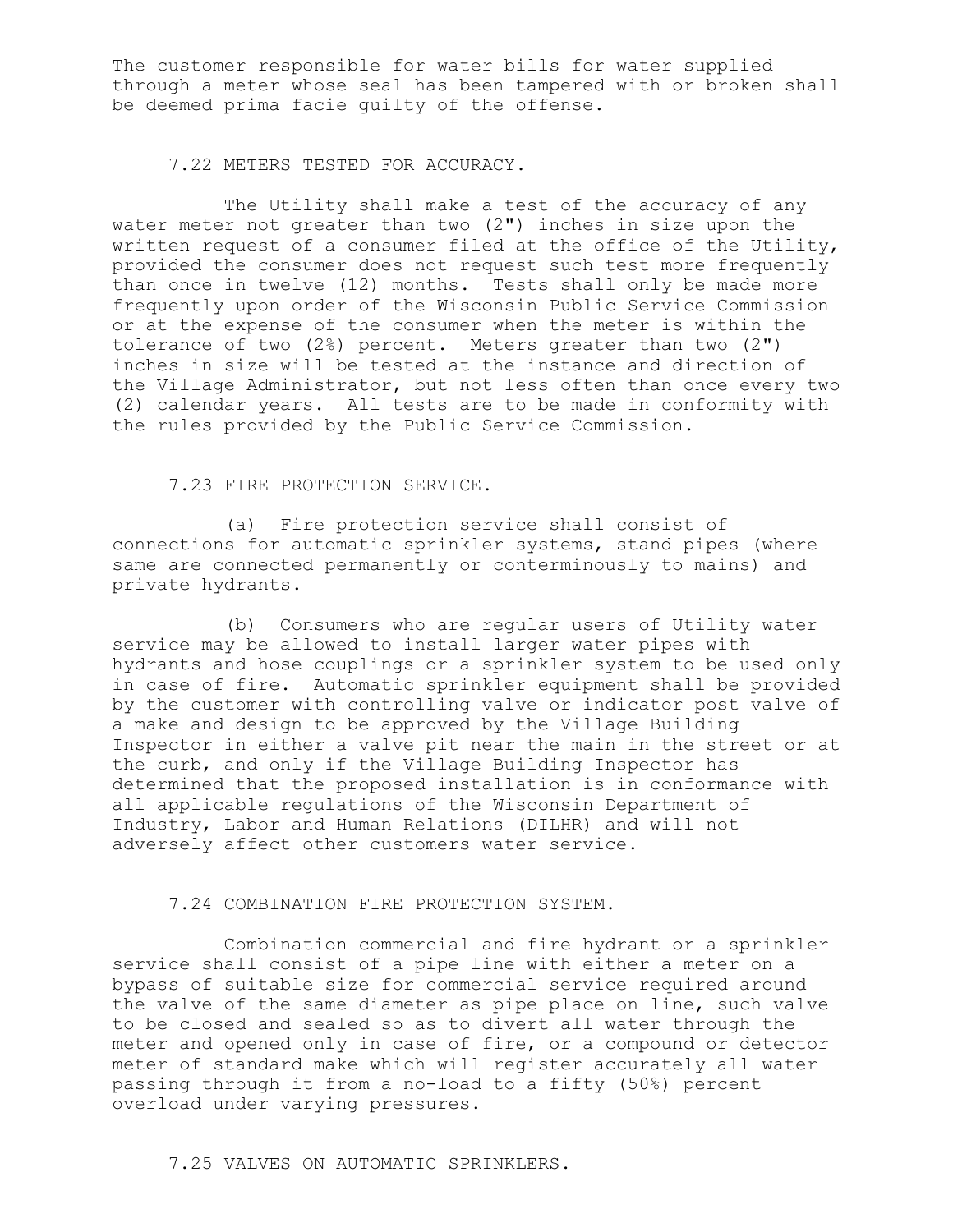Automatic sprinkler service alone, as required by insurance companies, with water supplied either direct to tank or a combination of tank and direct pressure, shall have all manual valves sealed, such seal to be broken only in case of fire. Any abuse or illegal connection for the use of water through these services shall forfeit the right of the consumer to such service for fire protection and the Commission upon receipt of a report of such illegal use, shall, at its discretion, have the power to require any such service to be provided with a compound or director meter to be installed at any time the Commission may prescribe and to make any change on just and reasonable requirements as good service may from time to time require, either as to such meter or to any other parts of such appliance pertaining to the same.

#### 7.26 PRIVATE FIRE HYDRANT SERVICE.

Private fire hydrant service shall consist of a pipeline with hydrants on the same, such hydrants to have hose threads and operating nuts the same as on Utility hydrants. All such hydrants shall be closed and sealed and opened only in case of fire or in the performance of normal operating maintenance procedures. When the seal is opened on any private hydrant, the Village Building Inspector shall be notified at once and shall cause the hydrant to be resealed.

## 7.27 TESTING OF UNMETERED CONNECTIONS FOR FIRE DEVICES.

Consumers having unmetered connections used for fire protection may test their fire apparatus at any time under the following conditions:

(a) Upon notice given at the Water Utility office that such test is desired and the date and hour fixed when test is to be made.

(b) When testing of fire service is made by a duly authorized insurance representative, insurance inspector or authorized maintenance personnel, no permit shall be required to break any seals on the system, but in each instance, the Village Building Inspector shall be notified at once before making the test and such seals shall be replaced by an employee of the Water Utility. Such notice shall be given by the property owner or his agent.

## 7.28 RESTRICTIONS ON PRIVATE FIRE PROTECTION SYSTEMS.

Any private fire protection system which is supplied with water from the Utility's system shall be supplied exclusively with Utility water and no connection will be allowed with any other system which draws any part of its supply from another source whereby the Utility's water may be contaminated by failure to close valves or by leaking check valves, etc., and no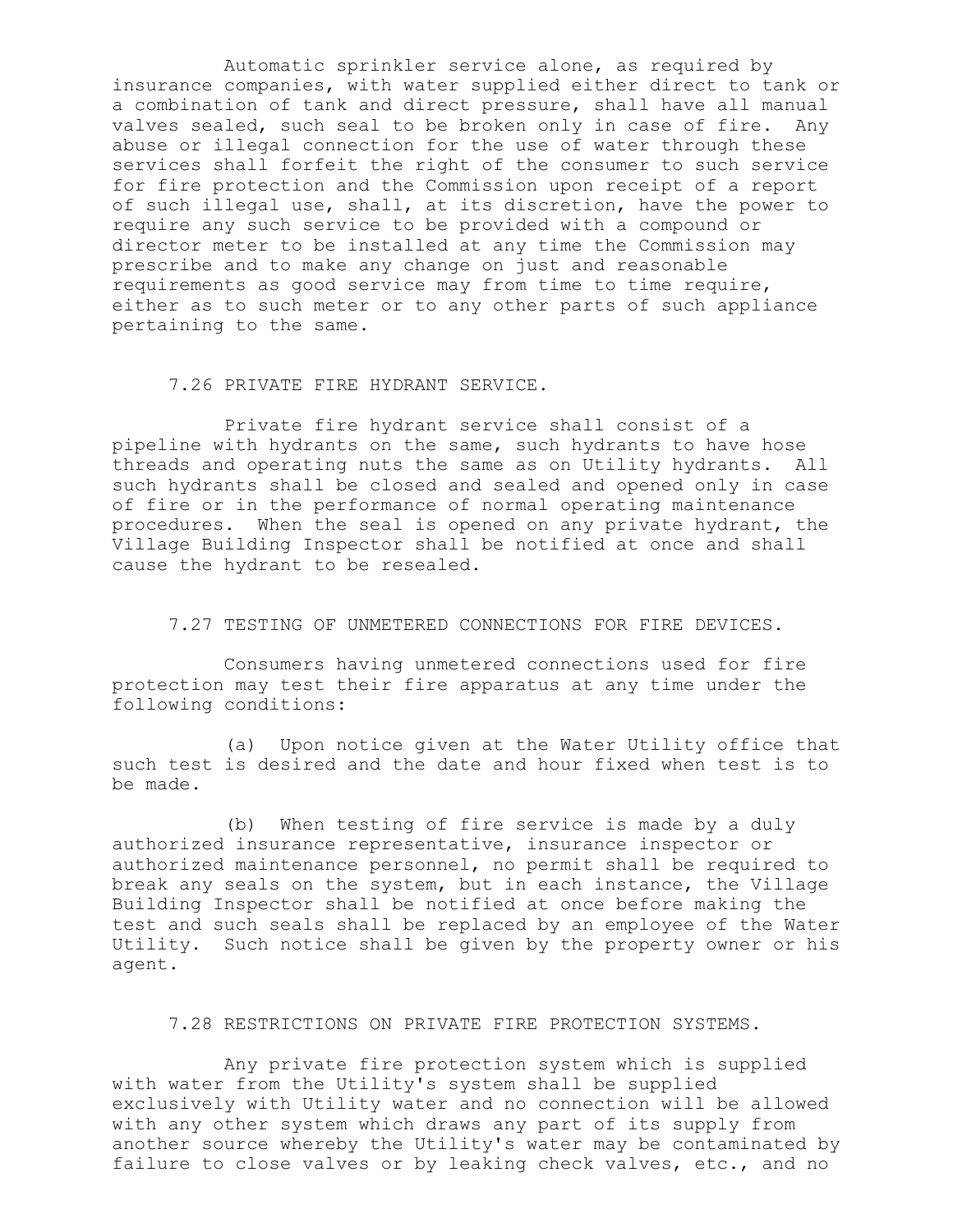auxiliary or secondary suction pipe to any pump taking water from a stream or any other source will be permitted. Any private fire protection system supplied by other sources in whole or in part such as private wells or ponds, shall be kept separate from any such system which is supplied from the Utility water system and shall be subject to §7.47 of this Code.

# 7.29 DISCONTINUANCE OF SERVICE FOR REPAIRS.

The Utility reserves the right to shut off the water supply in the mains temporarily for the purpose of making repairs, alterations and additions. When circumstances will permit sufficient delay, the Village Administrator or Utility will give notification by newspaper publication or by written notice delivered to the premises of the discontinuance of service and the approximate length of time service will be discontinued. In such cases the Utility shall not be liable for any rebate, damages or inconvenience caused by such temporary suspension of supply.

## 7.30 CONSUMER'S RISK.

Consumers in accepting water service for their requirements agree to accept such service at their own risk and neither the Village nor the Utility shall be liable for any damage caused by lack of pressure, failure to supply, leaks, breakage of machinery or facilities or any cause beyond the control of the Utility.

## 7.31 VACATION OF PREMISES.

(a) When premises are to be vacated, the Utility shall be notified in writing at once so that the meter may be read and removed and the water supply shut off at the curb box. The owner of the premises shall be liable for damage to any property belonging to the Village or the Utility by reason of failure to notify the department of the vacancy. A change of tenants in any unit of service within any meter reading period will not be construed as a vacancy and the entire billing for the period will be submitted to the owner and any adjusting by way of apportioning the amount of the bill between the outgoing and incoming tenants shall be made by the owner.

(b) Premises which shall be and remain entirely vacant and the service to which shall be cut off at the curb box by the Water Commission shall be considered permanently vacant.

# 7.32 WATER SERVICE BILLING.

All bills shall be rendered quarterly to the premises described in a clear and definite manner, by house number when possible. All bills, except those for special readings or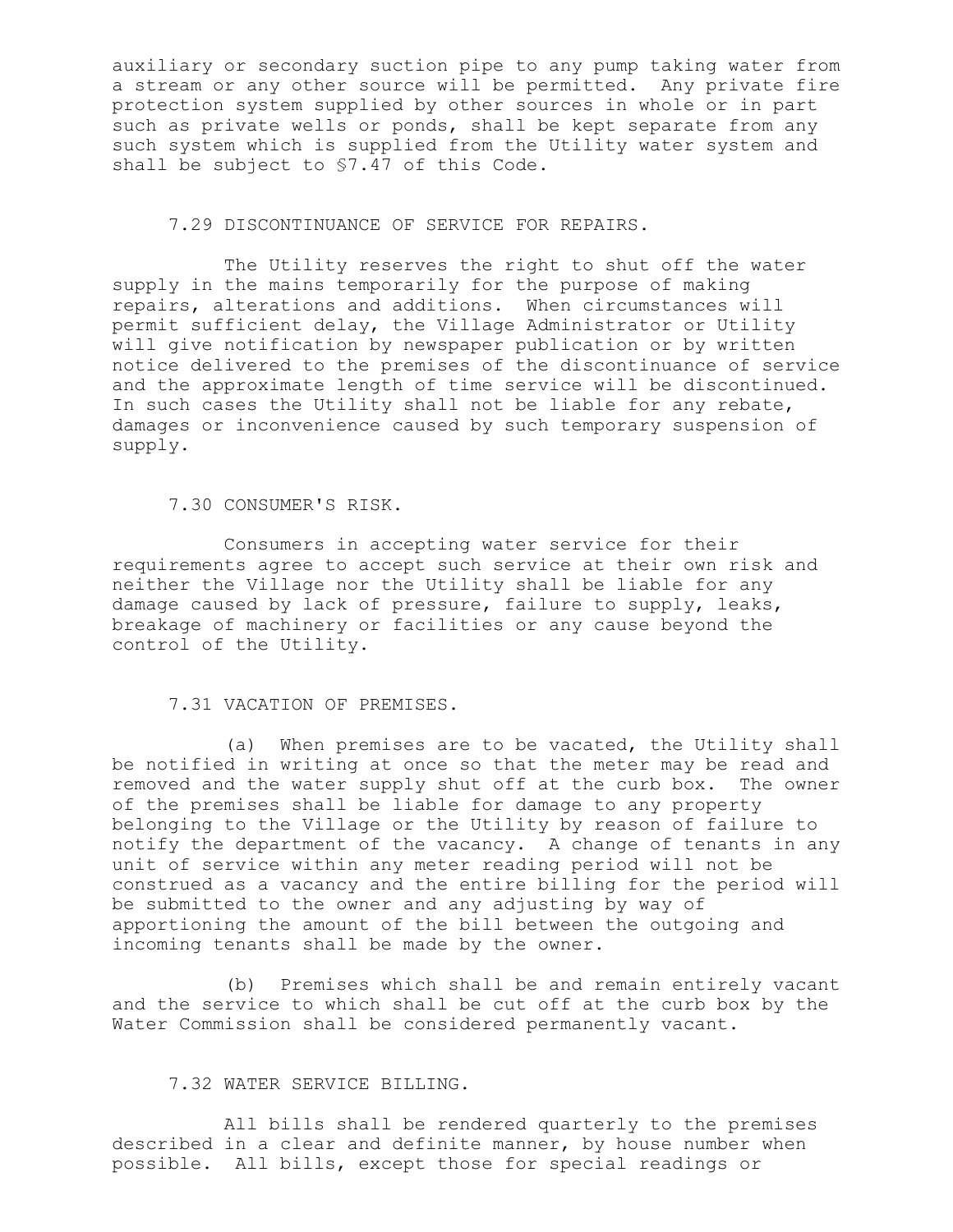special purposes, shall be dated on the last day of the quarter in which such service rendered, at the net rate. To each bill remaining unpaid twenty (20) days after the date thereof, shall be added a penalty of one and one-half (1½%) percent a month and the penalty shall be collectible in the same manner as the original charge. When the 20th of the month falls on a legal holiday or Sunday, the penalty rule shall apply on the next business day.

## 7.33 DISCONTINUANCE OF SERVICE FOR NONPAYMENT OF BILL.

The procedure for discontinuance of service shall be governed by PSC 185.37 of the Wisconsin Administrative Code. Service to premises for which bills for service are not paid by noon twenty (20) days from the date of the bill will be discontinued and will not be turned on again until the bill, including the penalty plus a fee for turning the water off and on, has been paid. If a bill for service remains unpaid at noon fifteen (15) days from the date, the owner of the property shall be notified by mail at his last known address that water will be turned off for nonpayment on the date named.

#### 7.34 ESTIMATED READINGS.

Where meter readings cannot be obtained by reason of the premises being closed, an estimated bill will be submitted, based upon the consumption for the same period of the previous year or on such basis as may be deemed fair and equitable by the Village Administrator. This estimated bill shall be adjusted at the time the reading is obtainable in the course of the next reading period. When billing for service is thus based on estimate and not on actual reading, each bill shall be accompanied by a notice from the Water Commission to that effect stating the reasons why actual readings are not submitted. Where readings cannot be obtained because right of access is unduly restricted, the rule in §7.16 shall apply.

#### 7.35 HOW ACCOUNT COMPUTED WHEN METER FAILS TO REGISTER.

If a meter fails to register, the account will be computed in the same manner as provided in §7.34, above.

## 7.36 CHARGES FOR REMOVING METER.

When a meter is removed from the premises for any reason other than testing or repairing, or the premises is vacated, there will be a charge made to the owner of the property to cover the cost of turning the water off and on. Water will be turned off and on and meters installed and removed only upon proper application signed by the owner of the property served, or his authorized agent, and not upon the request of a tenant.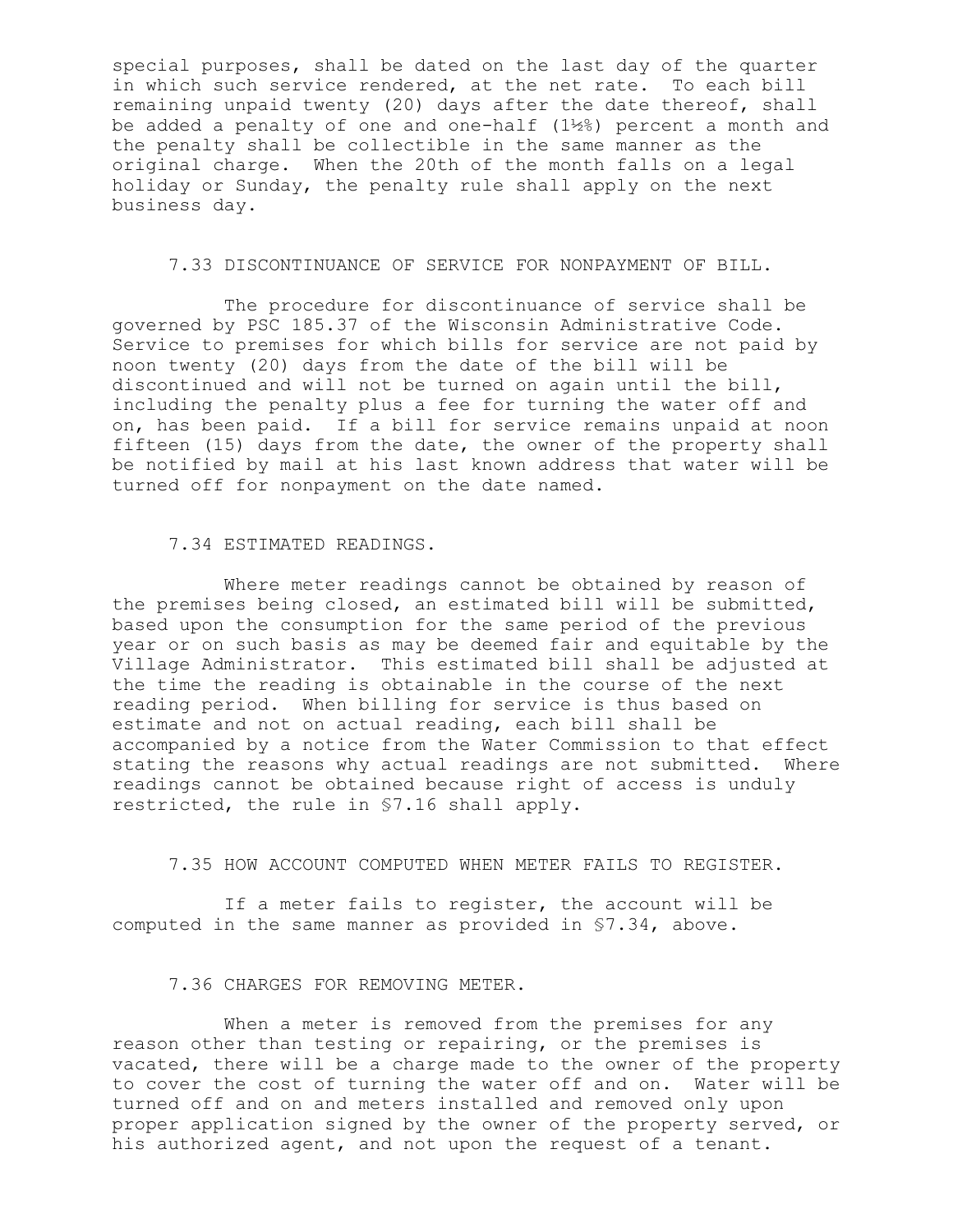#### 7.37 FAILURE TO RECEIVE BILL.

Failure to receive a bill does not relieve a customer of his obligation, nor relieve him from payment of the penalty if such bill is not paid before the close of business on the 20th of the month next following the period in which service was rendered. Claims or complaints shall be made within five (5) days from date of bill.

## 7.38 DEPOSITS.

Where the Utility is required to render services which in accordance with the Wisconsin Statutes are not chargeable to the premises to which such services are rendered or where for just or sufficient reason it is deemed advisable not to do so, the Utility may demand a deposit for a reasonable amount as estimated by the Village Administrator to insure prompt payment upon the date due, but such deposit shall be uniform in all cases.

## 7.39 DELINQUENT ACCOUNTS.

On October 1 in each year, the Village Administrator shall furnish to the Village Clerk/Treasurer a list of all lots or parcels of real estate to which water was furnished during the preceding twelve (12) month period and the amount due for the same, including penalty, if the same has not been paid and the Village Clerk/Treasurer shall spread such delinquent bills upon the tax rolls in the manner provided in §66.0809(3), Wis. Stats., which section is hereby made a part of these rules.

#### 7.40 OPERATING VALVES, HYDRANTS, ETC.

No person other than an authorized employee of the Utility shall without written authority operate any valve within a stop box controlling the flow of water to any premises or break or tamper with the seal of any water meter in service or open or operate any hydrant connected with the distribution service or any valve thereon, except for purposes of extinguishing fires, whether such hydrant is the property of the Village or of the Utility or has been placed by the owner for his own protection and no person shall wantonly injure or impair the same. Only authorized Fire Department personnel (for fire purposes only) and persons authorized by a proper Village official or by the Village Administrator are permitted to use hydrant wrenches in the operation of hydrants connected with the water supply of the Utility. Permits for the use of hydrants apply only to such hydrants as are designated in the permit for the particular use specified.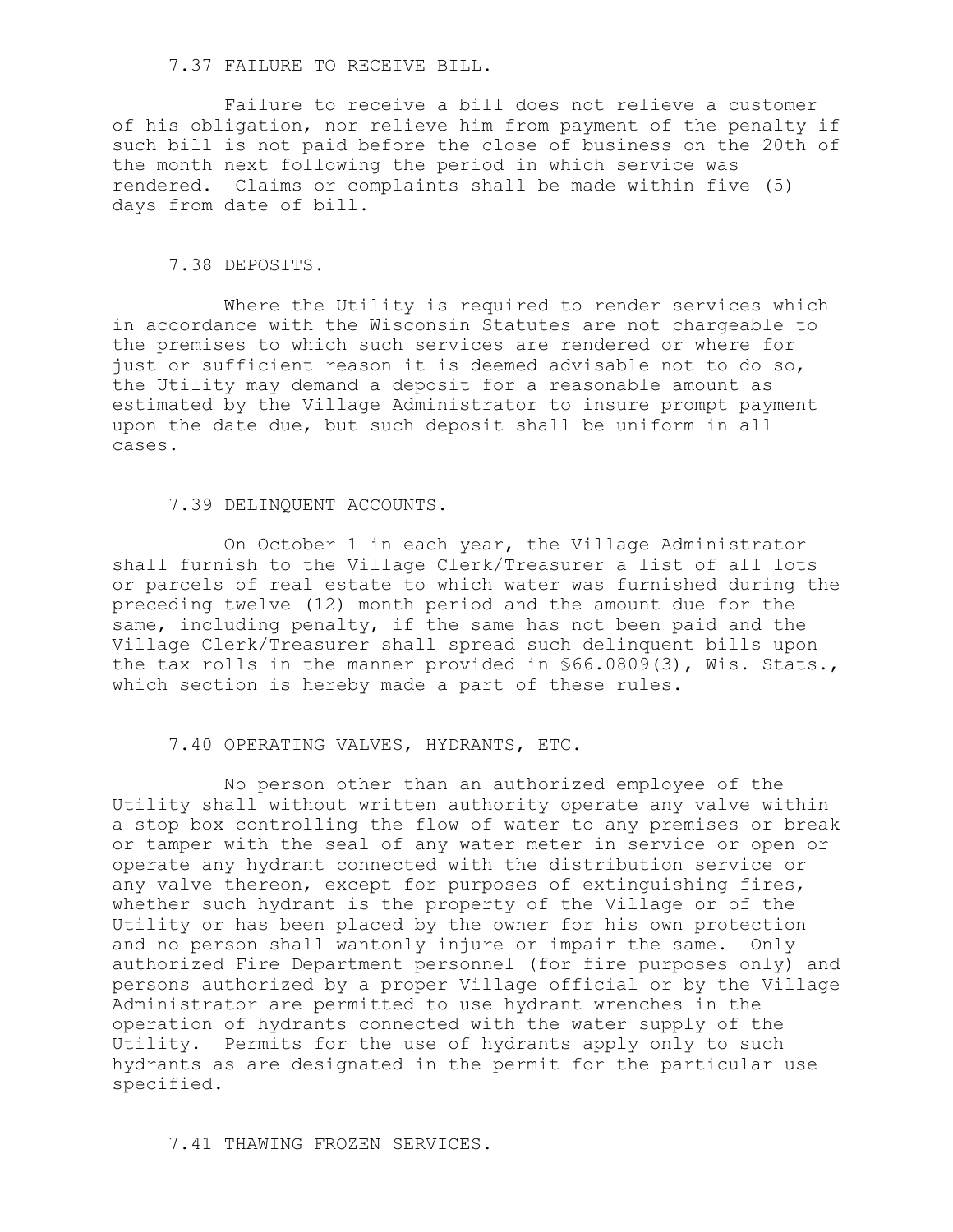(a) With regard to services which are frozen between the main and the stop box, frozen services shall be thawed out by and at the expense of the Utility except where the freezing was caused by contributory fault or negligence on the part of the consumer such as reduction of the grade or undue exposure of the piping in the building or on consumer's property or failure to comply with Water Commission specifications and requirements as to depth of service, lack of sufficient backfill, etc. The Utility shall not be responsible for thawing frozen services where the freezing of a service occurs between the stop box and where the service enters the building.

(b) Following the freezing of a service, the Utility shall take such steps and issue such instructions as may be necessary to prevent the refreezing of the same service. No charge will be made for rethawing if the instructions are followed. If it is necessary to allow the water to flow to prevent refreezing, the customer shall make provision for proper disposal of the wastewater.

(c) For the period in which the water is allowed to run, the consumer will be billed according to his or her meter reading, but in no event to exceed the average amount paid in the corresponding billing periods of the previous two (2) years. new consumer will be charged the average bill for other consumers of the same class receiving service under comparable conditions.

## 7.42 EXTRATERRITORIAL WATER SERVICE.

(a) Water service may be furnished to applicants living outside Utility limits only when such service can be furnished without adversely affecting the service inside the Utility and then only upon the approval of the Commission and the Public Service Commission.

(b) Water mains laid outside the Utility limits shall be under the supervision and specifications of the Water Commission.

(c) If such main is laid at the instigation of the Utility and principally for its own use as a transmission main, property owners abutting on such main who desire service shall pay a connection charge negotiated between the parties.

7.43 REGULATIONS FOR EXTRATERRITORIAL SERVICE.

The following regulations govern water service outside the Utility:

(a) The applicant shall fully comply with all rules and regulations prescribed for the installation, maintenance and use of the water supply.

(b) The rates for extraterritorial water service shall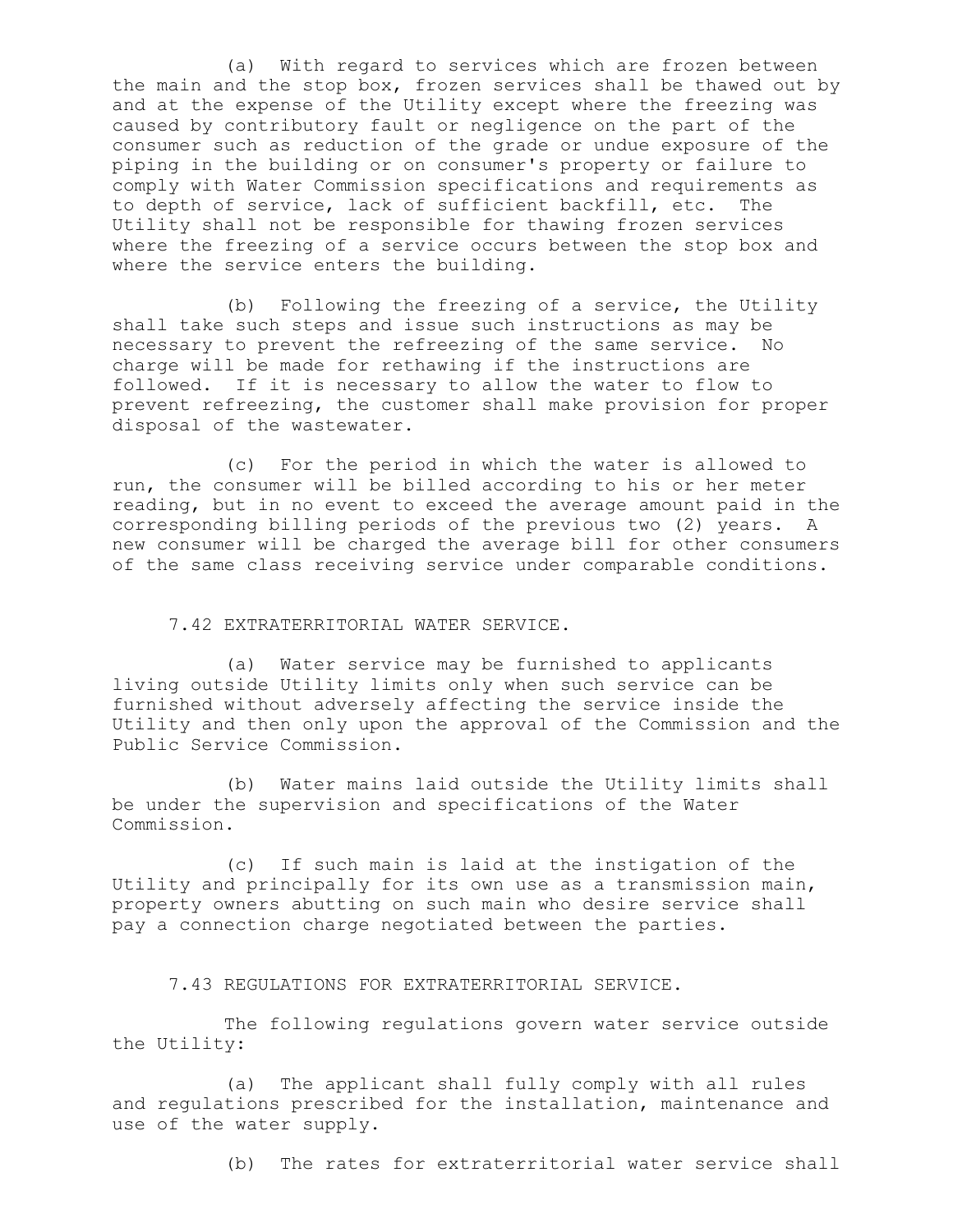be the same as for Utility service, increased by twenty-five (25%) percent or as approved by the Public Service Commission.

(c) The applicant shall pay within the prescribed period the charges for water used as indicated or computed on a meter basis. The first bill is payable in advance and will be considered a deposit to guarantee future bills. Subsequent payments will be based upon the meter reading for the previous quarter; the initial bill or advance deposit will be fixed by the Village Administrator based upon the estimated normal consumption of the type of customer being connected and will be retained by the Water Commission until the service is permanently disconnected. In such cases the advance payment less any unpaid water bill will be refunded.

(d) Extraterritorial customers shall assume the cost of the water meter, plus fifteen (15%) percent to cover the cost of setting the meter.

(e) The District rules and regulations except as modified specifically for District use or as specifically applicable to District service shall be applicable in the extraterritorial customers who are served.

7.44 CONTROLLING VALVE/METER FOR HYDRANT NOZZLE.

The Utility reserves the right and the Village Building Inspector is authorized to require a controlling valve and meter to be placed upon the hydrant nozzle when water is being used for any purpose other than for fires, in order to prevent damage to fire hydrants and consequent impairment of fire protection.

7.45 CONTINUING RIGHTS AND CLAIMS.

All agreements and contracts entered into, made and performed in part; all matters, claims, rights, privileges, obligations, violations and penalties pending; and all regularly published rates for public utility service on file with the Public Service Commission and effective under such ordinances as may be hereby repealed and all claims for service rendered in conformity therewith, shall have the same force and effect under the regulations hereby enacted under the ordinance so repealed.

7.46 REMOTE READING REGISTERS.

(a) Remote register water meter attachments will be installed by the Utility, the cost to be borne by the Utility.

(b) The Utility shall determine the priority of such installations for the purpose of efficiency as follows:

(1) All new construction.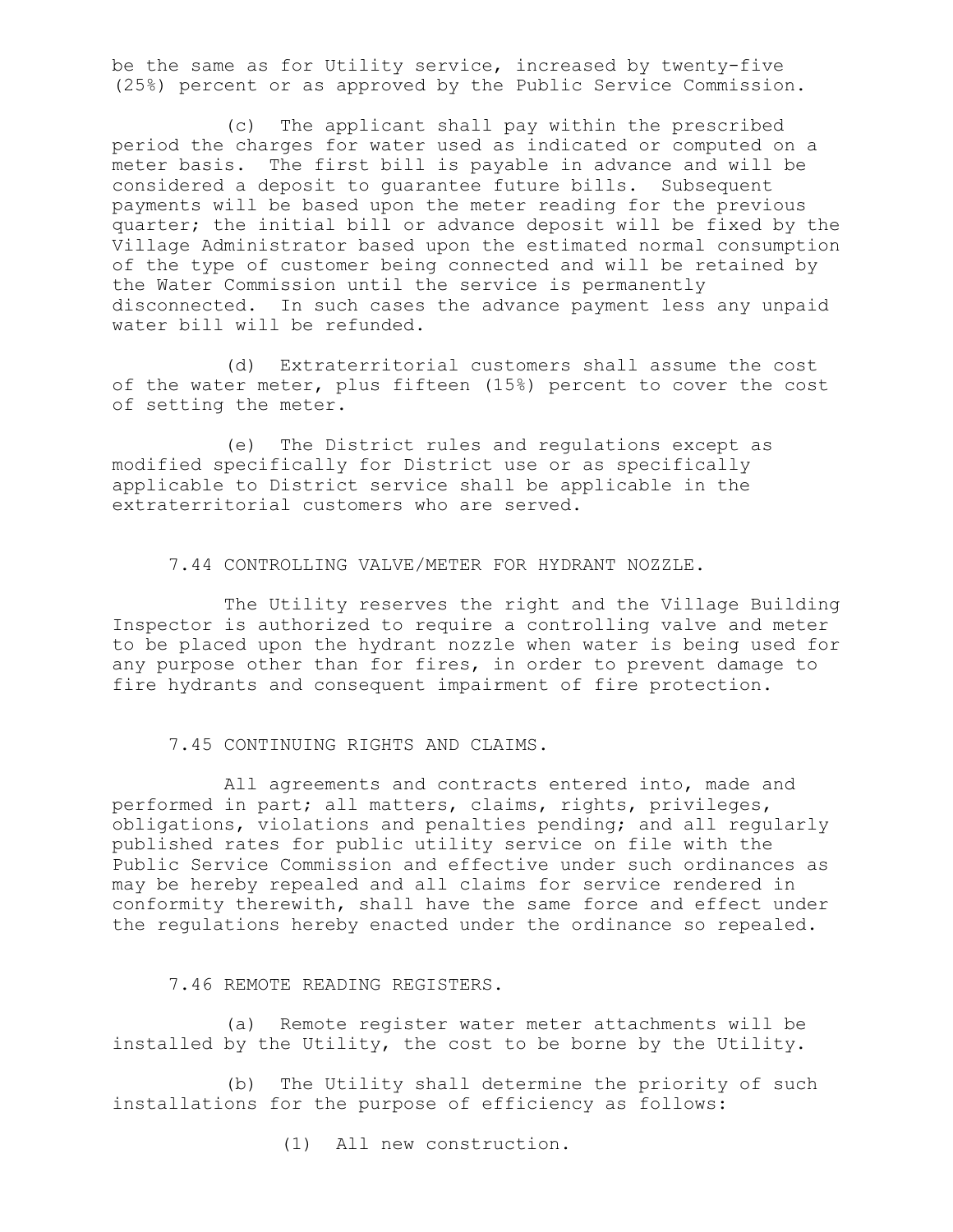(2) Presently difficult place to read.

(3) All other installations desirable for the benefit of the Utility.

(4) Residences where occupants habitually or necessarily are absent.

(c) The location of the remote register meter is to be determined by the Utility.

#### 7.47 CROSS CONNECTIONS.

(a) Prohibition. That no person, firm or corporation shall establish or permit to be established or maintain or permit to be maintained any cross connection. No interconnection shall be established whereby potable water from a private, auxiliary or emergency water supply other than the regular public water supply of the Village of Paddock Lake Water Utility may enter the supply or distribution system of said municipality, unless such private, auxiliary or emergency water supply and the method of connection and use of such supply shall have been approved by the Village of Paddock Lake Water Utility and by the Wisconsin Department of Natural Resources in accordance with Section NR 811.09(2) of the Wisconsin Administrative Code.

(b) Inspections. That it shall be the duty of the Village Administrator or Utility to cause inspections to be made of all properties served by the public water system where cross connections with the public water system is deemed possible. The frequency of inspections and reinspections based on potential health hazards involved shall be as established by the Water Utility, but in no event shall be less frequently than once every ten (10) years. The Utility shall charge fees as approved by the State of Wisconsin Public Service Commission for on-premised follow-up visits by Utility personnel for reinspection due to customer non-compliance and for and after-hours inspections or reinspections.

(c) Access. That upon presentation of credentials, the representative of the Village Public Works shall have the right to request entry at any reasonable time to examine any property served by a connection to the public water system of the Water Utility for cross connections. If entry is refused, such representative may obtain a special inspection warrant under §66.122, Wisconsin Statutes. In addition, the Utility shall charge the property owner a fee of Thirty (\$30.00) Dollars per day for refusal to allow entry to examine any property. On request the owner, lessee or occupant of any property so served shall furnish to the inspection agency any pertinent information regarding the piping system or systems on such property.

(d) Disconnection. That the Village of Paddock Lake Water Utility is hereby authorized and directed to discontinue water service to any property wherein any connection in violation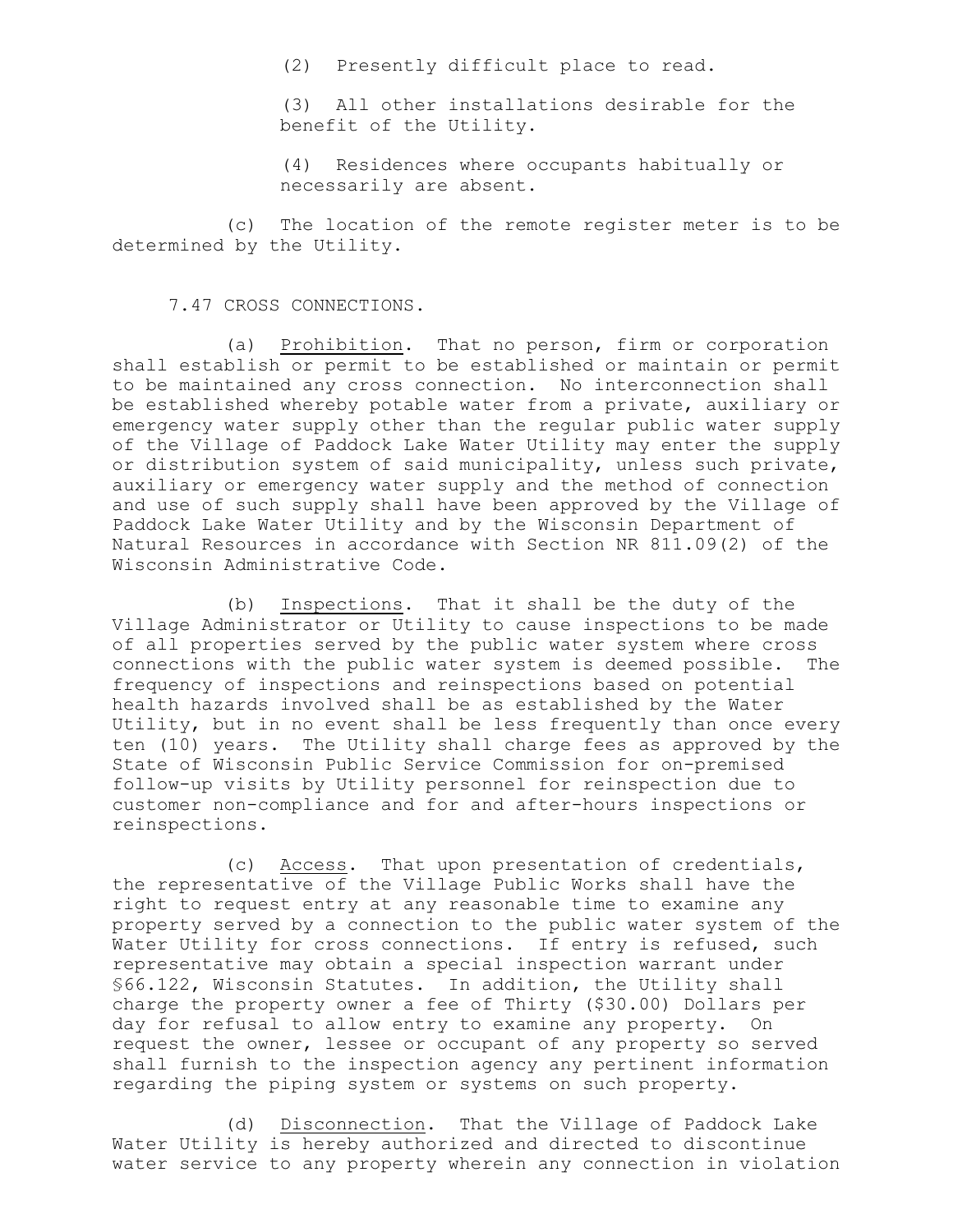of this ordinance exists, and to take such other precautionary measures deemed necessary to eliminate any danger of contamination of the public water system. Water service shall be discontinued if the means of backflow prevention required by the Utility is not installed, tested, maintained and repaired in compliance with this ordinance and Wisconsin Administrative Code NR 81 or if it is found that the means of backflow prevention required by this ordinance has been removed or bypassed. Water service shall only be discontinued only after reasonable notice and opportunity for hearing under Chapter 68, Wisconsin Statutes, except as provided in Section (e). Water service to such property shall not be restored until the cross connection(s) has been eliminated in compliance with the provisions of this ordinance.

(e) Emergency Disconnections. That if it is determined by the Water Commission that a cross connection or an emergency endangers public health, safety or welfare and requires immediate action, and a written finding to that effect is filed with the Clerk/Treasurer of the Village and delivered to the customer's premises, service may be immediately discontinued. The customer shall have an opportunity for hearing under Chapter 68, Wisconsin Statutes, within ten (10) days of such emergency discontinuance.

(f) Adoption of State Law. That the Water Utility adopts by reference the State Plumbing Code of Wisconsin being as contained in the Wisconsin Administrative Code.

## 7.48 COMPULSORY HOOK-UP.

All new and existing construction of houses, buildings or properties used for human habitation, occupancy, employment, recreation, business or any other purposes, situated within the Water Utility District and abutting on any streets or right-ofway in which public water is located shall be required to hook up within twelve (12) months of the availability of public water. Any existing house, building or property used for human habitation, occupancy, employment, recreation, business or any other purposes in which the extension of public water may be deemed feasible by the Utility shall be required to connect to such public water supply at his expense within twelve (12) months of the availability of public water.

## 7.49 WATER SUPPLY SYSTEM FACILITIES.

Public water supply and distribution system facilities shall be required for all new subdivisions and condominium developments. Public water system facilities may be required for minor land divisions located within reasonable proximity to such facilities. The divider shall construct the water supply and distribution facilities, when required, in such a manner as to make adequate water service available to each lot within the land division. The divider shall make provision for adequate public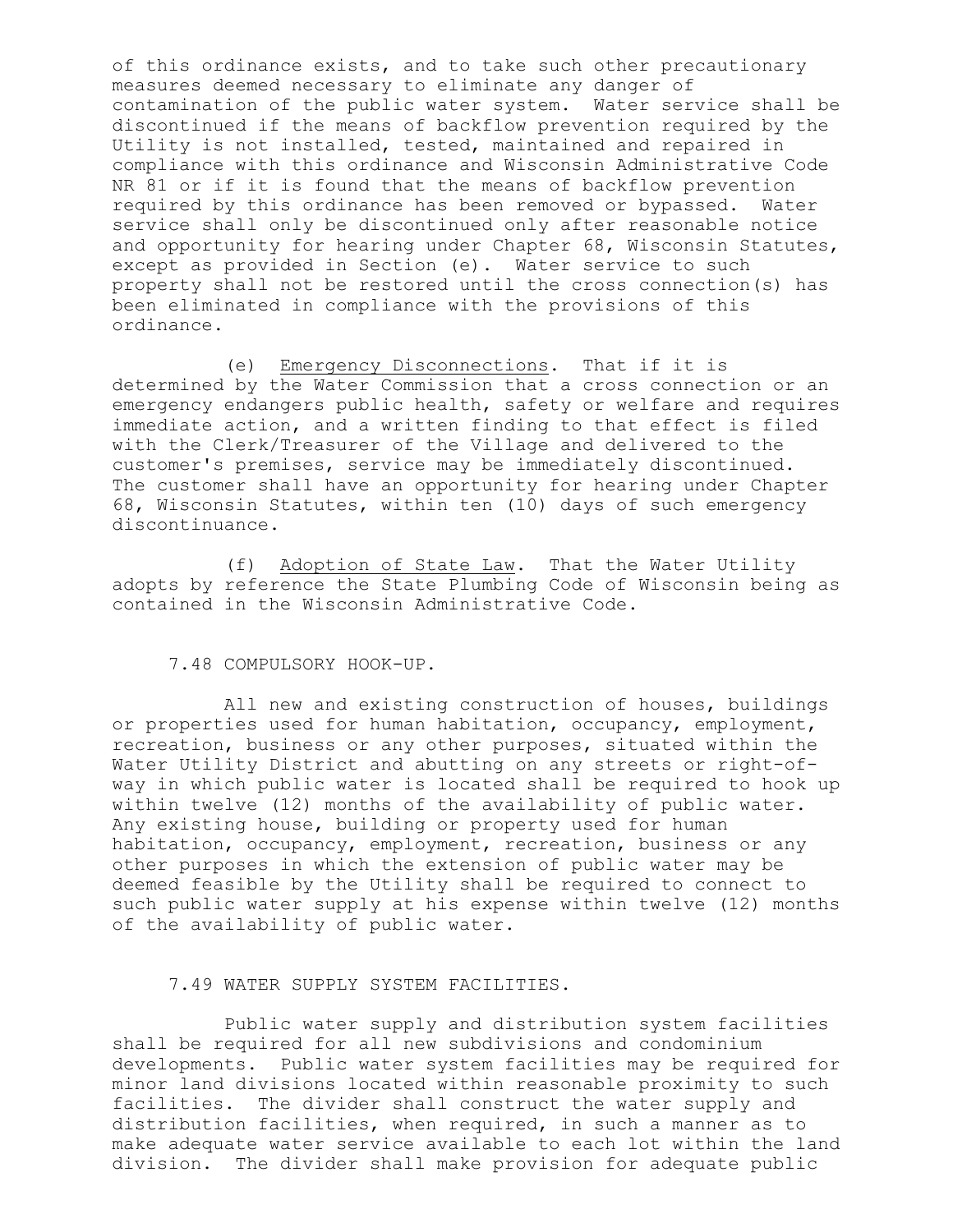water systems as required by the Utility in accordance with the standards of the Wisconsin Department of Natural Resources. In addition:

(a) Water laterals shall be installed to the street lot line, in the case of connection to public water supply and distribution systems.

(b) The size, type, design, location and manner of installation of all public water mains and related water system facilities required or proposed to be constructed shall be in accordance with plans and specifications approved by the Commission, DNR and the "Standard Specifications for Sewer and Water Construction in Wisconsin".

(c) The divider shall bear the cost of installing all water mains, water laterals, and water system appurtenances within the proposed land division except for the added material costs of installing oversized water mains greater than twelve (12") inches in diameter or related facilities which are necessary to serve areas lying outside of the proposed land division. The divider shall bear the cost of installing all boundary water mains which are determined necessary by the Utility. The Utility shall reimburse the divider for the reasonable material costs of the required oversizing.

(d) In addition, the divider shall be required to pay to the Utility a water transmission fee in an amount based upon the added cost of installing larger water mains or related facilities in the total water service area. The developer may also be required to pay for the installation of boundary mains or other facilities which are required or benefit the water service area, subject to such recoveries as may be authorized.

(e) Water transmission fees collected by the Utility shall be placed in a special non-lapsing fund for water system projects, which shall be separate from the General Fund of the Village. Such special fund shall be used exclusively for water system projects which benefit the land division with respect to which such fees are paid.

(f) Installation of all water system facilities shall be completed within the first twelve (12) month period following the last required approval of the final plat, condominium plat or certified survey map, unless the Village Board expressly waives or modifies this requirement for good cause shown or unless otherwise agreed upon and memorialized in the Developer's Agreement between the Developer and the Village and Utility.

### 7.50 PRIVATE WELL ABANDONMENT AND WELL OPERATION PERMIT.

(a) Purpose. To protect public health, safety and welfare and to prevent contamination of groundwater by assuring that unused, unsafe or noncomplying wells or wells which may act as conduits for contamination of groundwater or wells which may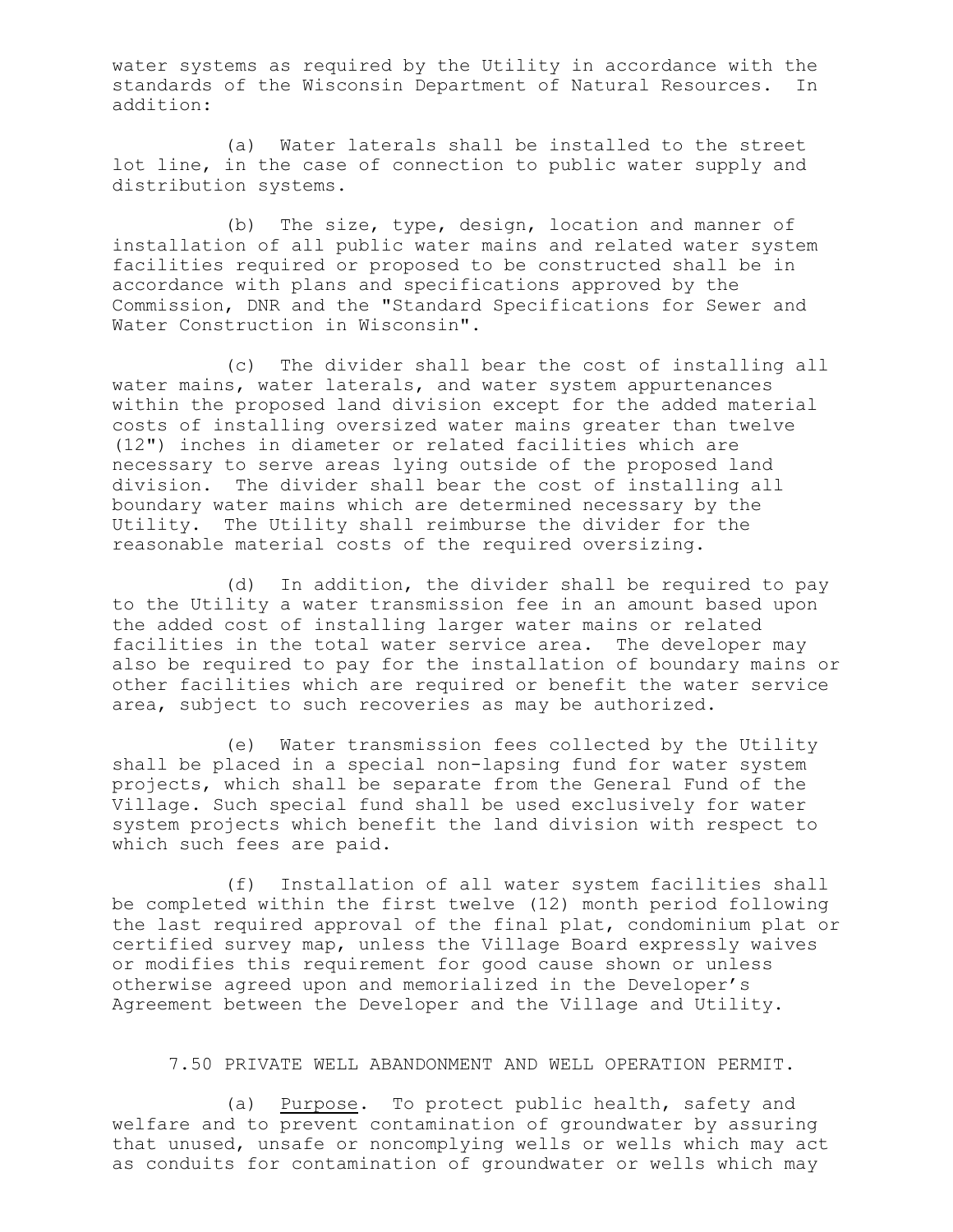be illegally cross-connected to the municipal water system, are properly corrected or abandoned.

(b) Applicability. This ordinance applies to all wells located on premises served by any municipal water system located in whole or in part in the Village of Paddock Lake. Utility customers outside the jurisdiction of a municipal system may be required under contract agreement or utility rule to adopt and enforce equivalent ordinances within their jurisdictions for purpose stated in section (a) above.

(c) Definitions.

(1) "Municipal water system" means a community water system owned by a city, village, county, town, town sanitary district, utility district, public inland lake and rehabilitation district, municipal water district or a federal, state, county or municipal owned institution for congregate care or correction, or a privately owned water utility serving the foregoing.

(2) "Noncomplying" means a well or pump installation which does not comply with Section NR 812.42, Wisconsin Administrative Code, Standards for Existing Installations, and which has not been granted a variance pursuant to Section NR 812.43, Wisconsin Administrative Code.

(3) "Pump installation" means the pump and related equipment used for withdrawing water from a well, including the discharge piping, the underground connections, pitless adapters, pressure tanks, pits, sampling faucets and well seals or caps.

(4) "Unsafe" well or pump installation means one which produces water which is bacteriologically contaminated or contaminated with substances which exceed the drinking water standards of Chapters NR 140 and 809, Wisconsin Administrative Code, or for which a Health Advisory has been issued by the Department of Natural Resources.

(5) "Unused" well or pump installation means one which is not used or does not have a functional pumping system.

(6) "Well" means a drillhole or other excavation or opening deeper than it is wide that extends more than ten (10') feet below the ground surface constructed for the purpose of obtaining groundwater.

(7) "Well Abandonment" means the proper filling and sealing of a well according to the provisions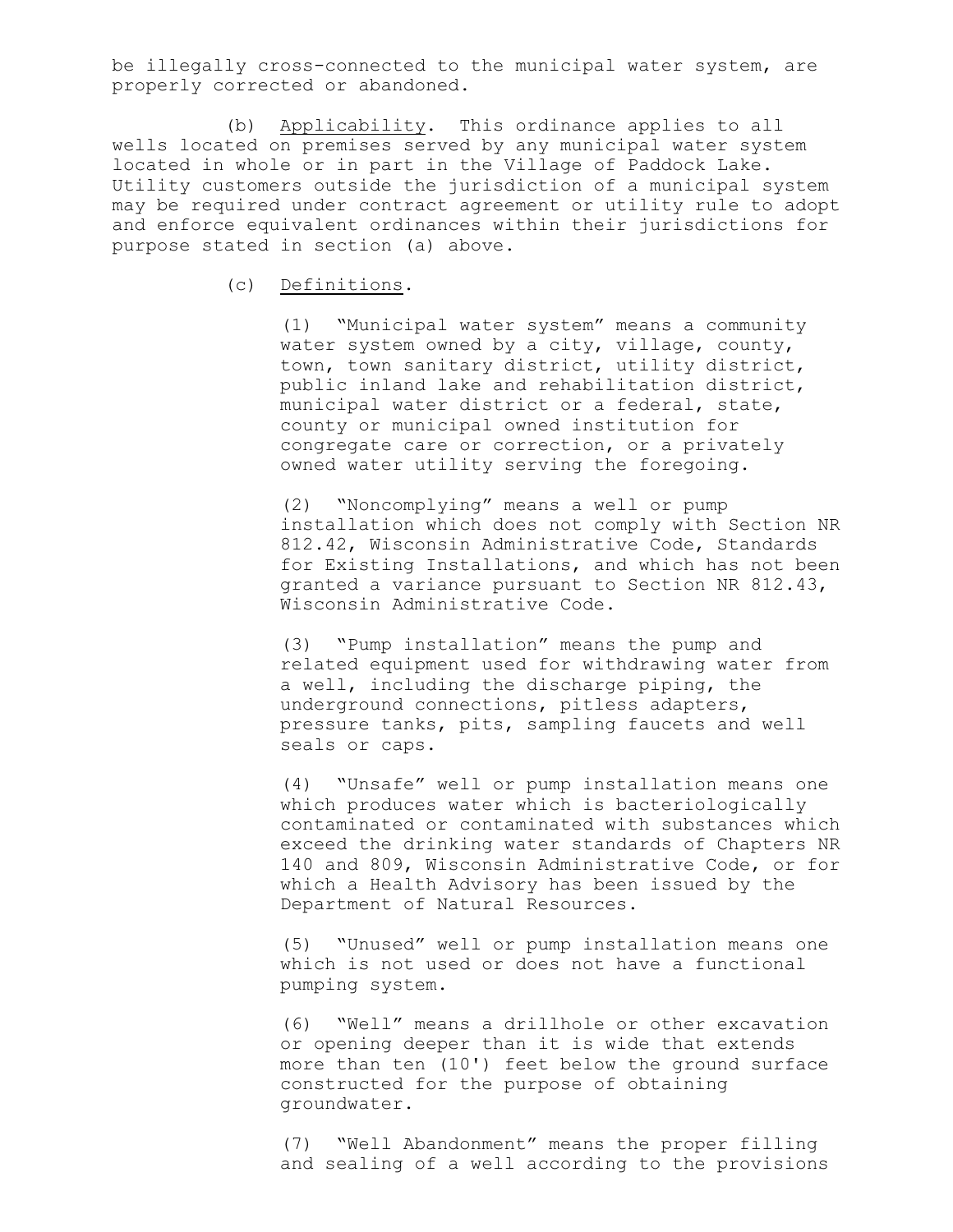of Section NR 812.26, Wisconsin Administrative Code.

(d) Abandonment Required. All wells on premises served by the municipal water system shall be properly abandoned in accordance with section (f) of this ordinance at or prior to the date of connection to the municipal water system, unless a valid well operation permit has been issued to the well owner by the Village of Paddock Lake under terms of section (e) of this ordinance.

(e) Well Operation Permit. Owners of wells on premises served by the municipal water system wishing to retain their wells for any use shall make application for a well operation permit for each well at or prior to connection to the municipal water system. The Village of Paddock Lake shall grant a permit to a well owner to operate a well for a period not to exceed five (5) years providing all conditions of this section are met. A well operation permit may be renewed by submitting an application verifying that the conditions of this section are met. The Village of Paddock Lake or its agent, may conduct inspections and water quality tests or require inspections and water quality tests to be conducted at the applicant's expense to obtain or verify information necessary for consideration of a permit application or renewal. Permit applications and renewals shall be made on forms provided by the Clerk/Treasurer. All initial and renewal applications must be accompanied by a fee of Thirty-five (\$35.00) Dollars.

The following conditions must be met for issuance or renewal of a well operation permit:

> (1) The well and pump installation shall meet the Standards for Existing Installations described in section NR 812.42, Wisconsin Administrative Code.

> (2) The well and pump shall have a history of producing safe water evidenced by at least one (1) coliform bacteria sample. In areas where the Department of Natural Resources has determined that groundwater aquifers are contaminated with substances other than bacteria, additional chemical tests may be required to document the safety of the water.

(3) There shall be no cross-connections between the well's pump installation or distribution piping and the municipal water system.

(4) The water from the private well shall not discharge into a drain leading directly to a public sewer utility unless properly metered and authorized by the sewer utility.

(5) The private well shall have a functional pumping system.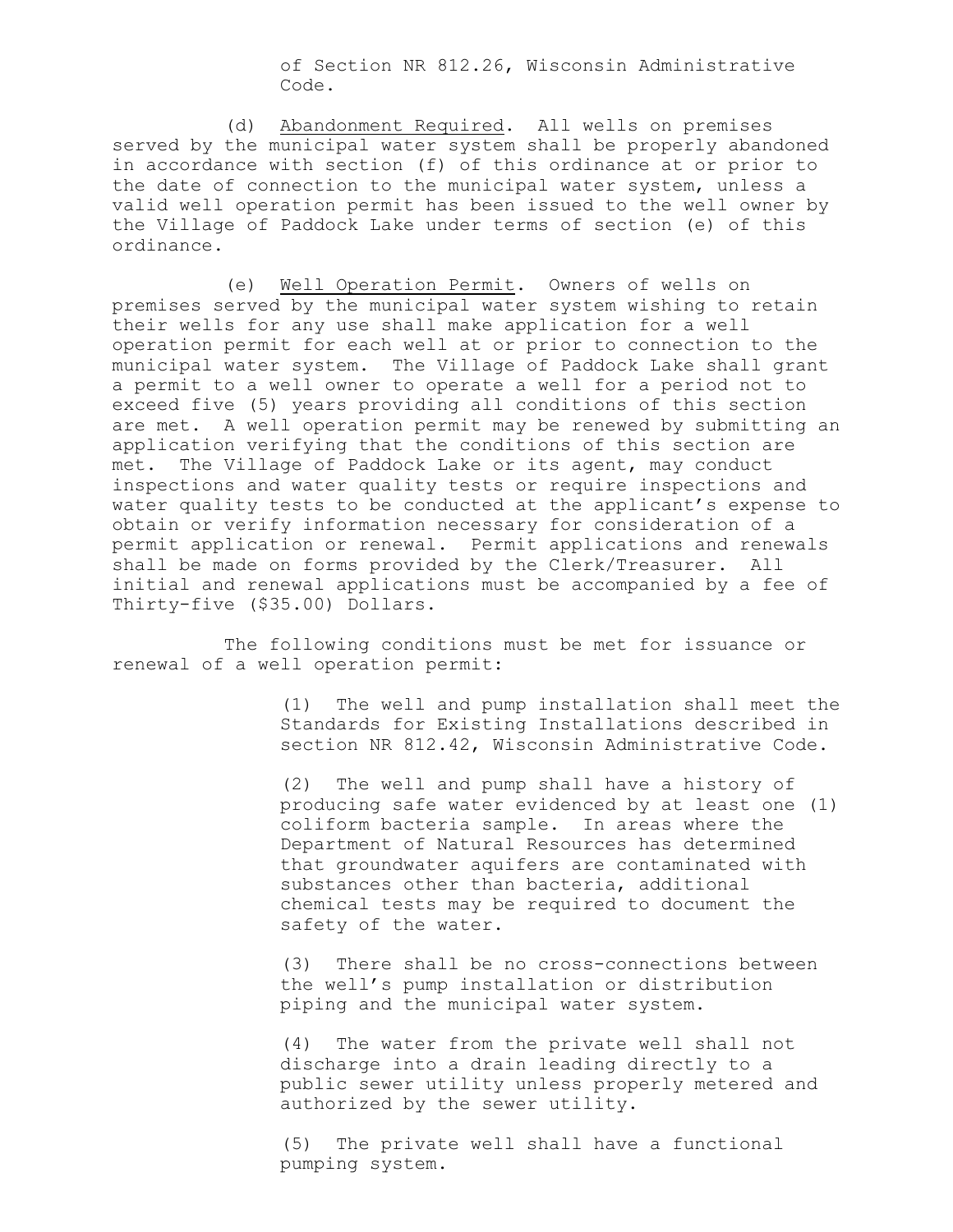(6) The proposed use of the private well shall be justified as reasonable in addition to water provided by the municipal water system.

# (f) Abandonment Procedures.

(1) All wells abandoned under the jurisdiction of this ordinance shall be done according to the procedures and methods of Section NR 812.26, Wisconsin Administrative Code. All debris, pumps, piping, unsealed liners and any other obstructions which may interfere with sealing operations shall be removed prior to abandonment.

(2) The owner of the well or the owner's agent shall be required to obtain a well abandonment permit prior to any well abandonment and shall notify the clerk at least forty-eight (48) hours in advance of any well abandonment activities. The abandonment of the well shall be observed or verified by personnel of the municipal system.

(3) An abandonment report form, supplied by the Department of Natural Resources, shall be submitted by the well owner to the Clerk/Treasurer and the Department of Natural Resources within thirty (30) days of the completion of the well abandonment.

(g) Penalties. Any well owner violating any provision of this ordinance shall, upon conviction, be fined not less than One Hundred (\$100.00) Dollars nor more than Five Hundred (\$500.00) Dollars and the cost of prosecution for each offense. Each day of violation is a separate offense. If any person fails to comply with this ordinance for more than thirty (30) days after receiving written notice of the violation, the municipality may impose a penalty and cause the well abandonment to be performed and the expenses to be assessed as a special tax against the property.

## 7.51 COMMERCIAL BUILDINGS.

Where two (2) or more stores or commercial buildings are joined by a common wall so that it is possible to have two (2) or more persons own the two (2) or more stores, independent of each other, each store or commercial building, or portion thereof, shall have a separate water service to the water main.

## 7.52 WATER RATES.

All aspects of Public Service Commission Order dated November 10, 2020 in rate case 4510-WR-104 are hereby incorporated by reference.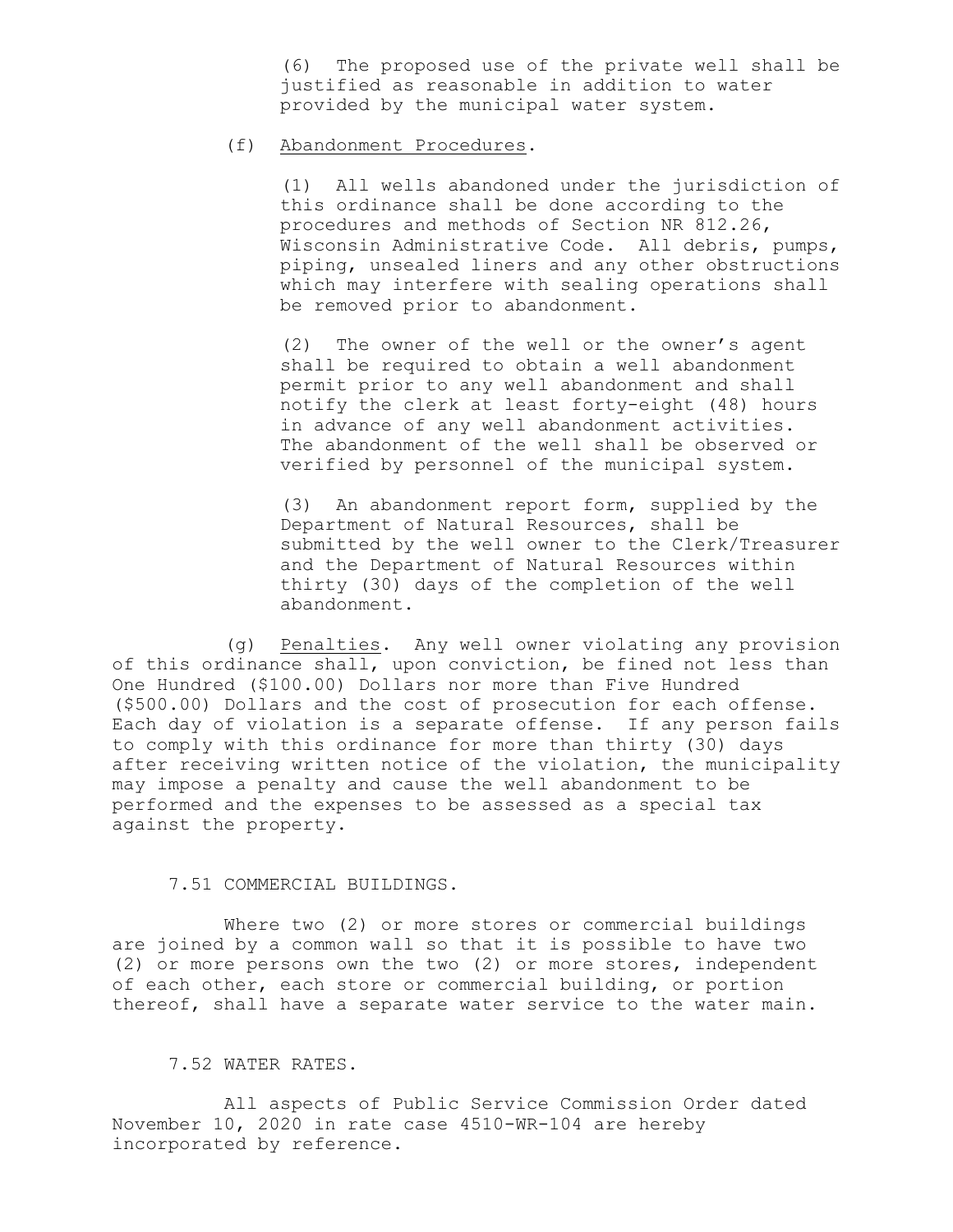Water rates for Utility District No. 1 shall be as follows:

(a) Authorized Water Rates and Rules. The operating rules for municipal water utilities as provided by the Public Service Commission are incorporated by reference.

- (1) General service metered Mg-1.
	- (a) Quarterly service charges:
		- (1) 5/8-inch meter \$42.00.
		- (2) 3/4-inch meter \$42.00.
		- (3) 1-inch meter \$69.00.
		- (4) 1¼-inch meter \$96.00.
		- (5) 1½-inch meter \$120.00.
		- (6) 2-inch meter \$177.00.
		- (7) 3-inch meter \$270.00.
		- (8) 4-inch meter \$402.00.
		- (9) 6-inch meter \$650.00.
		- (10) 8-inch meter \$975.00.
		- (11) 10-inch meter \$1,350.00.
		- (12) 12-inch meter \$1,725.00.

(b) Plus volume charges.

(1) First thirty thousand (30,000) gallons used per quarter - Twelve and 21/100 (\$12.21) Dollars per one thousand (1,000) gallons.

(2) Over thirty (30,000) gallons used per quarter - Ten and 51/100 (\$10.51) Dollars per one thousand (1,000) gallons.

(2) General Service - Suburban - Mg2. Water customers residing outside the corporate limits of the Village of Paddock Lake shall be billed at the regular rates for service (Schedule Mg-1) plus a twenty-five (25%) percent surcharge. Billing for same shall be as described in subsection (b), below.

(3) Public Service - Mpa-1. Water service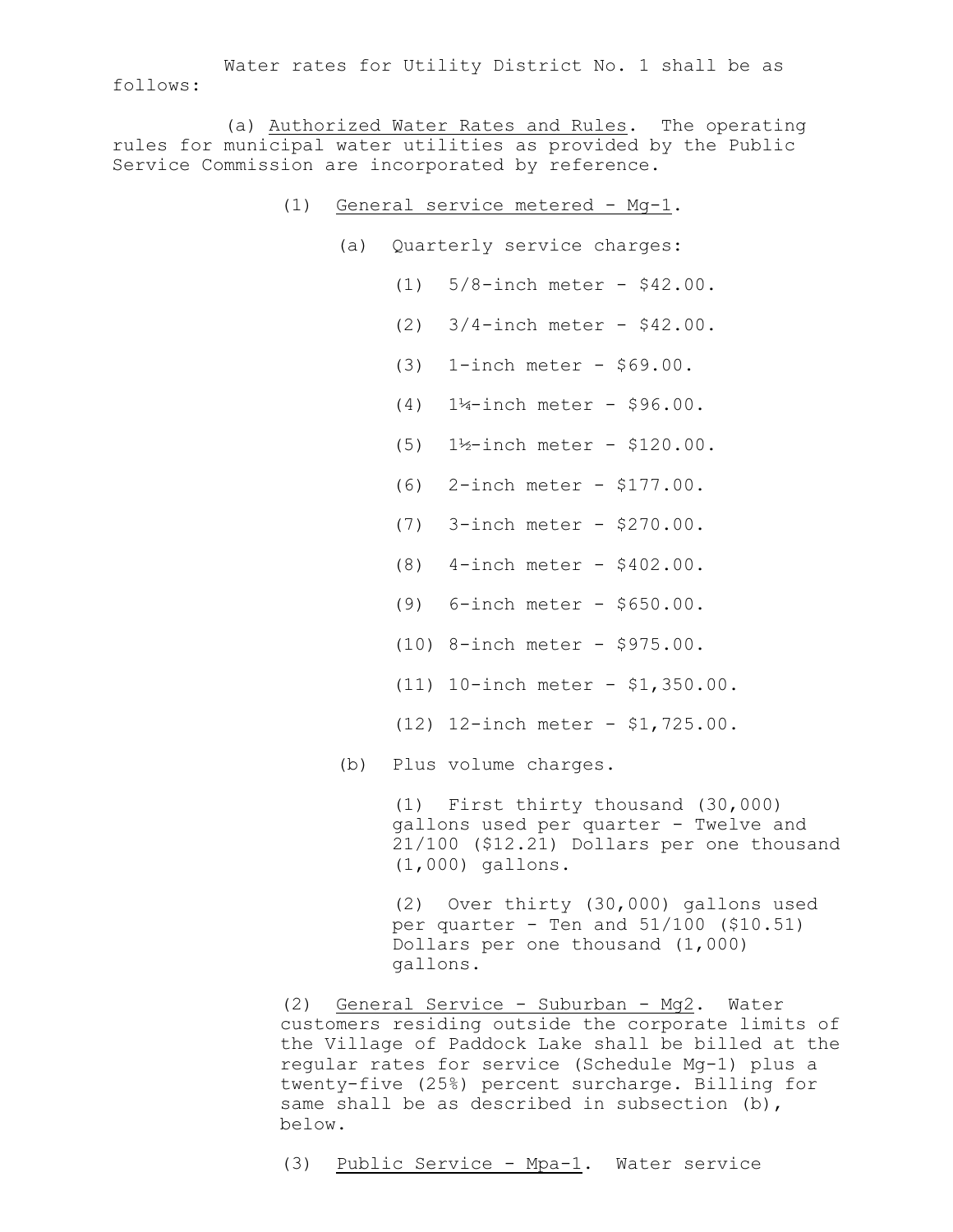supplied to municipal buildings, schools, sewer treatment plants, etc., shall be metered and the regular metered service rates applied. Water used on an intermittent basis for flushing sewers, street sprinkling, flooding skating rinks, drinking fountains, etc., shall be metered where meters can be set to measure the service. Where it is impossible to measure the service, the superintendent shall estimate the volume of water used based on the pressure, size of opening, and period of time water is allowed to be drawn.

(4) General Water Service - Unmetered - Ug-1. Where the utility cannot immediately install its water meter, service may be supplied temporarily on an unmetered basis. Such service shall be billed at the rate that would be charged to a metered residential customer using twelve thousand (12,000) gallons of water quarterly under Schedule Mg-1, including the service charge for a 5/8 inch meter if the utility determines that actual usage exceeds twelve thousand (12,000) gallons of water quarterly, an additional charge for the estimated excess usage shall be made according to the rates under Schedule Mg-1.

This schedule applies only to customers with a 1 inch or smaller service connection. For customers with a larger service connection, the utility shall install a temporary meter and charges shall be based on the rates set forth under Schedule Mg-1.

(5) Building and Construction Water Service - Mz-1. For single-family and small commercial buildings, apply the unmetered rate (Schedule Ug-1). For large commercial, industrial or multiple apartment buildings, a temporary metered installation shall be made and general metered rates (Schedule Mg-1) applied.

(6) Bulk Water - BW-1. All bulk water supplied from the water system through hydrants or other connections shall be metered or at the direction of the utility, estimated. Utility personnel or a utility-approved party shall supervise the delivery of water. Bulk water sales are:

(a) Water supplied by tank trucks or from hydrants for the purpose of extinguishing fires outside the utility's immediate service area;

(b) Water supplied by tank trucks or from hydrants for purposes other than extinguishing fires, such as irrigation or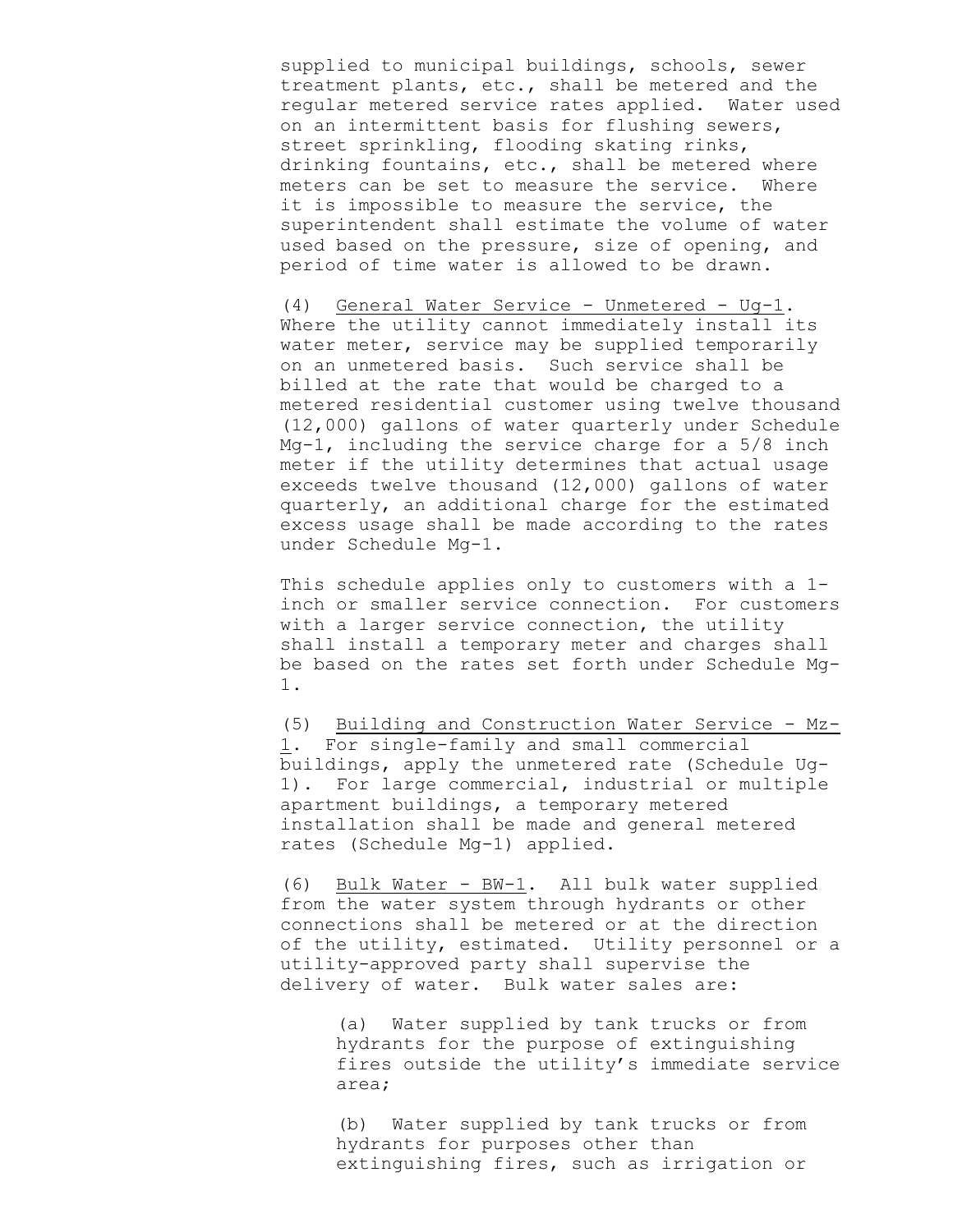the filling of swimming pools; or

(c) Water supplied from hydrants or other temporary connections for general service type applications. Water supplied for construction purposes - see Schedule Ug-1.

A service charge of Fifty (\$50.00) Dollars and a charge for the volume of water used shall be billed to the party using the water. The volumetric charge shall be calculated using the highest volumetric rate for residential customers under Schedule Mg-1. In addition, for meters that are assigned to bulk water customers for more than seven (7) days, the applicable service charge in Schedule Mg-1 will apply after the first seven (7)days.

The water utility may require a reasonable deposit for the temporary use of its equipment under this and other rate schedules. The deposit(s) collected shall be refunded upon return of the utility's equipment. Damaged or lost equipment shall be repaired or replaced at the customer's expense.

(b) Billing. Bills for water service are rendered quarterly and become due and payable upon issuance following the period for which service is rendered. A late payment charge of one (1%) percent per month will be added to bills not paid within twenty (20) days of issuance. This late payment charge will be applied to the total unpaid balance for utility service, including unpaid late payment charges. This late payment charge is applicable to all customers. The utility customer may be given a written notice that the bill is overdue no sooner than twenty (20) days after the bill is issued. Unless payment or satisfactory arrangement for payment is made within the next ten (10) days, service may be disconnected pursuant to Chapter PSC 185 of the Wisconsin Administrative Code.

(c) Combined Metering. Volumetric meter readings will be combined for billing if the utility for its own convenience places more than one (1) meter on a single water service lateral. Multiple meters placed for the purpose of identifying water not discharged into the sanitary sewer are not considered for utility convenience and shall not be combined for billing. This requirement does not preclude the utility from combining readings where metering configurations support such an approach. Meter readings from individually metered separate service laterals shall not be combined for billing purposes.

(d) Non-Sufficient Funds Charge - NSF-1. A Twentyfive (\$25.00) Dollars charge will be applied to the customer's account when a payment rendered for utility service is not honored by the customer's financial institution. This charge may not be in addition to, but may be inclusive of other such charges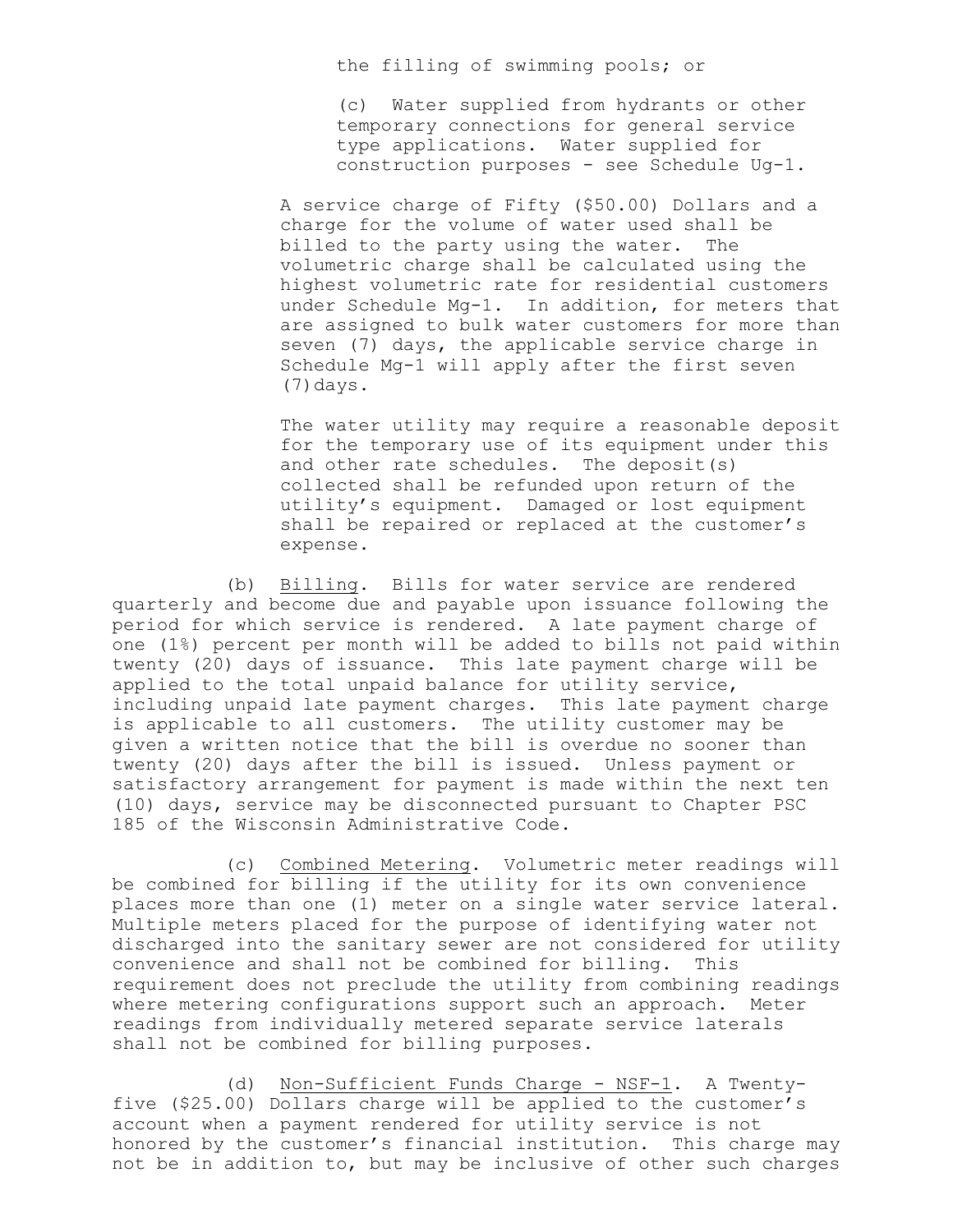when the payment was for multiple services.

(e) Special Billing Charge. The utility shall assess a Five (\$5.00) Dollars charge to the requestor to cover administrative expenses whenever an existing customer or the property owner requests a special billing outside of the normal utility billing. This charge may not be assessed to a new customer.

(f) Special Meter Reading Charge. The utility shall assess a Twenty-five (\$25.00) Dollars charge to the requestor whenever an existing customer or the property owner requests a special meter reading by utility personnel on a date other than the regularly scheduled meter reading. This charge may not be assessed if the customer or property owner provides the meter reading. This charge may not be assessed to a new customer.

(g) Seasonal Service. Seasonal customers are general service customers who voluntarily request disconnection of water service and who resume service at the same location within twelve (12) months of the disconnection, unless service has been provided to another customer at that location in the intervening period. The utility shall bill seasonal customers the applicable service charges under Schedule Mg-1 year-round, including the period of temporary disconnection.

(h) Connection Charges. The utility shall charge a customer for installing a water service lateral from the main through curb stop and box if these costs are not contributed as part of a subdivision development or otherwise recovered under Wis. Stats. Chapter 66. The charges shall be as follows:

> ¾ inch or 1 inch copper water service \$1,200.00 Larger sized service and actual cost

(i) Reconnection Charges. The utility shall assess a charge to reconnect a customer, which includes reinstalling a meter and turning on the valve at the curb stop, if necessary. A utility may not assess a charge for disconnecting a customer.

| During normal business hours |  | \$50.00 |
|------------------------------|--|---------|
| After normal business hours  |  | \$60.00 |

(j) Additional Meter Rental Charge. Upon request, the utility shall furnish and install additional meters to:

> (1) Water service customers for the purpose of measuring the volume of water used that is not discharged into the sanitary sewer system; and

(2) Sewerage service customers who are not customers of the water utility for the purpose of determining the volume of sewage that is discharged into the sanitary sewer system.

The utility shall charge a meter installation charge of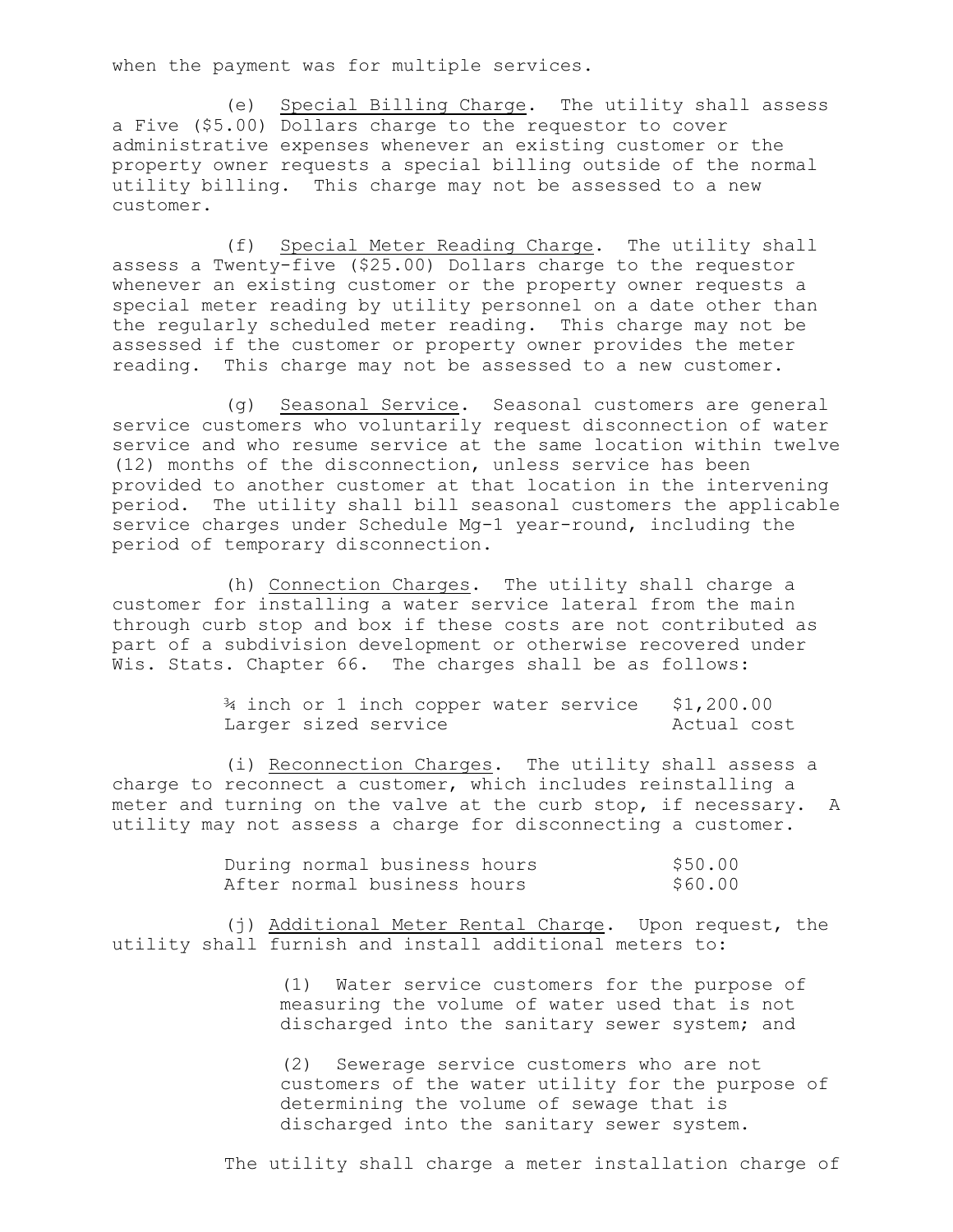Fifty (\$50.00) Dollars and a quarterly rental fee for the use of this additional meter.

Quarterly Additional Meter Rental Charges:

| 5/8 inch meter            | \$21.00 |
|---------------------------|---------|
| 3/4 inch meter            | \$21.00 |
| 1 inch meter              | \$34.50 |
| $1\frac{1}{4}$ inch meter | \$48.00 |
| 1½ inch meter             | \$60.00 |
| 2 inch meter              | \$88.50 |

This schedule applies only if the additional meter is installed on the same service lateral as the primary meter and either:

> (1) The additional meter is 3/4 inch or small if the metering configuration is the Addition Method; or

> (2) The additional meter is 2 inch or smaller for all other metering configuration.

If the additional meter is larger than 2 inch or larger than 3/4 inch and installed in the Addition Method, each meter shall be treated as a separate account and Schedule Mg-1 rates shall apply.

7.53 WESTSIDE WATER SYSTEM INFRASTRUCTURE ASSESSMENTS.

(a) Intent. As a result of geographical distance and limited capacity of the Village municipal water system provided by Wells #1 and #2, together with the transmission mains therefore (collectively the "Eastside Water System"), it has become necessary for the Village to establish and construct a municipal water system to provide service to new and existing developments on the west side of the Village (the "Westside Water System"), at great cost to the Water Utility. In order to appropriately apportion costs attributable to present and future users of such system, it is hereby established that all future connections to the Westside Water System shall be subject to a charge, payable in cash or by special assessment, at the rate of Six Thousand Five Hundred (\$6,500.00) Dollars per residential unit or equivalent thereof (R.E.U.) in the case of nonresidential development in accordance with the table set forth in subsection (b) below. This charge is in addition to all other connection fees, building permits or other charges which are imposed by these ordinances or otherwise, and the proceeds are specifically to be used for payments towards the retirement of production/transmission main debt which was incurred to finance the construction of such improvements and shall be paid upon the earlier of Final Plat/Condominium Plat/Certified Survey Map approval or issuance of a building permit.

(b) Residential Equivalent Units (REUs) for Non-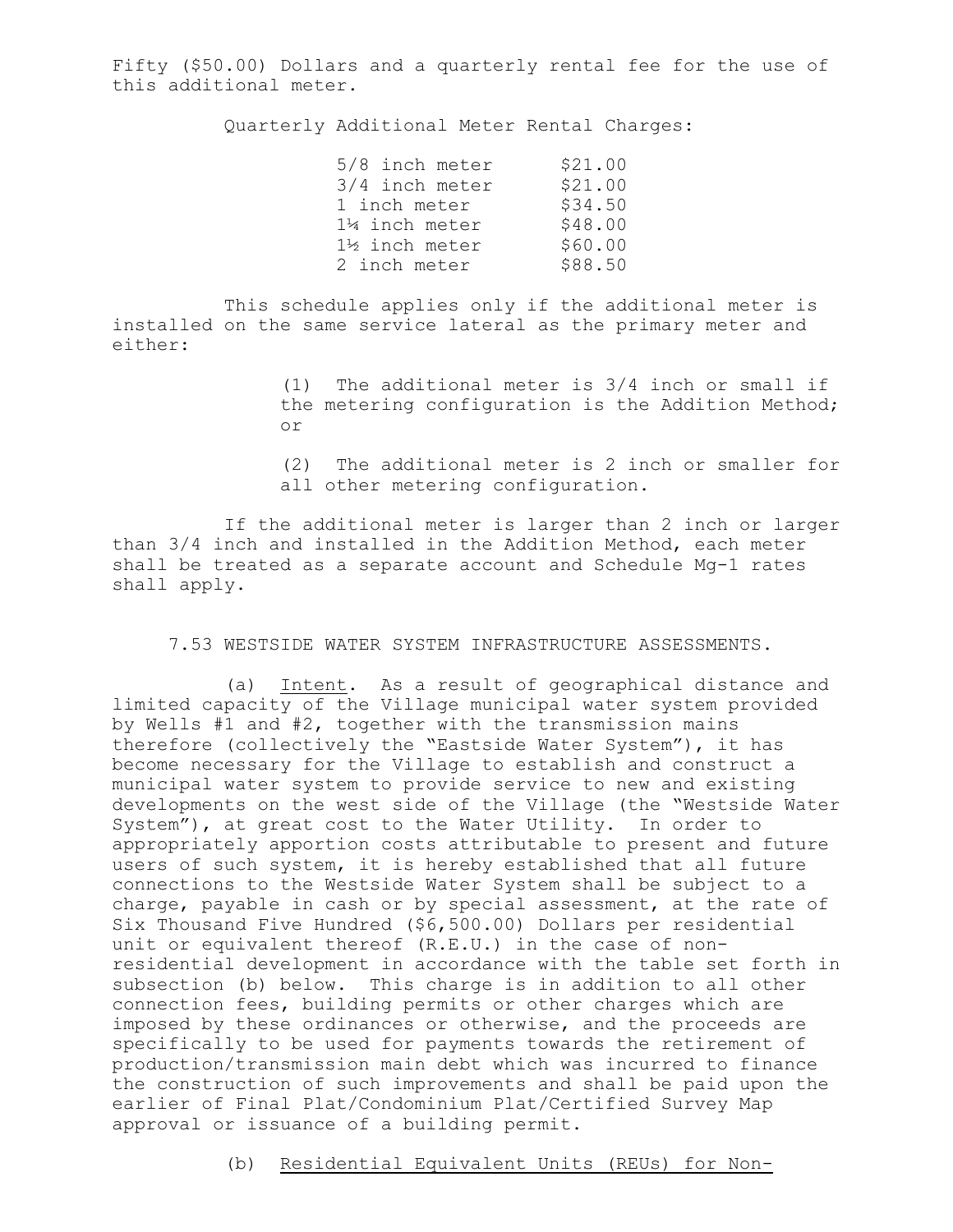Residential Users. The Developer or owner shall pay to the Village Clerk/Treasurer as a condition of approval by the Village Board of a final plat, site plan, certified survey map, planned unit development or condominium plat which will receive service from the Westside Water System a westside water system infrastructure fee of Six Thousand Five Hundred (\$6,500.00) Dollars multiplied by the residential equivalency unit (REU) ratio for the applicable water meter size and type from the table set forth below for each buildable lot or unit included in the final plat, site plan, certified survey map, planned unit development or condominium plat. The total westside water system infrastructure fee attributable to each buildable lot or unit within the proposed non-residential use development shall be payable upon the issuance of a building permit, unless otherwise agreed by the Village and the Developer by written Development Agreement.

| Meter<br><b>Size</b><br>Inches) | Meter Type   | <b>AWWA</b><br>Standards<br>Flow<br>(GPM) | <b>REU Ratio</b> |
|---------------------------------|--------------|-------------------------------------------|------------------|
| $\frac{3}{4}$ " or              | Displacement | 15                                        | 1.0              |
| $\overline{1}$                  | Displacement | 25                                        | 1.7              |
| $1\frac{1}{2}$                  | Displacement | 50                                        | 3.3              |
| $\overline{2}$                  | Displacement | 80                                        | 5.3              |
| $\overline{2}$                  | Compound     | 80                                        | 5.3              |
| $\overline{2}$                  | Turbine      | 100                                       | $6.7\,$          |
| 3                               | Compound     | 160                                       | 10.7             |
| 3                               | Turbine      | 240                                       | 16.0             |
| 4                               | Compound     | 250                                       | 16.7             |
| 4                               | Turbine      | 420                                       | 28.0             |
| 6                               | Compound     | 500                                       | 33.3             |
| 6                               | Turbine      | 920                                       | 61.3             |
| 8                               | Compound     | 800                                       | 53.3             |
| 8                               | Turbine      | 1600                                      | 106.7            |
| 10                              | Compound     | 1150                                      | 76.7             |
| 10                              | Turbine      | 2500                                      | 166.7            |

(c) Area of Applicability. The special assessments to be imposed hereunder shall be applicable to any location either within or outside of the Village which derives as a source of municipal water, the Westside Water System.

(d) Alteration by Agreement. Nothing contained herein shall prevent the Village and Utility from entering into a Developer's Agreement in conjunction with the approval of such development which alters the manner or methods of calculating and paying for the connection to the Westside Water System so long as such agreement provides substantial uniformity in providing a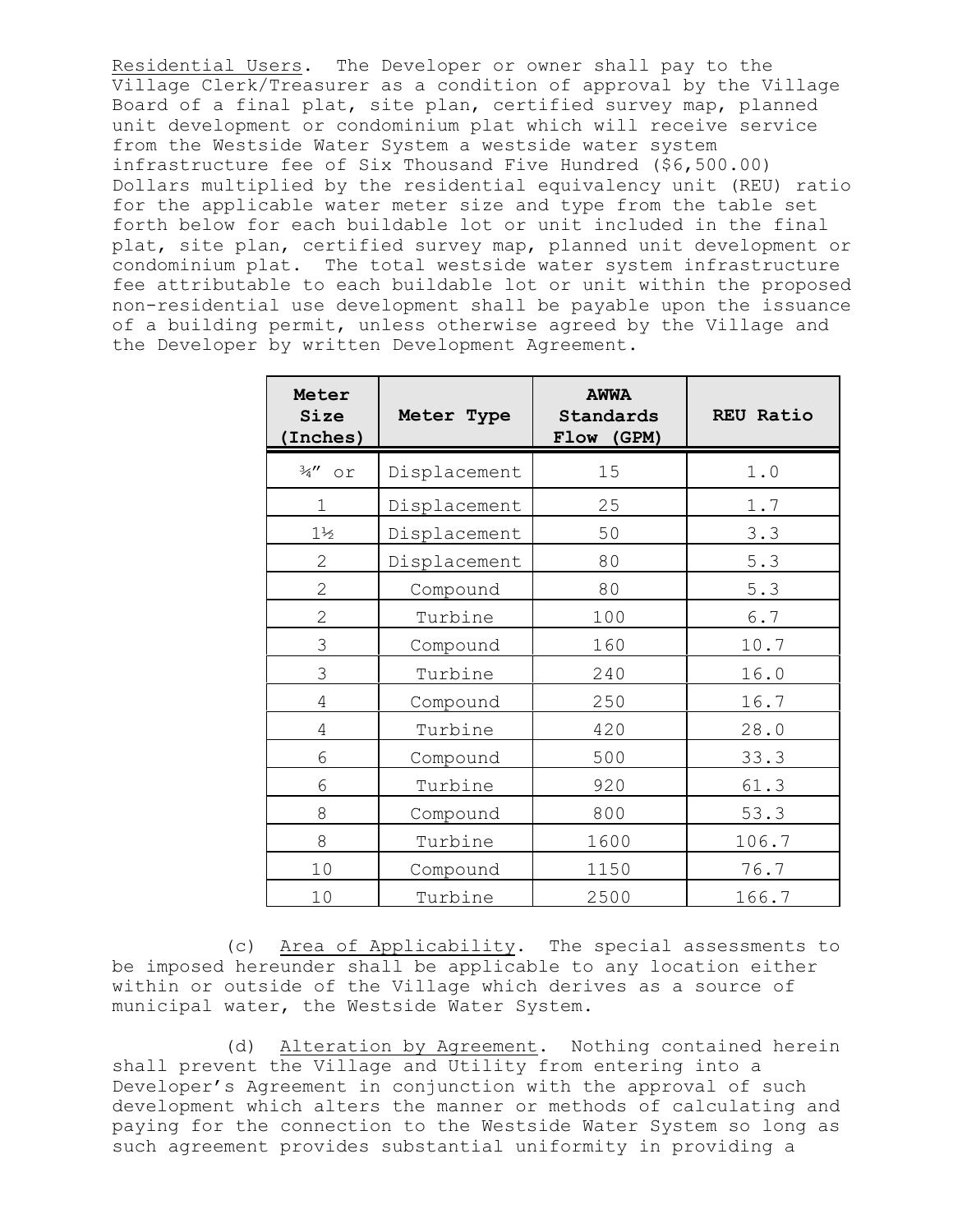valuable contribution to such system roughly proportional to the intent of this ordinance, as expressed above.

# **II. PADDOCK LAKE SEWER UTILITY DISTRICTS**

7.54 DEFINITIONS.

(a) "APPROVING AUTHORITY" shall mean Commissioners of the applicable Paddock Lake Utility District for public municipal sewer services or the Village Administrator of the Village of Paddock Lake or his authorized representatives and the Kenosha County Sanitarian where P.O.W.T.S. are applicable.

(b) "BOARD" shall mean the Board of the Village of Paddock Lake Sanitary Sewer Utility Districts 1 & 2.

(c) "BOD" (Biochemical Oxygen Demand) shall mean the quantity of oxygen utilized in the biochemical oxidation of organic matter in five (5) days at twenty (20 $^{\circ}$ ) degrees Celsius, expressed as milligrams per liter (mg/l). Quantitative determination of BOD shall be made in accordance with procedures set forth in "Standard Methods".

(d) "BUILDING DRAINAGE SYSTEM" shall mean that part of the lowest horizontal piping of a drainage system which receives the discharge from soil, waste, and other drainage pipes inside the walls of the building and conveys it to the building sewer.

(e) "BUILDING SEWER" shall mean a sanitary sewer which begins immediately outside of the foundation wall of any building or structure being served, and ends at its connection to the public sewer, where served by public sewer and all lines or systems needed for an approved P.O.W.T.S.

(f) "CATEGORY A" shall be both those sanitary sewer users who discharge normal domestic strength wastewater with BOD concentrations no greater than one hundred eighty (180) mg/l and suspended solids concentrations no greater than two hundred (200) mg/l, or concentrations of phosphorus no greater than nine (9) mg/l and concentrations of oil and grease no greater than one hundred (100) mg/l.

(g) "CATEGORY B" shall be those sanitary sewer users who discharge wastewater with BOD in excess of one hundred eighty (180) mg/l or suspended solids concentrations in excess of two hundred (200) mg/l or concentrations of phosphorus greater than nine (9) mg/l and concentrations of oil and grease greater than one hundred (100) mg/l.

(h) "COMBINED SEWER" shall mean a sewer intended to receive both wastewater and storm or surface water.

(i) "COMPATIBLE POLLUTANTS" shall mean BOD, suspended solids, phosphorus, nitrogen, pH, or fecal coliform bacteria, plus additional pollutants identified in the Municipality's WPDES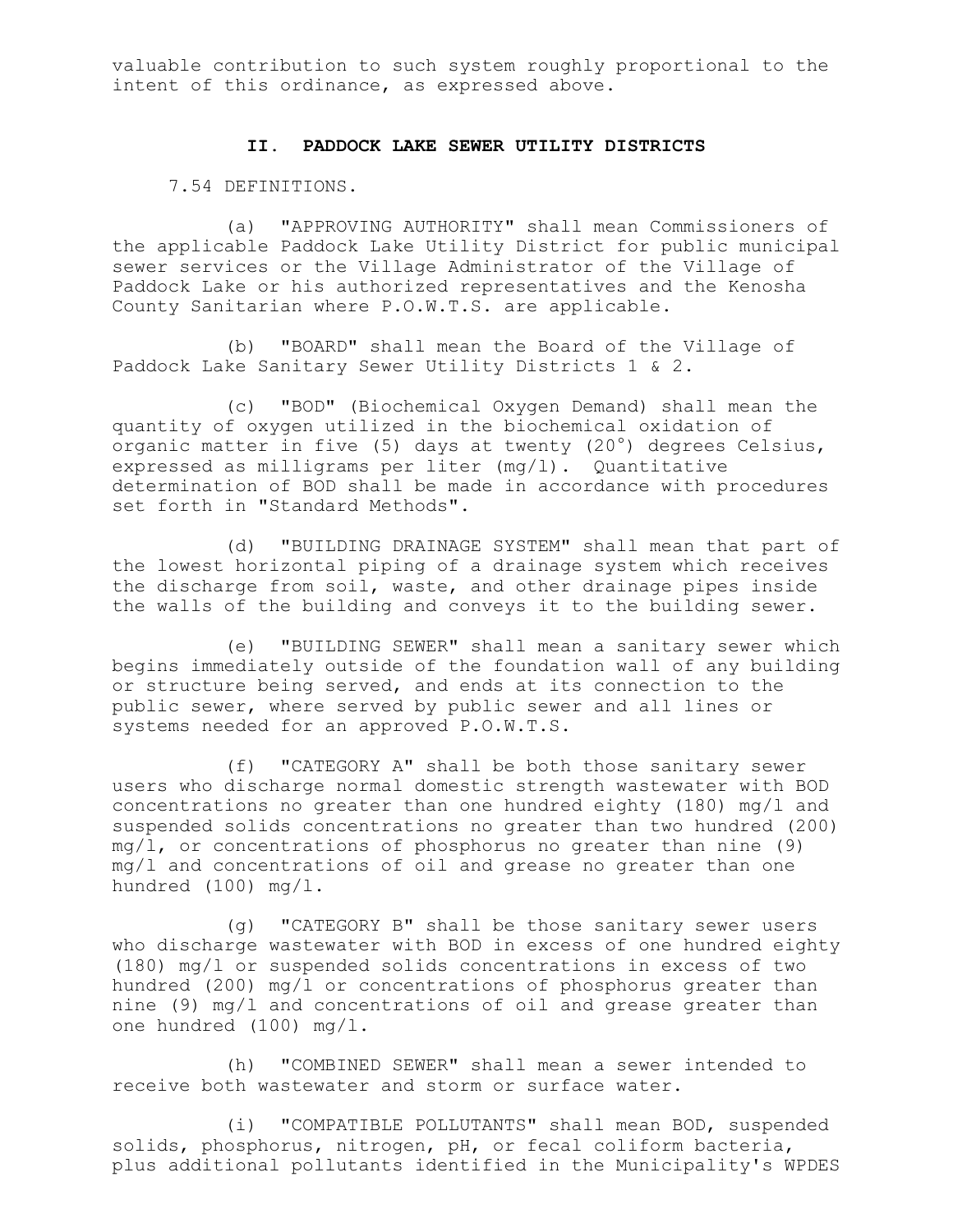permit for its wastewater treatment facility; provided that such facility is designed to treat such additional pollutants, and, in fact, does remove such pollutants to a substantial degree.

(j) "EASEMENT" shall mean an acquired legal right for the specified use of land owned by others.

(k) "FLOATABLE OIL" is oil, fat, or grease in a physical state such that it will separate by gravity from wastewater by treatment in an approved pretreatment facility. Wastewater shall be considered free of floatable oil if it is properly pretreated and the wastewater does not interfere with the collection system.

(l) "GROUND GARBAGE" shall mean the residue from the preparation, cooking, dispensing, handling, storage, and sale of food products and produce that has been shredded to such a degree that all particles will be carried freely in suspension under the flow conditions normally prevailing in public sewers with no particle greater than one-half (1/2") inch in any dimension.

(m) "INCOMPATIBLE POLLUTANTS" shall mean wastewater with pollutants that will adversely affect the wastewater collection and treatment facilities or disrupt the quality of wastewater treatment if discharged to the wastewater collection and treatment facilities.

(n) "INDUSTRIAL WASTE" shall mean any solid, liquid, or gaseous substance discharged or escaping from any industrial, manufacturing, or commercial establishment. Such term includes any wastewater which is not sanitary sewage.

(o) "MUNICIPALITY" shall mean the Village of Paddock Lake Sanitary Sewer Utility Districts 1 & 2 or the Town of Salem Sanitary District, as may be applicable.

(p) "NATURAL OUTLET" shall mean any outlet, including storm sewers and combined sewer overflows, into a watercourse, pond, ditch, lake, or other body of surface water or groundwaters.

(q) "NON-RESIDENTIAL" shall mean customer category which includes all sewer users other than residential users. Non-residential customers include, but are not limited to, public buildings, commercial establishments, industrial establishments, recreation halls, municipal buildings, club houses and funeral homes.

(r) "NORMAL DOMESTIC STRENGTH WASTEWATER" shall mean wastewater with BOD concentrations no greater than one hundred eighty (180) mg/l and suspended solids concentrations no greater than two hundred (200) mg/l or concentrations of phosphorus greater than nine (9) mg/l and concentrations of oil or grease greater than one hundred (100) mg/l.

(s) "OPERATION AND MAINTENANCE COSTS" shall include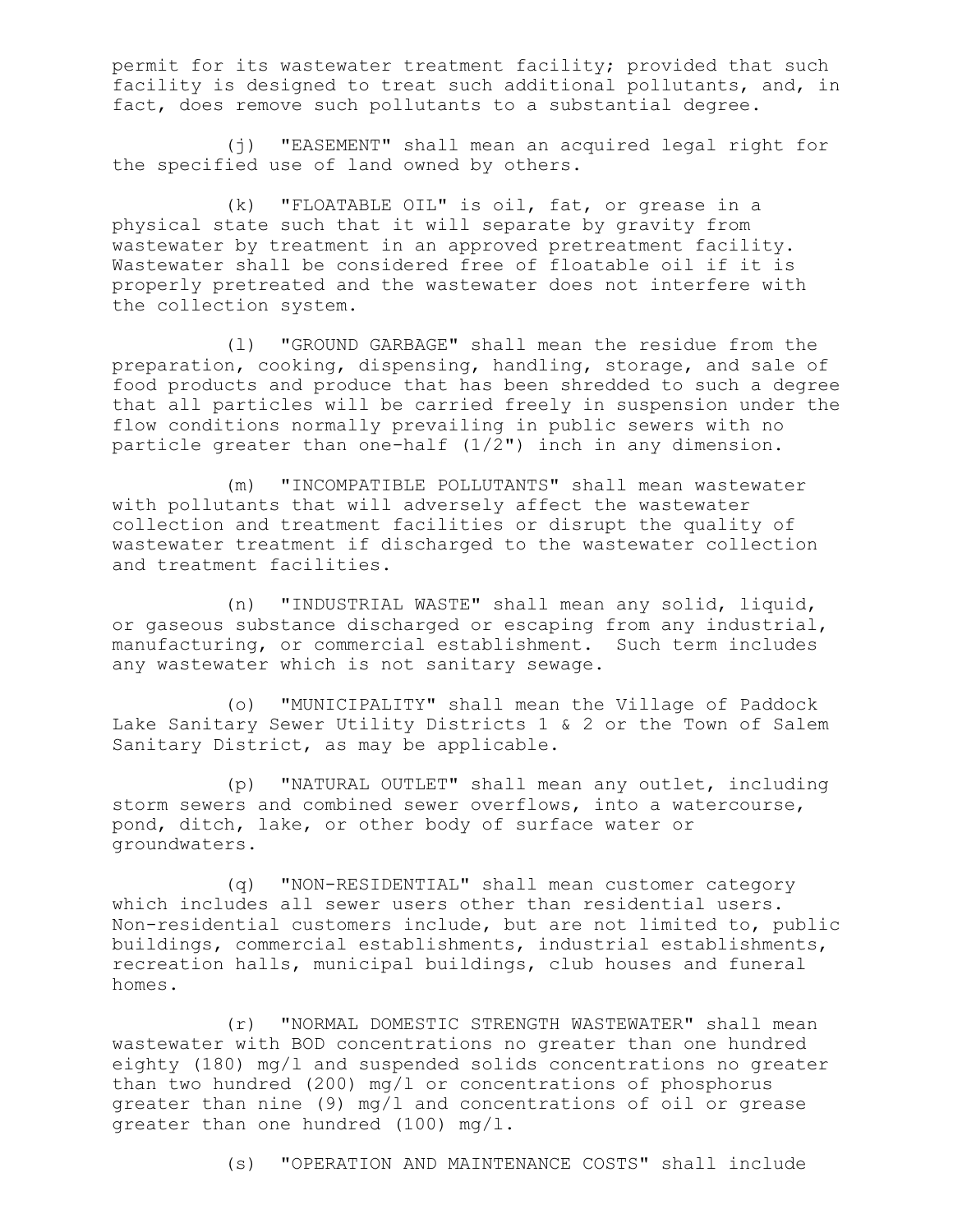all costs associated with the operation and maintenance of the wastewater collection and treatment facilities, including administration and replacement costs, all as determined from time to time, by the Municipality.

(t) "pH" shall mean the logarithm of the reciprocal of the hydrogen-ion concentration. The concentration is the weight of hydrogen ions, in grams per liter of solution. Neutral water, for example, has a pH value of seven (7) and a hydrogen-ion concentration of 10-7.

(u) "P.O.W.T.S." shall mean private onsite wastewater treatment systems.

(v) "PUBLIC SEWER" shall mean any publicly owned sewer, storm drain, sanitary sewer, or combined sewer.

(w) "REPLACEMENT COSTS" shall mean expenditures for obtaining and installing equipment, accessories, or appurtenances which are necessary during the useful life of the wastewater treatment system to maintain the capacity and performance for which such facilities were designed and constructed. Operation and maintenance costs include replacement costs.

(x) "RESIDENTIAL" shall mean customer category which includes family dwellings, apartments, multi-family dwellings and mobile homes/manufactured homes.

(y) "SANITARY SEWAGE" shall mean a combination of liquid and water-carried wastes discharged from toilets and/or sanitary plumbing facilities.

(z) "SANITARY SEWER" shall mean a sewer that carries sewage or wastewater.

(aa) "SEWAGE" shall mean the spent water of a person or community. The preferred term is wastewater.

(bb) "SEWER" shall mean a pipe or conduit that carries wastewater or drainage water.

(cc) "SEWER SERVICE CHARGE" is a charge levied on users of the wastewater collection and treatment facilities for payment of operation and maintenance expenses, debt service payments, and other expenses or obligations of said facilities.

(dd) "SHALL" is mandatory; "MAY" is permissible.

(ee) "SLUG" shall mean any discharge of water or wastewater which in concentration of any given constituent or in quantity of flow exceeds for any period of duration longer than fifteen (15) minutes, more than five (5) times the average twenty-four (24) hour concentration of flows during normal operation and/or adversely affects the wastewater collection system and/or performance of any wastewater treatment facility.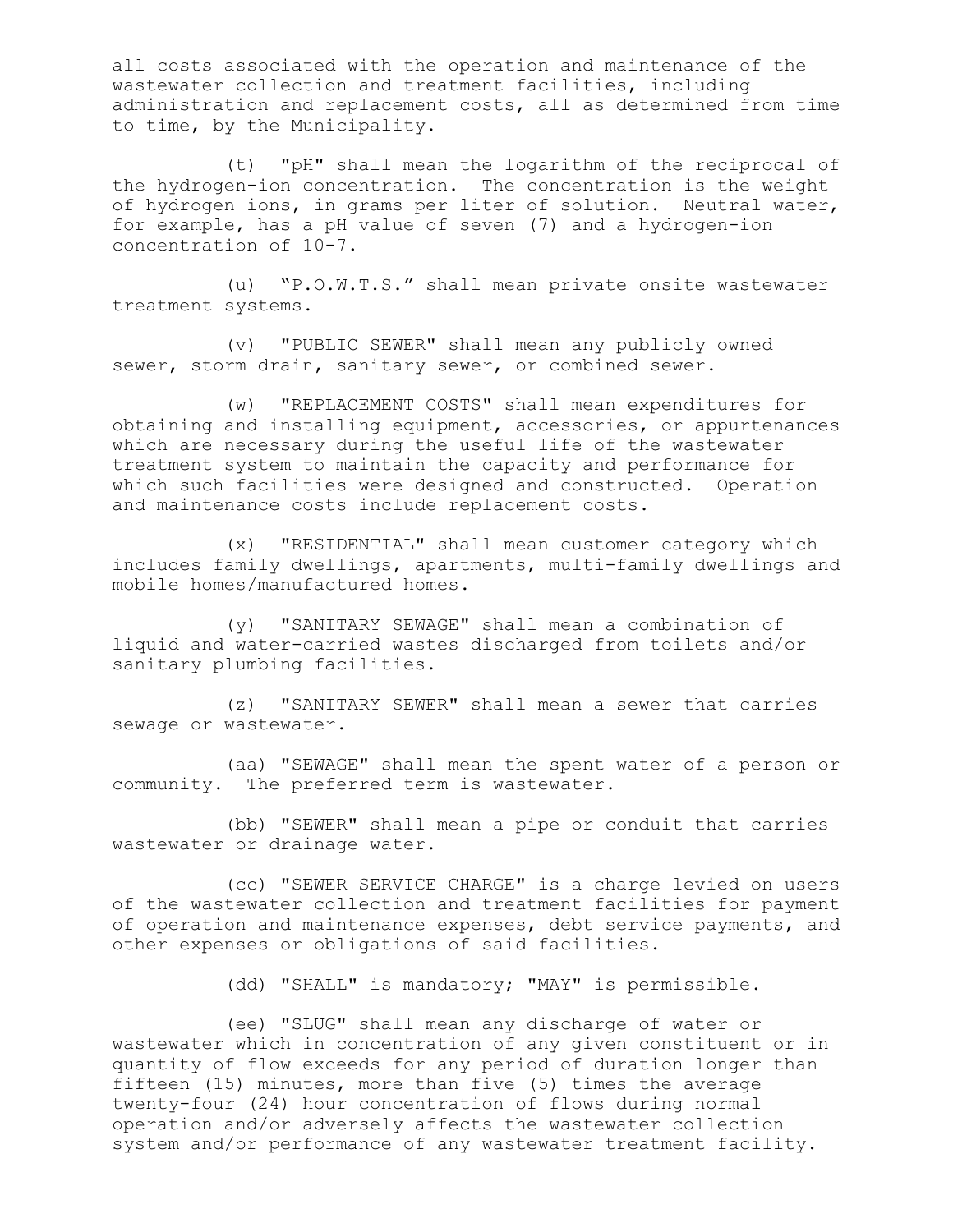(ff) "STANDARD METHODS" shall mean the examination and analytical procedures set forth in the most recent edition of "Standard Methods for the Examination of Water and Wastewater" published jointly by the American Public Health Association, the American Water Works Association, and the Water Pollution Control Federation.

(gg) "STORM SEWER OR DRAIN" shall mean a drain or sewer for conveying water, groundwater, subsurface water, or unpolluted water from any source.

(hh) "SUSPENDED SOLIDS" shall mean the solids that either float on the surface of or are in suspension in water, wastewater, or other liquids and which are removable by laboratory filtering.

(ii) "TREATMENT AUTHORITY" shall mean the Village of Paddock Lake Sanitary Sewer Utility Districts 1 & 2 for the Town of Salem Sanitary District, as may be applicable.

(jj) "UNPOLLUTED WATER" is water of quality equal to or better than the effluent of the wastewater treatment facilities or water that would not cause violation of receiving water quality standards and would not be benefitted by discharge to the sanitary sewers and wastewater treatment facilities.

(kk) "WASTEWATER" shall mean the spent water of a community or person. From the standpoint of source, it may be a combination of the liquid and water-carried wastes from residences, commercial buildings, industrial plants, and institutions, together with any groundwater, surface water, and storm water that may be present.

(ll) "WASTEWATER COLLECTION FACILITIES" (or "wastewater collection system") shall mean the structures and equipment required to collect and carry wastewater.

(mm) "WASTEWATER TREATMENT FACILITY" shall mean the Village of Paddock Lake Sanitary Sewer Utility Wastewater Treatment Plant, or the Town of Salem Sanitary District.

(nn) "WISCONSIN POLLUTANT DISCHARGE ELIMINATION SYSTEM (WPDES) PERMITS" is a document issued by the Wisconsin State Department of Natural Resources which establishes effluent limitations and monitoring requirement for a municipal wastewater treatment facility; within the context herein, WPDES Permit refers to the permit issued to the Village of Paddock Lake Sanitary Sewer Utility or that WPDES Permit issued to the Town of Salem Sanitary District, as may be applicable.

7.55 USE OF THE PUBLIC SEWERS.

(a) Sanitary Sewers. No person(s) shall discharge or cause to be discharged any unpolluted waters such as storm water, groundwater, roof runoff, subsurface drainage, or cooling water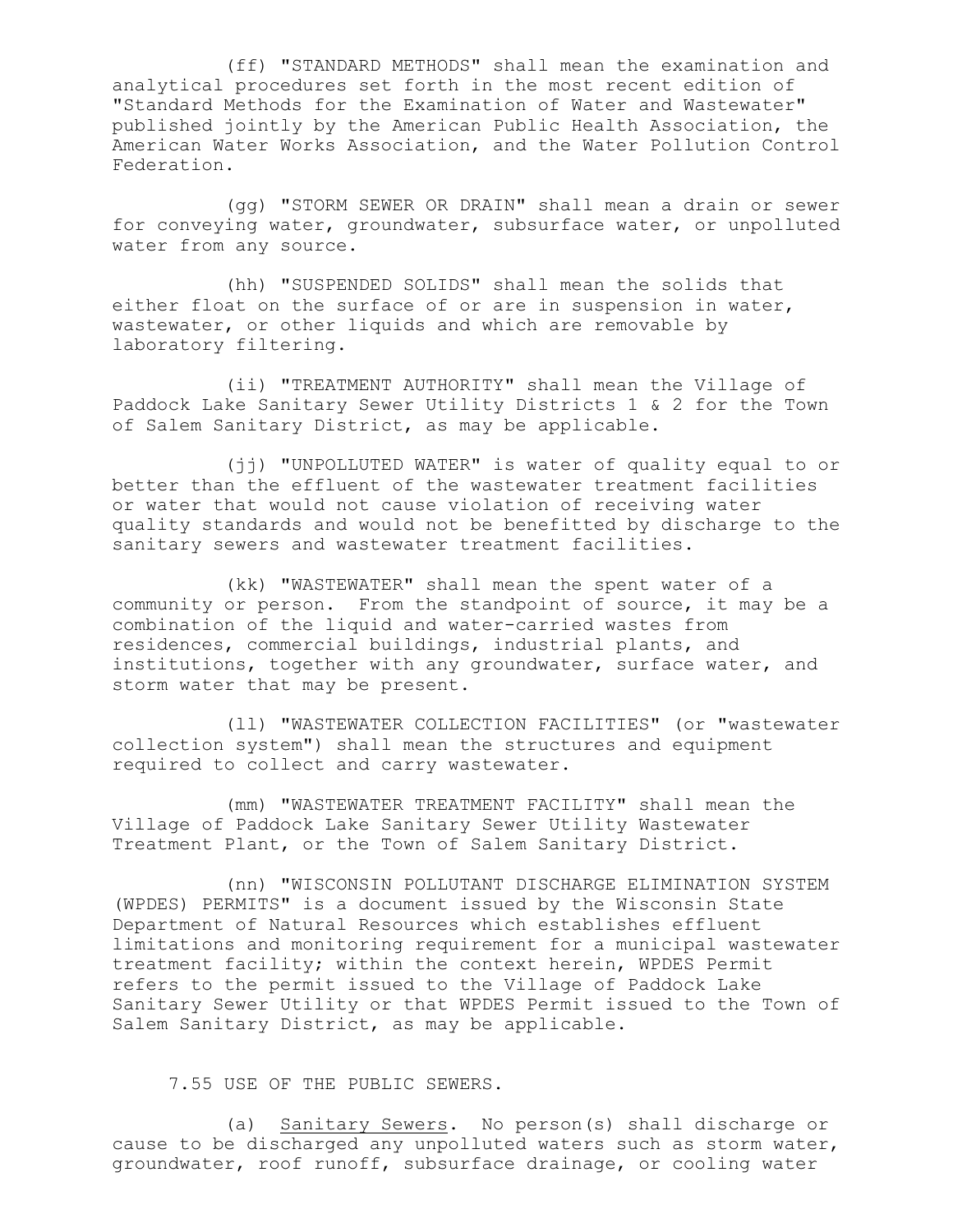to any sanitary sewer.

(b) Storm Sewers. Storm water and all other unpolluted water shall be discharged to such sewers as are specifically designated as storm sewers, or to a nature outlet approved by the Approving Authority and other regulatory agencies. Unpolluted industrial cooling water or process waters may be discharged, on approval of the Approving Authority and other regulatory agencies, to a storm sewer, combined sewer, or natural outlet.

(c) Prohibitions and Limitations. Except as hereinafter provided, no person shall discharge or cause to be discharged any of the following described waters or wastes to any publically owned sewer system which is being maintained by the public authority.

> (1) Any gasoline, benzene, naphtha, fuel oil, or other flammable or explosive liquid, solid, or gas.

(2) Any waters or wastes containing toxic or poisonous solids, liquids, or gasses in sufficient quantity, either singly or by interaction with other wastes, which could injure or interfere with any waste treatment or sludge disposal process, constitute a hazard to humans or animals, or create a public nuisance in the receiving waters of any wastewater treatment facility.

(3) Any waters or wastes having a pH lower than 5.5, or in excess of 9.0, or having any corrosive property capable of causing damage or hazard to structures, equipment, and personnel of the wastewater collection facilities.

(4) Solid or viscous substances in quantities or of such size capable of causing obstruction to the flow in public sewers or other interference with the proper operation of the wastewater collection facilities, such as, but not limited to, ashes, cinders, sand, mud, straw, shavings, metal, glass, rags, feathers, tar, plastics, wood, unground garbage, whole blood, paunch manure, hair and fleshings, entrails, and paper dishes, cups, milk containers, etc., either whole or ground by garbage grinders.

(5) The following described substances, materials, waters, or waste shall be limited in discharges to sanitary sewer systems to concentrations or quantities which will not harm either the sanitary sewers, wastewater treatment process, or equipment; will not have an adverse effect on the receiving stream; or will not otherwise endanger lives, limbs, public property,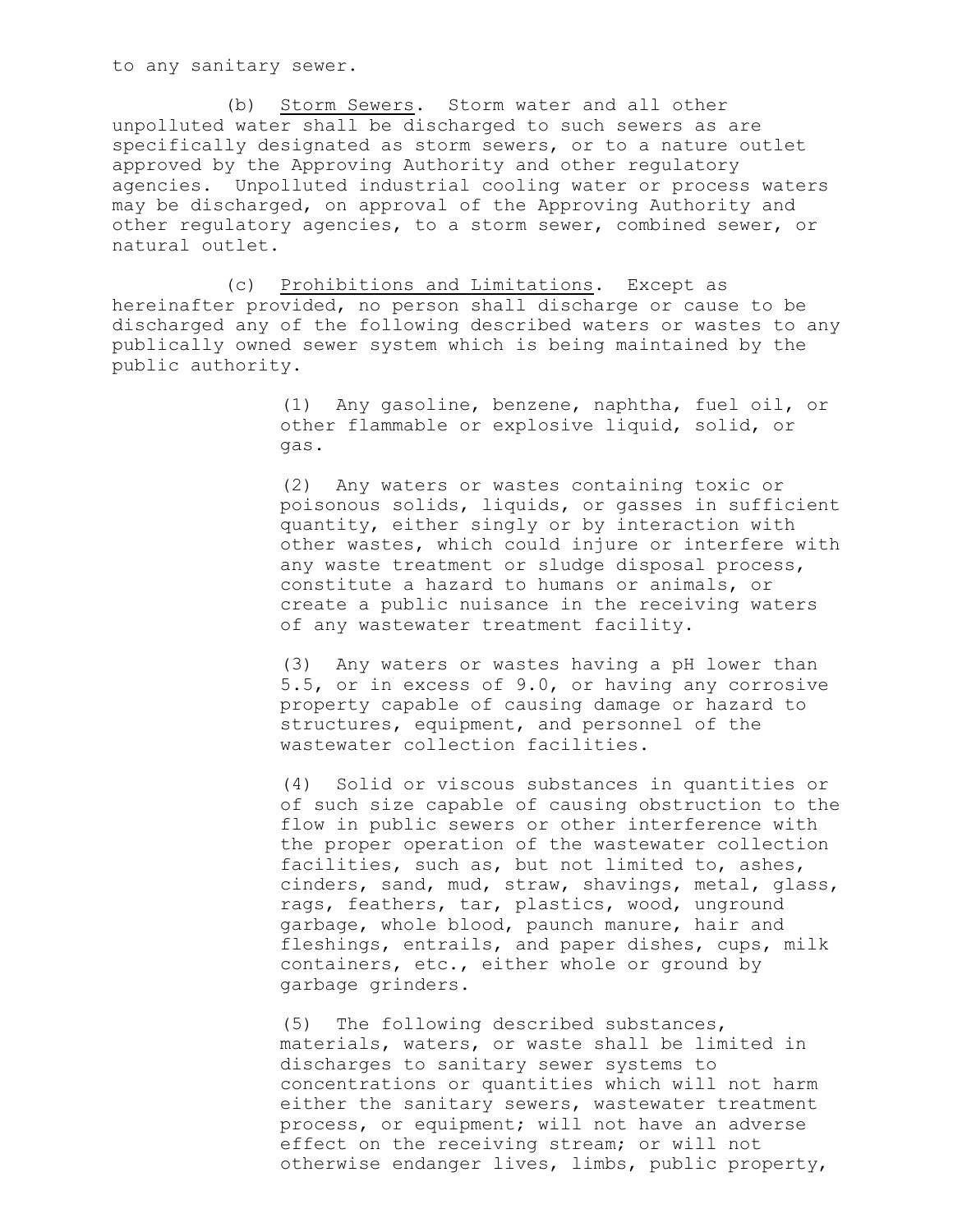or constitute a nuisance. The Approving Authority may set limitations more stringent than those established below if such more stringent limitations are necessary to meet the above objectives. The Approving Authority will give consideration to the quantity of subject waste in relation to flows and velocities in the sewers, materials of construction of the sanitary sewers, and other pertinent factors. Wastes or wastewaters discharged to the sanitary sewers shall not exceed the following limitations:

(a) Wastewater having a temperature higher than one hundred fifty  $(150^{\circ})$  degrees Fahrenheit (sixty-five (65°) degrees Celsius).

(b) Wastewater containing more than twentyfive (25) mg/l of petroleum oil, nonbiodegradable cutting oils, or products of mineral oil origin.

(c) Wastewater from industrial plants containing floatable oils, fat or grease.

(d) Any unground garbage. Garbage grinders may be connected to sanitary sewers from homes, hotels, institutions, restaurants, hospitals, catering establishments, or similar places where garbage originates from the preparation of food in kitchens for the purpose of consumption on the premises or when served by caterers.

(e) Any waters or wastes containing iron, chromium, copper, zinc, and other toxic and nonconventional pollutants to such degree that the concentration exceeds levels specified by federal, state and local authorities.

(f) Any waters or wastes containing odorproducing substances exceeding limits which may be established by the Approving Authority or limits established by any federal or state statute, rule, or regulation.

(g) Any radioactive wastes or isotopes of such half-life or concentration as may exceed limits established by the Approving Authority in compliance with applicable state or federal regulations.

(h) Any waters or wastes containing substances which are not amenable to treatment or reduction by the wastewater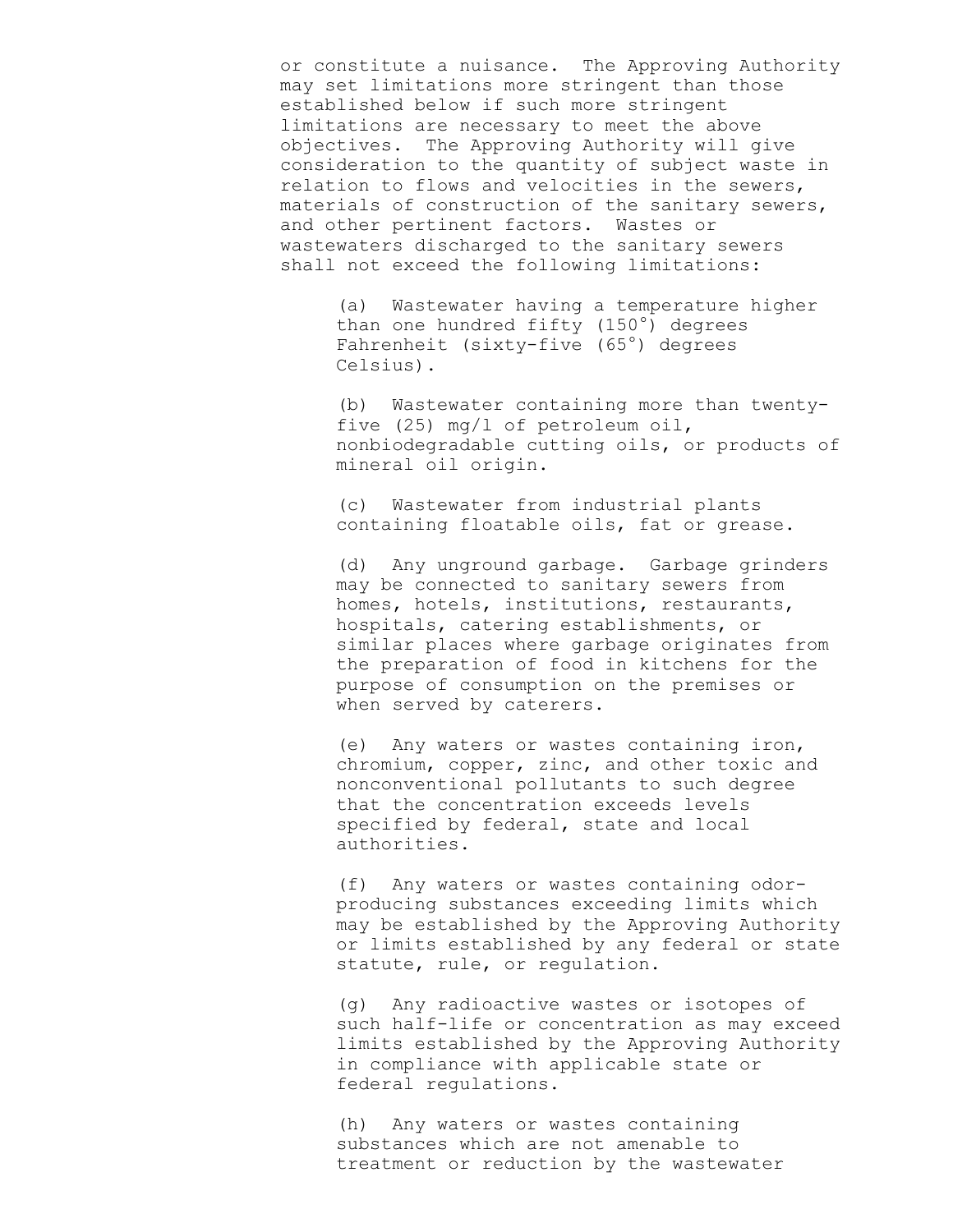treatment processes employed, or are amenable to treatment only to such degree that the wastewater treatment facility effluent cannot meet the requirements of other agencies having jurisdiction over discharge to the receiving waters.

(i) Any water or wastes which, by interaction with other water and wastes in the sanitary sewer system, release obnoxious gasses, form suspended solids which interfere with the collection system, or create a condition deleterious to structures and treatment processes.

(j) Materials which exert or cause:

(1) Unusual BOD, chemical oxygen demand, or chlorine requirements in such quantities as to constitute a significant load on the wastewater treatment facility.

 (2) Unusual volume of flow or concentration of wastes constituting "slugs" as defined herein.

 (3) Unusual concentrations of inert suspended solids (such as, but not limited to, fuller's earth, lime slurries, and lime residues) or of dissolved solids (such as, but not limited to, sodium sulfate).

 (4) Excessive discoloration (such as, but not limited to, dye wastes and vegetable tanning solutions).

(k) Incompatible pollutants in excess of the allowed limits as determined by city, state, and federal laws and regulations in reference to pretreatment standards developed by the Environmental Protection Agency, and as contained in 40 CFR 403, as amended from time to time.

(d) Wisconsin Pollutant Discharge Elimination System (WPDES) Permit. No person shall cause or permit a discharge into the sanitary sewers that would cause a violation of any WPDES permit and any modifications thereto.

(e) Special Arrangements. No statement contained in this chapter shall be construed as prohibiting any special agreement between the Approving Authority and any person whereby a waste of unusual strength or character may be admitted to the wastewater collection and treatment facilities, either before or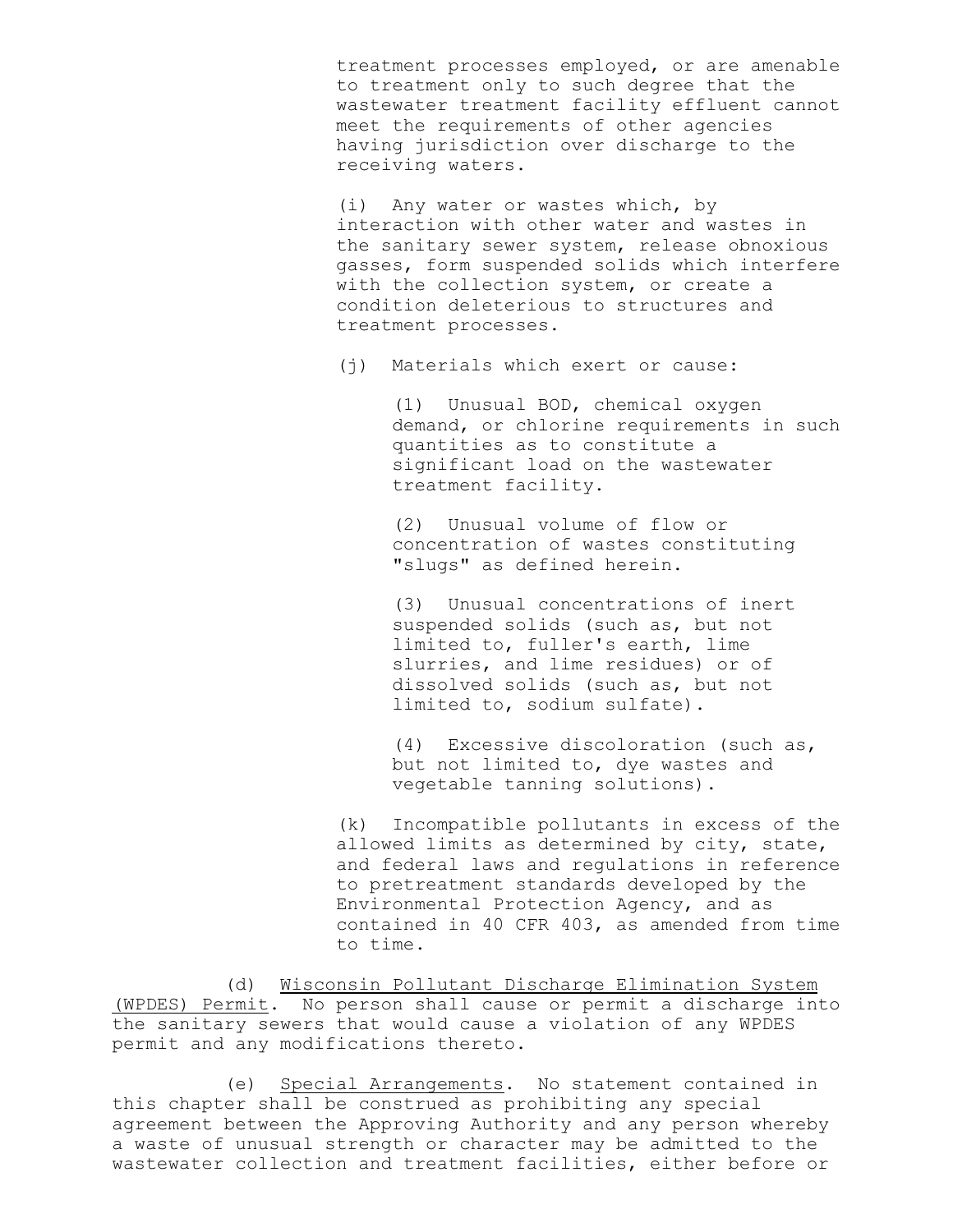after pretreatment, provided that there is no impairment of the functioning of the wastewater collection and treatment facilities by reason of the admission of such wastes, and no extra costs are incurred by the Municipality without recompense by the person; and further provided that all rates and provisions set forth in this chapter are recognized and adhered to; and further provided that such special agreement is approved in advance by the Village of Paddock Lake Board of Trustees, sitting as Commissioners of the Village of Paddock Lake Sanitary Sewer District and such other approvals, if any, as may be required by the Town of Salem Sanitary District.

(f) New Connections. New connections to the Municipality's sanitary sewer system will be allowed only if there is available capacity in all of the downstream wastewater collection and treatment facilities.

(g) Dilution of Discharge Prohibited. No person discharging into the wastewater collection facilities shall increase the use of potable or process water or mix separate wastewaters for the purpose of diluting prohibited wastewater as a partial or complete substitute for pretreatment or to otherwise avoid compliance with or circumvent this rule.

# (h) Membership of Commission.

(1) Sanitary Sewer Commission. The Sanitary Sewer Commission members shall have charge of the Village Sanitary Sewer Utility District and shall have all powers and duties provided in Chapter 66 of the Wisconsin Statutes. The Sanitary Sewer Commission shall consist of the following: the duly elected members of the Village Board of Trustees and Village President shall act as the Chairperson of the Sanitary Sewer Commission. Members of the Commission shall serve terms coterminous with their respective terms as Village President and Village Trustee.

(2) The Village Administrator shall have general charge of all work extension and improvement of the sanitary collection system under the general direction of the Commission. All work when let by formal contract, signed by the Chairperson of the Commission and Village Clerk/Treasurer shall be carried out as may be directed by the Commission. The Administrator will further have charge of the daily operations of the Utility District, its operations, employees and vendors.

(3) Compensation, Salaries. Members of the Village Sanitary Sewer Commission shall be paid salaries as follows:

> (a) Chairperson shall receive the sum of One Thousand Six Hundred Twenty (\$1,620.00)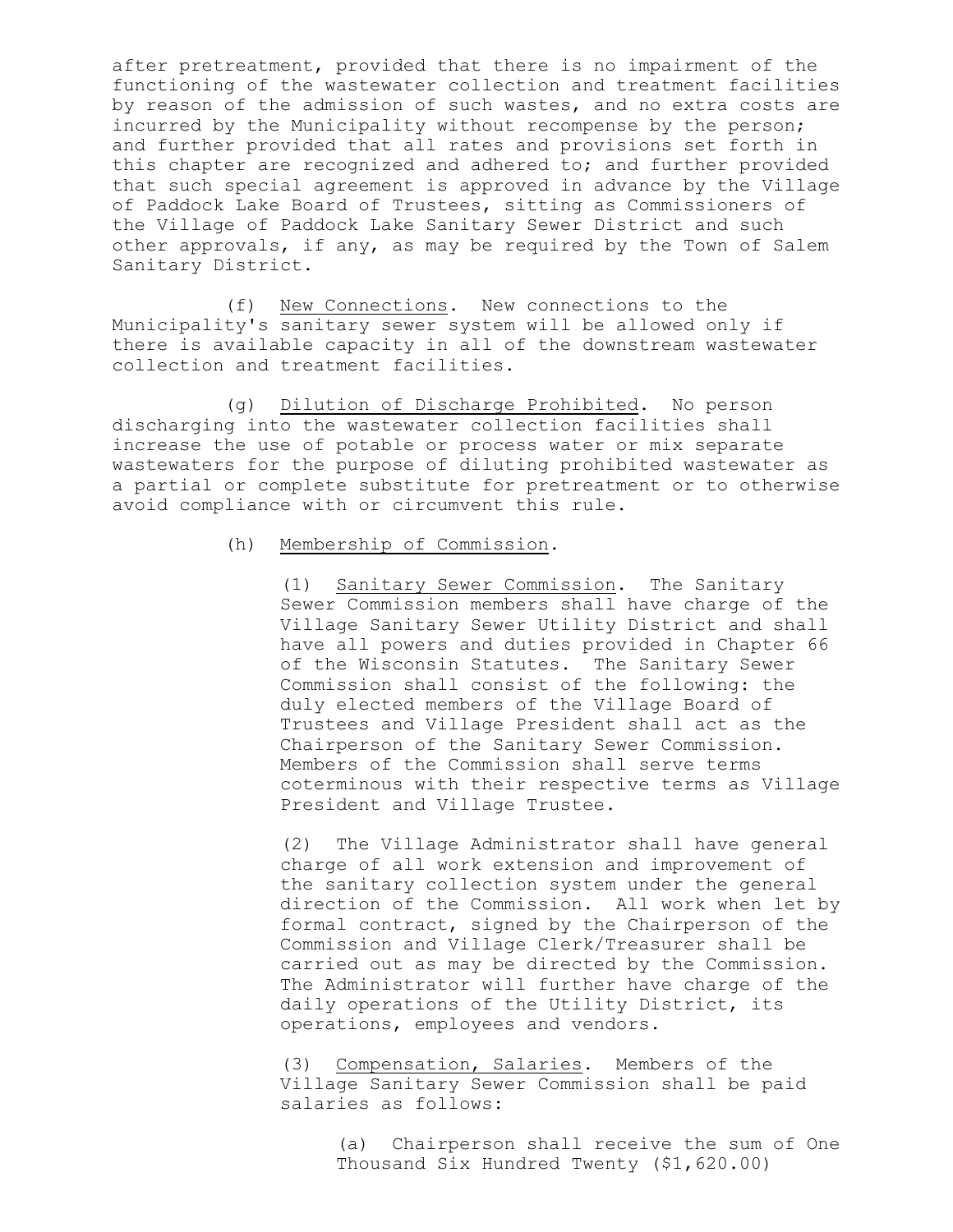Dollars per year.

(b) Commission members shall receive a salary of Eight Hundred Ten (\$810.00) Dollars per year.

7.56 INDUSTRIAL WASTES IN PUBLIC SEWERS.

(a) Submission of Basic Data. The Approving Authority may require each person who discharges or seeks to discharge industrial wastes to a public sewer to prepare and file with the Approving Authority, at such times as it determines, a report that shall include pertinent data relating to the quantity and characteristics of the wastes discharged to the wastewater collection and treatment facilities. In the case of a new connection, the Approving Authority may require that this report be prepared prior to making the connection to the public sewers. Industrial discharges are further subject to all rules and regulations of the Town of Salem Sanitary District, if applicable.

(b) Industrial Discharges. If any waters or wastes are discharged or are proposed to be discharged to the public sewers, which waters or wastes contain substances or possess the characteristics enumerated in §7.54, above, and which in the judgment of the Approving Authority have a deleterious effect upon the wastewater collection and treatment facilities, processes, equipment, or receiving waters, or which otherwise create a hazard to life, health, or constitute a public nuisance, the Approving Authority may:

(1) Reject the wastes,

(2) Require pretreatment to an acceptable condition for discharge to the publicly owned sewer systems,

(3) Require control over the quantities and rates of discharge, and/or

(4) Require payment to cover the added cost of handling and treating the wastes not covered by existing taxes or sewer charges under the provisions of this sub-chapter.

(c) Control Manholes. Each person discharging industrial wastes into a public sewer shall, at the discretion of the Approving Authority, construct and maintain one (1) or more control manholes or access points to facilitate observation, measurement, and sampling of wastes, including sanitary sewage.

Control manholes or access facilities shall be located and built in a manner acceptable to the Approving Authority. If measuring and/or sampling devices are to be permanently installed, they shall be of a type acceptable to the Approving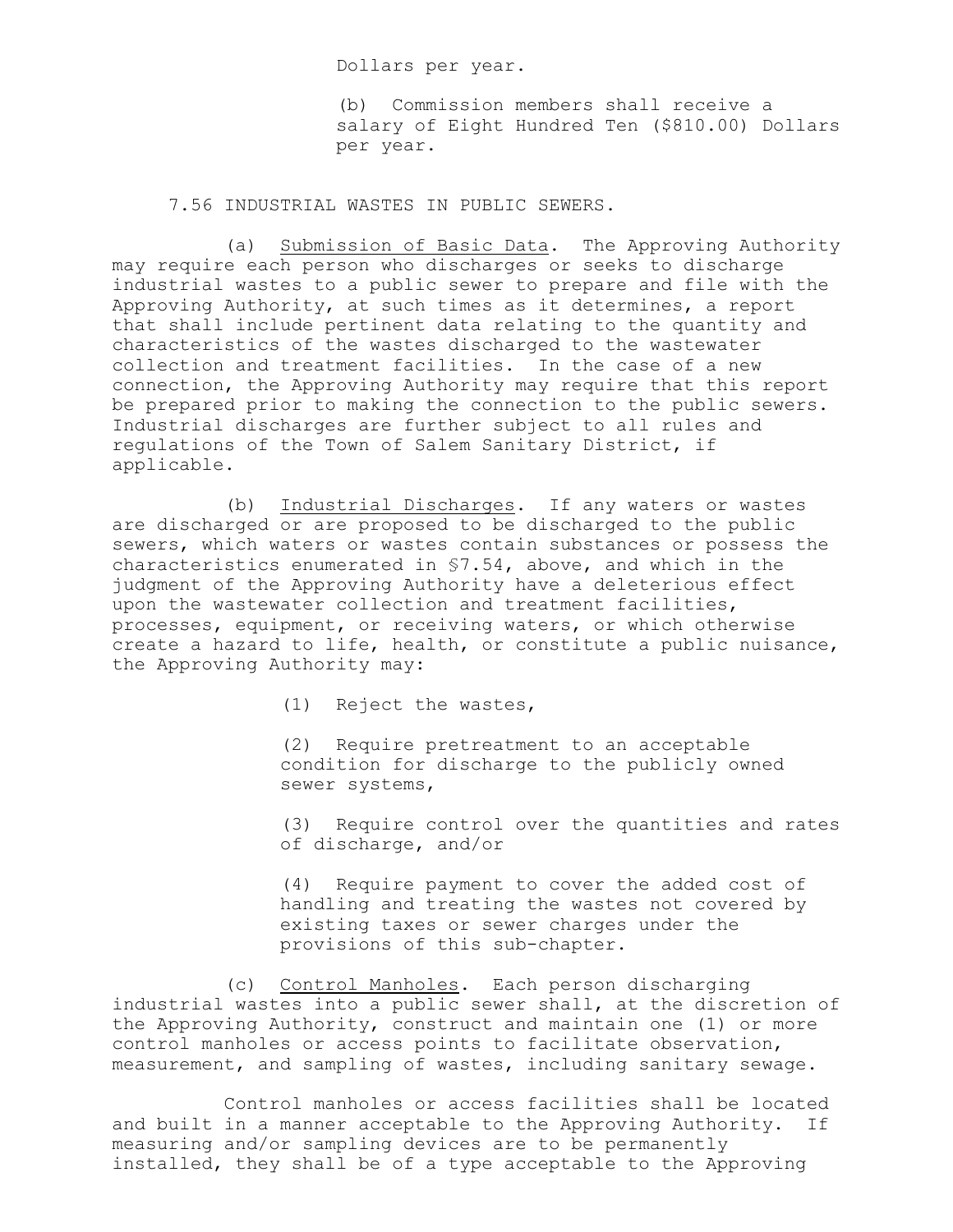Authority.

Control manholes, access facilities, and related equipment shall be installed by the person discharging the waste, at the person's expense, and shall be maintained by the person so as to be in safe condition, accessible, and in proper operating condition at all times. Plans for installation of the control manholes or access facilities and related equipment shall be approved by the Approving Authority prior to the beginning of construction.

(d) Metering of Waste. Devices for measuring the volume of waste discharged may be required by the Approving Authority if this volume cannot otherwise be determined from other methods. Metering devices for determining the volume of waste shall be installed, owned, and maintained by the person discharging the wastewater. Following approval and installation, such meters may not be removed without the consent of the Approving Authority.

(e) Waste Sampling. Industrial wastes discharged into the public sewers shall be subject to periodic inspection and a determination of character and concentration of said wastes. The determination shall be made by the industry as often as may be deemed necessary by the Approving Authority. Sampling manholes shall be required at all industrial and commercial sites with cost of installation borne by the owners of said businesses.

Samples shall be collected in such a manner as to be representative of the composition of the wastes. The sampling may be accomplished either manually or by the use of mechanical equipment acceptable to the Approving Authority. Installation, operation, and maintenance of the sampling facilities shall be the responsibility of the person discharging the waste and shall be subject to the approval of the Approving Authority. Access to sampling locations shall be granted to the Approving Authority or its duly authorized representative at all times. Every care shall be exercised in the collection of samples to ensure their preservation in a state comparable to that at the time the sample was taken.

(f) Pretreatment.

(1) Persons discharging industrial wastes into any public sewer may be required to pretreat such wastes, if the Approving Authority determines pretreatment is necessary to protect the wastewater collection and treatment facilities or prevent the discharge of incompatible pollutants. The Approving Authority shall review the admission of any waters or wastes having:

> (a) A five (5) day biochemical oxygen demand greater than 300 milligrams per liter, or

(b) Containing more than 350 milligrams per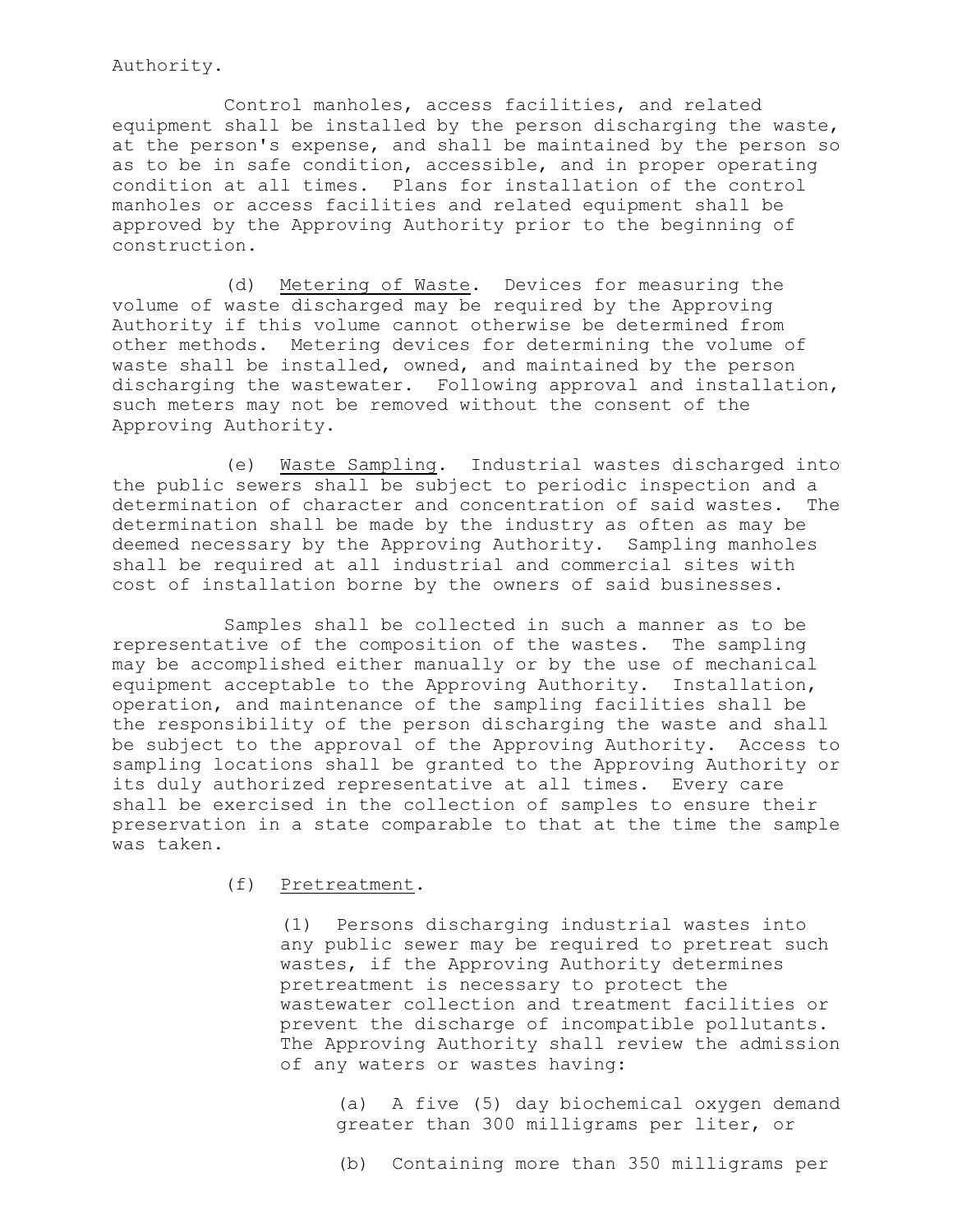liter of suspended solids, or

(c) Containing any quantity of substances having the characteristics described in §7.54(c) of this Code, or

(d) Having an average daily flow greater than two (2%) percent of the average daily sewage flow of the entire Municipality.

(2) Where necessary in the opinion of the Approving Authority, the owner shall provide at his expense, such preliminary treatment as may be necessary to:

> (a) Reduce the biochemical oxygen demand to 300 milligrams per liter, or

(b) Reduce the suspended solids to 300 milligrams per liter, or

(c) Reduce objectionable characteristics or constituents to within the maximum provided for in §7.54(c) of this Code, or

(d) Control the quantities and rates of discharge of such waters or wastes.

(3) Plans, specifications, and any other pertinent information relating to proposed preliminary treatment facilities shall be submitted for approval to the State Division of Health of the State of Wisconsin, the Wisconsin Department of Natural Resources and all the Approving Authorities. No construction of such facilities shall be commenced until said approvals are obtained in writing.

(4) Such pretreatment or processing facilities as may be determined necessary to render wastes acceptable for admission to the sanitary sewers shall be provided at the user's expense.

(g) Grease, Oil, and Sand Interceptors. Grease, oil, and sand interceptors shall be provided when, in the opinion of the Approving Authority, they are necessary for the proper handling of liquid wastes containing floatable grease in amounts in excess of those specified in this sub-chapter, or any flammable wastes, sand or other harmful ingredients; except that such interceptors shall not be required for private living quarters or dwelling units. All interceptors shall be of a type and capacity approved by the Approving Authority, and shall be located as to be readily and easily accessible for cleaning and inspection. In no case shall an interior grease trap be permitted for any type of business involving the preparation of food. In maintaining these interceptors, the owner(s) shall be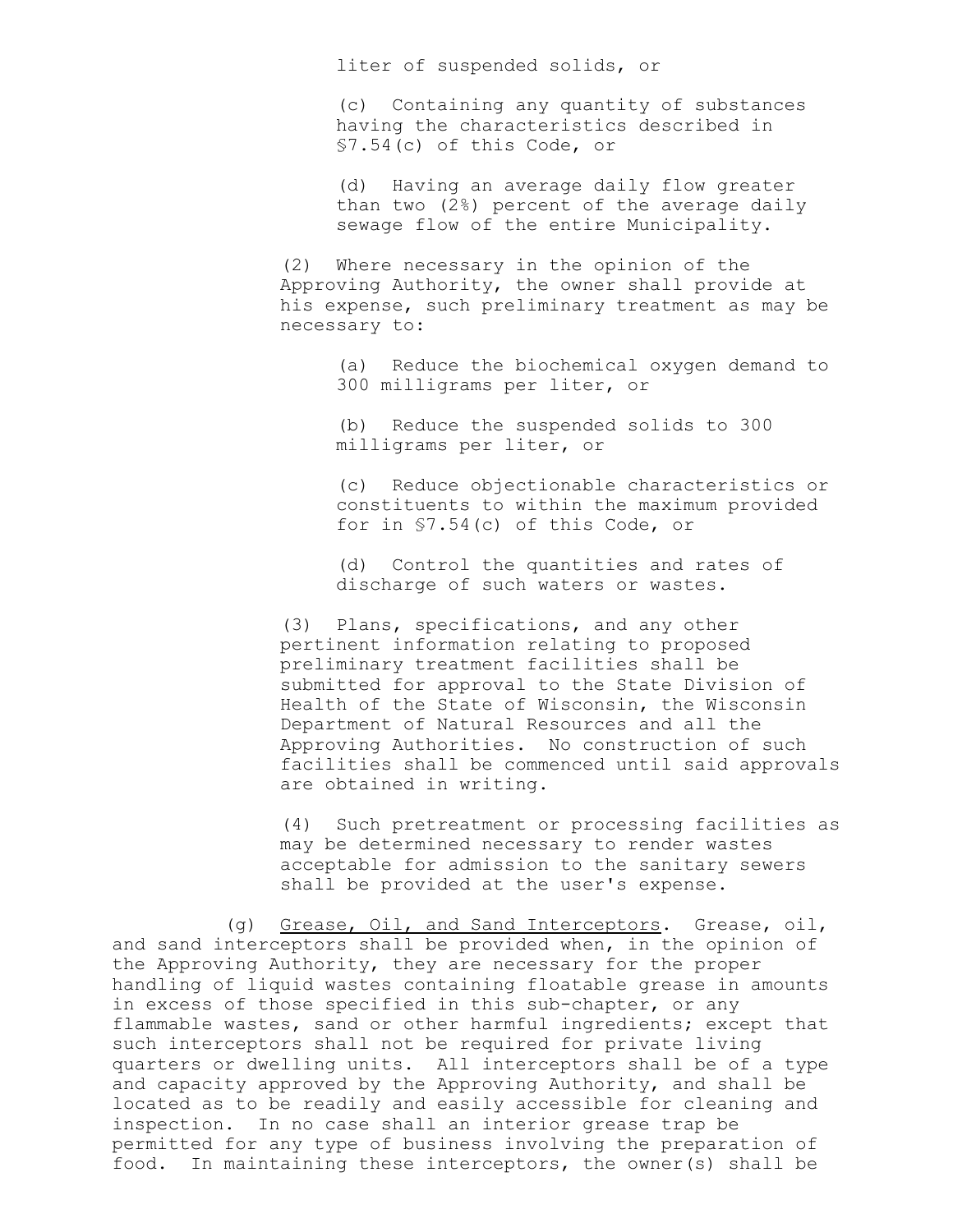responsible for the proper removal and disposal by appropriate means of the captured material and shall maintain records of the dates and means of disposal which are subject to review by the Approving Authority. Disposal of the collected materials performed by owner's(s') personnel or currently licensed waste disposal firms must be in accordance with currently acceptable Department of Natural Resources rules and regulations.

(h) Analyses. All measurements, tests, and analyses of the characteristics of waters and wastes to which reference is made in this Chapter shall be determined in accordance with the methods stated in the Wisconsin Administrative Code NR 219 "Analytical Test Methods and Procedures", as may be amended or replaced from time to time. Sampling methods, location, time, durations, and frequencies are to be determined on an individual basis subject to approval by the Approving Authority.

Determination of the character and concentration of the industrial wastes shall be made by the person discharging them, or the person's agent, as designated and required by the Approving Authority. The Approving Authority may also make its

own analyses on the wastes, and these determinations shall be binding as a basis for sewer services charges.

However, when the municipality has an agreement with an industry, the municipality will determine the character and concentration of the wastes according to the terms and conditions of the agreement.

(i) Submission of Information. Plans, specifications, and any other pertinent information relating to proposed flow equalization, pretreatment, or grease and/or sand interceptor facilities shall be submitted for review and approval of the Approving Authority prior to the start of their construction if the effluent from such facilities is to be discharged into the public sewers. No construction of such facilities shall commence until said approval has been granted.

(j) Accidental Discharges. Each industrial discharger shall provide protection from accidental discharge of prohibited or regulated materials or substances established by this ordinance. Where necessary, facilities to prevent accidental discharge of prohibited materials shall be provided and maintained at the discharger's cost and expense. Detailed plans showing facilities and operating procedures to provide this protection shall be submitted to the Approving Authority for review and shall be approved by the Approving Authority before construction of the facility. Review and approval of such plans and operating procedures by the Approving Authority shall not relieve the discharger from the responsibility to modify its facility as necessary to meet the requirements of this ordinance.

Dischargers shall notify the Approving Authority immediately upon the occurrence of a "slugload", or accidental discharge of substances prohibited by this ordinance. The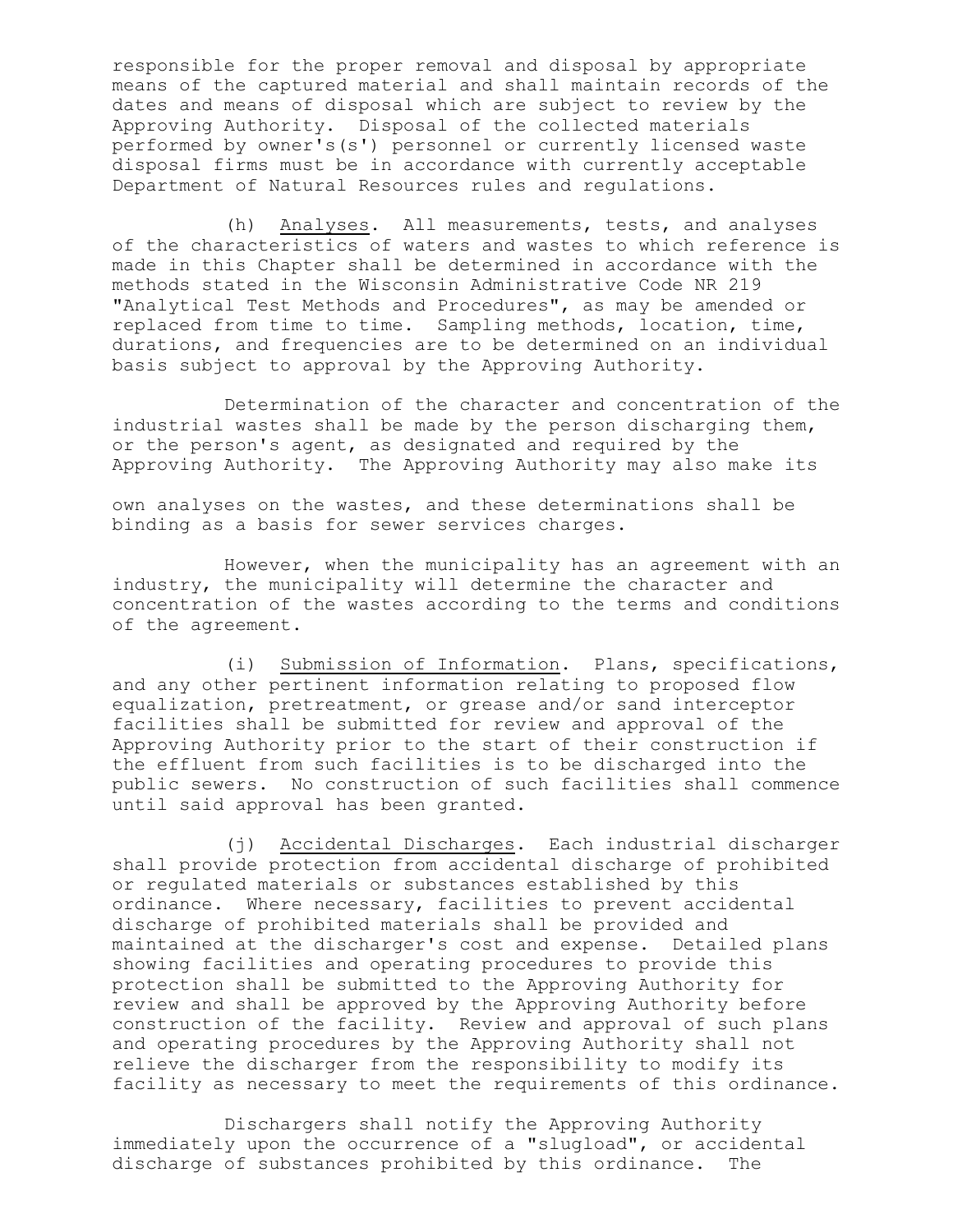notification shall include location of discharge, date and time thereof, type of waste, concentration and volume, and corrective actions. Any discharger who discharges a slugload of prohibited materials shall be liable for any expense, loss or damage to the wastewater facilities or wastewater treatment works, in addition to the amount of any fines imposed on the Authority on account thereof under state or federal law.

Signs shall be permanently posted in conspicuous places on discharger's premises, advising employees whom to call in the event of a slug or accidental discharge. Employers shall instruct all employees who may cause or discover such a discharge with respect to emergency notification procedure.

7.57 BASIS FOR SEWER SERVICE CHARGES.

 7.57(a) Basis. It is hereby determined and declared to be necessary and conducive to the protection of the public health, safety, welfare and convenience of the Village of Paddock Lake Sanitary Sewer Utility District to levy and collect charges, rentals, or rates of service upon all the lands, lots, and premises served by and having connections with the sewerage systems of District, whether metered or unmetered. Not less frequently than every twenty-four (24) months, the contribution of wastewater users and user classes, the total cost of operation and maintenance of the wastewater treatment plant and the user charge system shall be reviewed by the Village Board to determine whether the user charges are adequate to meet all such expenses of the Village of Paddock Lake Sanitary Sewer Utility District.

(b) Boundaries. The respective boundaries of Sanitary Districts 1 and 2 are described and mapped-out in the "Sewer System Evaluation Survey of 1981", a copy of which is on file with the Village Clerk/Treasurer.

(c) Classification of Users.

(1) Single family living unit: A non-commercial single family dwelling unit attached or unattached to a commercial unit.

(2) Multiple family building: As many single family living units as are capable of being retained within the building consistent with all appropriate Village zoning and licensing ordinances.

(3) Kenosha County park: A park owned by Kenosha County and containing any facilities utilizing a sanitary sewer.

(4) Schools: Any public or privately-licensed education facility.

(5) Coin-operated laundry: A commercial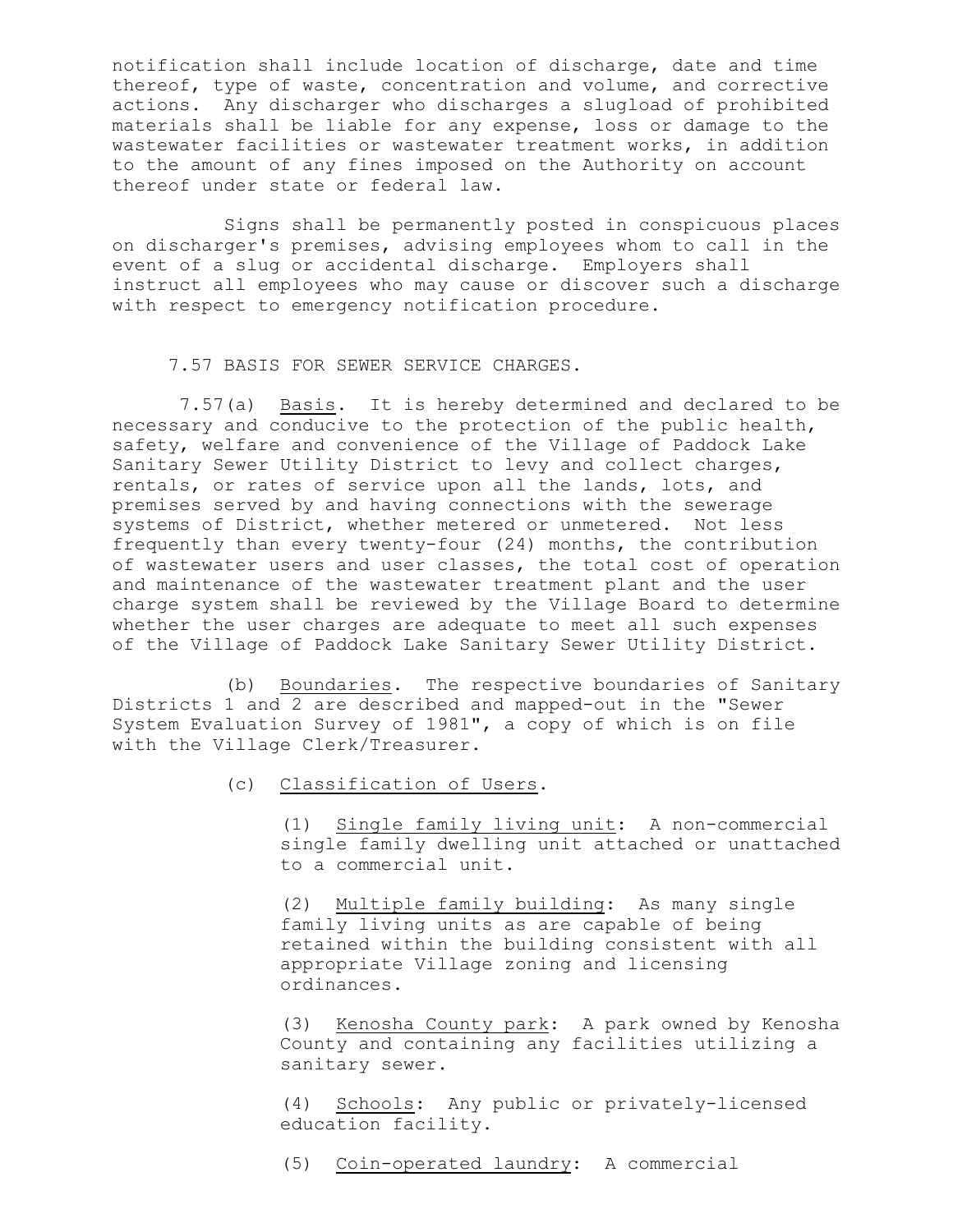establishment in the business of providing selfservice laundering.

(6) Commercial: All users not otherwise classified above including, but not limited to, retail stores, restaurants, gasoline stations, beauty parlors, banks, barber shops, churches, taverns, drugstores, bakeries, hotels, motels, senior citizens homes, and convalescent homes.

(7) Part commercial - part single family: Any commercial units with attached single family living units shall be classified as commercial in part and single family living units in part.

(d) User Charge Equivalent (UCE). The sewage works has generally been designed on the basis of flow, but there are no water meters in Sanitary District 2; therefore, minimum monthly charges will be based on a system of unit equivalents. A system of "User Charge Equivalents" is presented in Table A as the first step in determining monthly charges. No users will receive less than one UCE rating.

> TABLE A USER CHARGE EQUIVALENT DETERMINATION

Classification Unit Value

full-time employee

|    | 1. Single family residence                                                        | One unit                                                                            |
|----|-----------------------------------------------------------------------------------|-------------------------------------------------------------------------------------|
| 2. | Duplex                                                                            | Two units                                                                           |
| 3. | Apartments                                                                        | One unit per apartment                                                              |
| 4. | Residential condominiums or<br>living unit in group<br>settings                   | One unit per residential<br>condominium                                             |
| 5. | General business (whether<br>located in a free standing<br>building, multiple use | One unit plus 1/2 unit per<br>each 7 employees over 7 or<br>any fraction thereof. 2 |

CATEGORIES BELOW ARE THE UNIT VALUE AS DETERMINED UNDER GENERAL BUSINESS ABOVE PLUS THE UNIT VALUE FOR THAT CATEGORY.

building or condominium) part-time employees equal 1

|    | A. Laundromat                            | One unit per 6 washers or<br>fraction thereof    |
|----|------------------------------------------|--------------------------------------------------|
| B. | Garage or Service<br>Station with Garage | One-third unit per catch basin<br>or floor drain |
|    | C. Tavern                                | One unit for first 33 seats                      |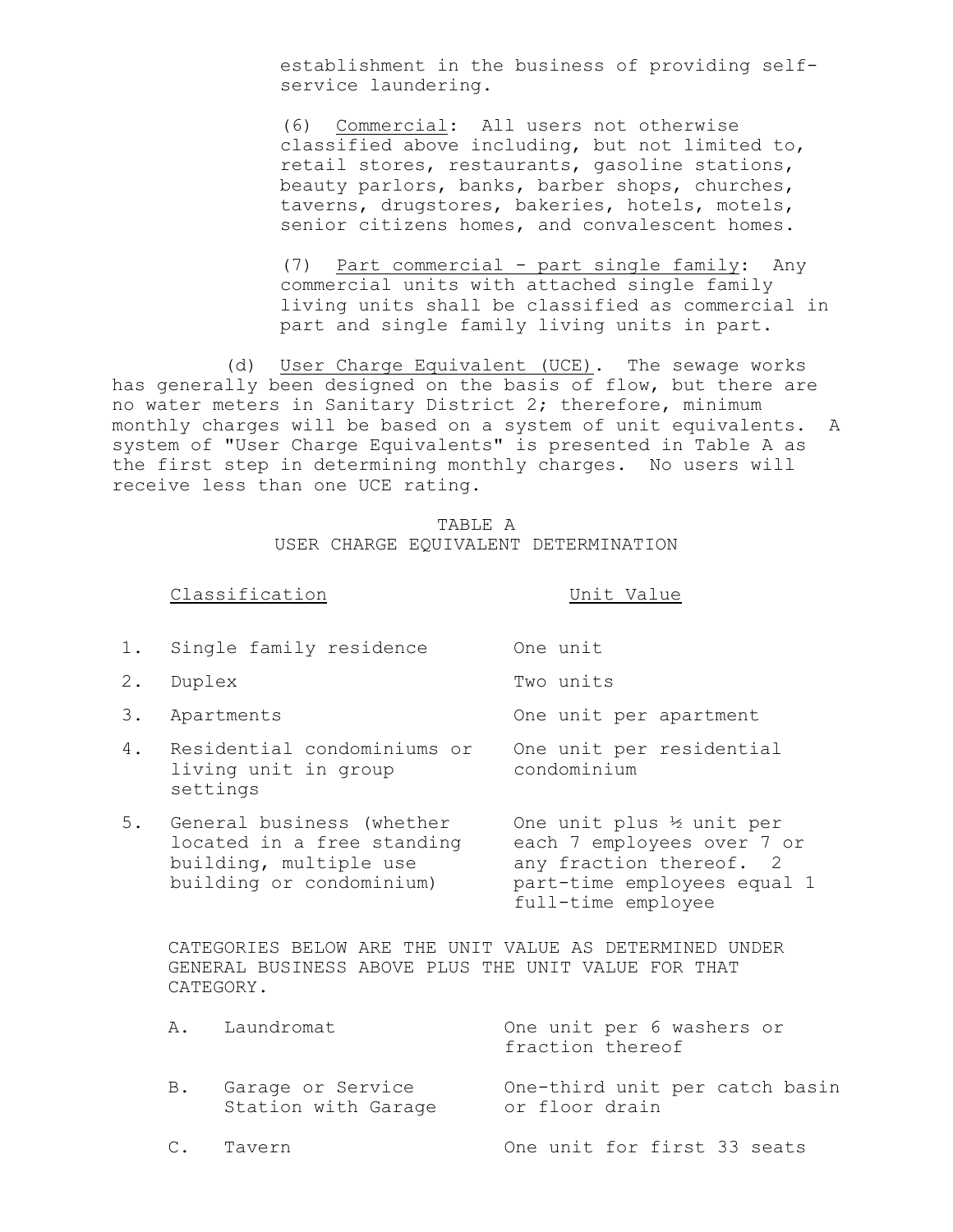|    |                |                                                     | and 1/2 unit for each additional<br>16 seats or fraction thereof                                |
|----|----------------|-----------------------------------------------------|-------------------------------------------------------------------------------------------------|
|    |                | D. Bait Shop                                        | One unit whether a separate<br>business or included within a<br>business                        |
|    |                | E. Restaurant                                       | One unit for first 33 seats<br>and 1/2 unit for each additional<br>16 seats or fraction thereof |
| 5. | Others         |                                                     |                                                                                                 |
|    | Α.             | St. Catherine's Medical<br>Building                 | Three units                                                                                     |
|    | B.             | Paddock-Hooker Lake<br>Association                  | One unit                                                                                        |
|    | $\mathsf{C}$ . | Churches                                            | Two units                                                                                       |
|    | $D_{\bullet}$  | Car Wash                                            | Five units                                                                                      |
|    | $E$ .          | Private School<br>Academies and Day Care<br>Centers | One Unit per each 12 persons<br>or fraction thereof                                             |
|    | $F$ .          | Union League Boys and<br>Girls Club                 | Eight units                                                                                     |
|    | G.             | Community Based<br>Residential Facility<br>(CBRF)   | 4.6 beds per unit and one unit<br>per 7 employees                                               |
|    | Η.             | Nursing Homes                                       | 4.6 beds per unit and one unit<br>per 7 employees                                               |
| 6. |                | Public Authority Users                              |                                                                                                 |
|    | Α.             | Salem Central High<br>School                        | One unit per each 12 persons<br>or fraction thereof                                             |

- B. Old Settler's Park Fifteen units
- \* NOTE: ANY USER WITH A FOOD PREPARATION SERVICE IS CHARGED ONE ADDITIONAL UNIT.

(e) Category B Users. Category B users shall be charged a surcharge, in addition to the volume charge, based on the prevailing Category B service charges for BOD, suspended solids and phosphorus.

(f) Deduct Meters. If an industrial user feels that a significant amount of metered water does not reach the sanitary sewer, he can at his own expense, with approval of the Approving Authority, install such additional meters or metered services as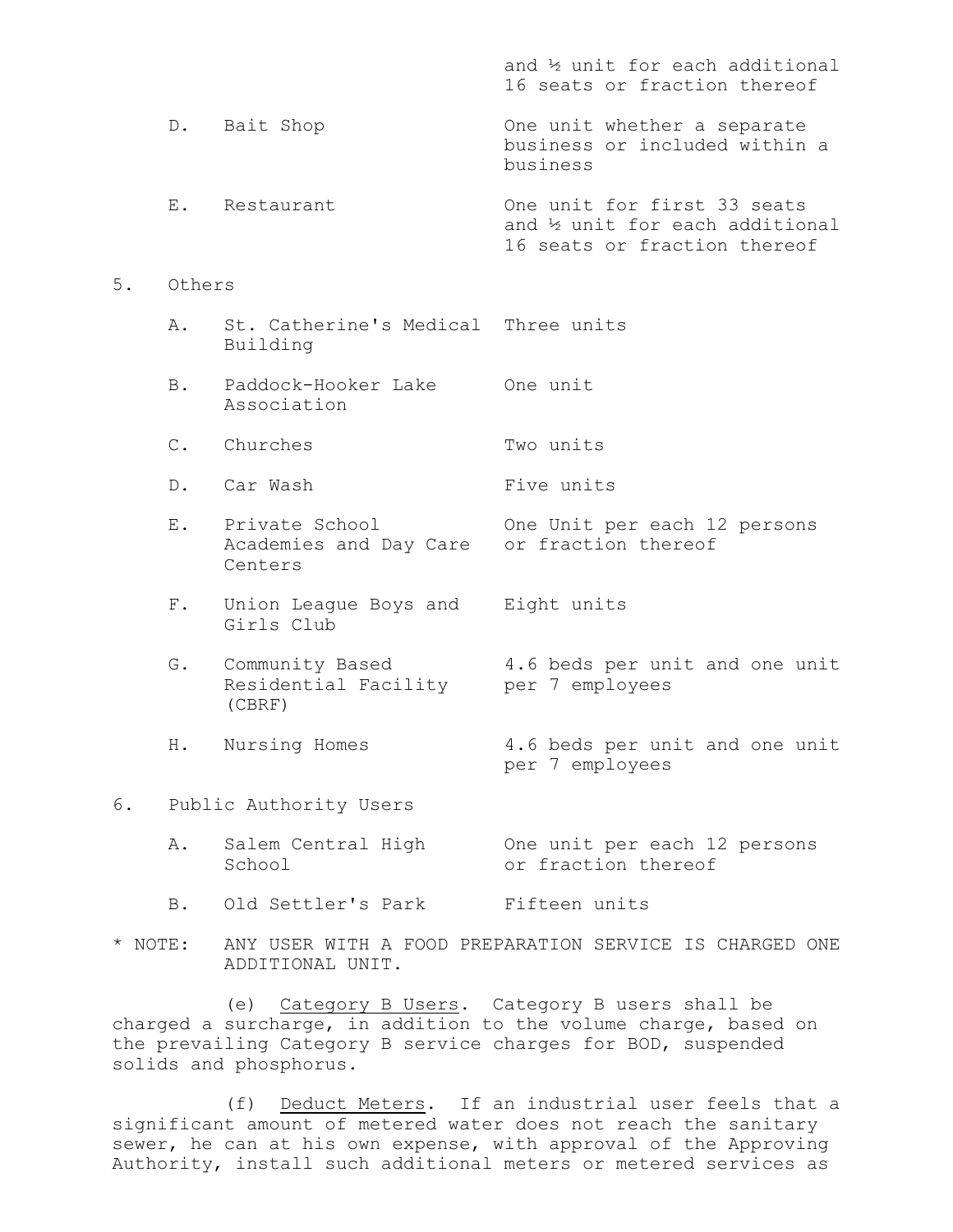are necessary to calculate the volume of water not discharged to the sanitary sewer. Metered water not discharged to the sanitary sewer shall not be subject to sewer service charges.

Request to install additional meters must be made in writing to the Approving Authority.

7.58 AMOUNT OF SEWER SERVICE CHARGES.

(a) Sewer Service Charge Unit Costs. It is the intention of the Village Board of Trustees of the Village of Paddock Lake to impose sewer service charge unit costs sufficient to provide for and compliment public borrowing which will finance sanitary sewer public improvements and services. As such, the following sewer service charge unit costs shall be considered irrepealable by future Village Boards until the sooner of the occurrence of either the repayment of all Clean Water Fund indebtedness borrowed for the purpose of financing sanitary sewer improvements or upon the written approval of the Wisconsin Department of Natural Resources. The foregoing notwithstanding, the following enumerated sanitary sewer service charge unit costs may be increased, but not reduced, by future Village Boards. The unit costs for the sewer charge for Category A users are as follows:

|       | 1. Rates effective October 1, 2008 |         |
|-------|------------------------------------|---------|
|       | District 1 (First unit)            | \$42.50 |
|       | District 2 (First unit)            | \$42.50 |
|       | Each Additional Unit               | \$42.50 |
| $2$ . | Rates effective October 1, 2009    |         |
|       | District 1 (First unit)            | \$53.13 |
|       | District 2 (First unit)            | \$53.13 |
|       | Each Additional Unit               | \$53.13 |
| 3.    | Rates effective October 1, 2010    |         |
|       | District 1 (First unit)            | \$63.76 |
|       | District 2 (First unit)            | \$63.76 |
|       | Each Additional Unit               | \$63.76 |
| 4.    | Rates effective October 1, 2011    |         |
|       | District 1 (First unit)            | \$70.14 |

District 2 (First unit) \$70.14 Each Additional Unit \$70.14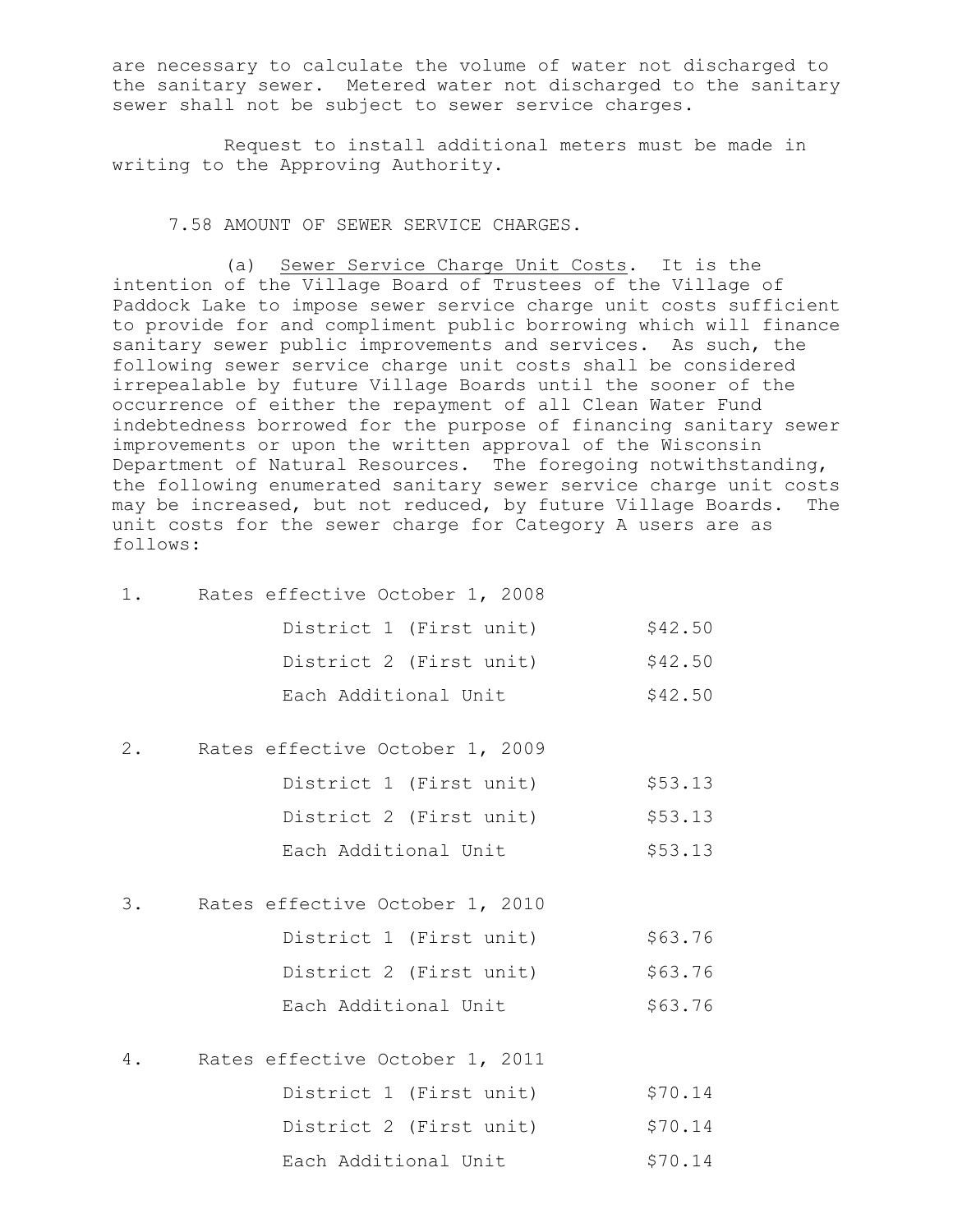(b) Surcharge for Category B Users. Category B users shall pay an additional fee based on strength of waste discharge as follows:

Surcharge (Districts 1 and 2):

BOD (greater than  $180 \text{ mg/l}$ ) =  $$0.294/#BOD$ TSS (greater than 200 mg/1) =  $$0.327/$ #TSS

(c) Reassignment of Sewer Users. The Approving Authority will reassign sewer users into appropriate sewer service charge categories if wastewater flow monitoring and sampling programs or other related information indicate a change of categories is necessary.

(d) Operation, Maintenance and Bond Redemption Fund Accounts. All sewer service charge revenues collected for bond redemption shall be deposited in a separate and distinct fund. All sewer service charge revenues collected for other operation and maintenance expenses shall also be deposited in a separate and distinct fund.

All revenues for the bond redemption fund and for operation and maintenance of the wastewater collection and treatment facilities must be used solely for the bond redemption fund and operation and maintenance of the wastewater collection and treatment facilities.

All revenues received from users of District 1 and 2 which are earmarked for the replacement fund shall be segregated and placed in a separate account to be maintained by the Village Treasurer.

(e) Disposal of Septic Tank Sludge and Holding Tank Sewage. No person in the business of gathering and disposing of septic tank sludge or holding tank sewage shall transfer such material into any disposal area or public sewer unless a permit for disposal has been first obtained from the Approving Authority. Written application for this permit shall be made to the Approving Authority and shall state the name and address of the applicant; the number of its disposal units; and the make, model, and license number of each unit. Permits shall be nontransferable except in the case of replacement of the disposal unit for which a permit shall have been originally issued. The permit may be obtained upon payment of a fee of One Hundred (\$100.00) Dollars per calendar year. The time and place of disposal will be designated by the Approving Authority. The Approving Authority may impose such conditions as it deems necessary on any permit granted.

Any person or party disposing of septic tank sludge or holding tank sewage shall carry public liability insurance in an amount not less than One Hundred Thousand (\$100,000.00) Dollars, to protect any and all persons or property from injury and/or damage caused in any way or manner by an act, or the failure to act, by any of the person's employees. The person(s) shall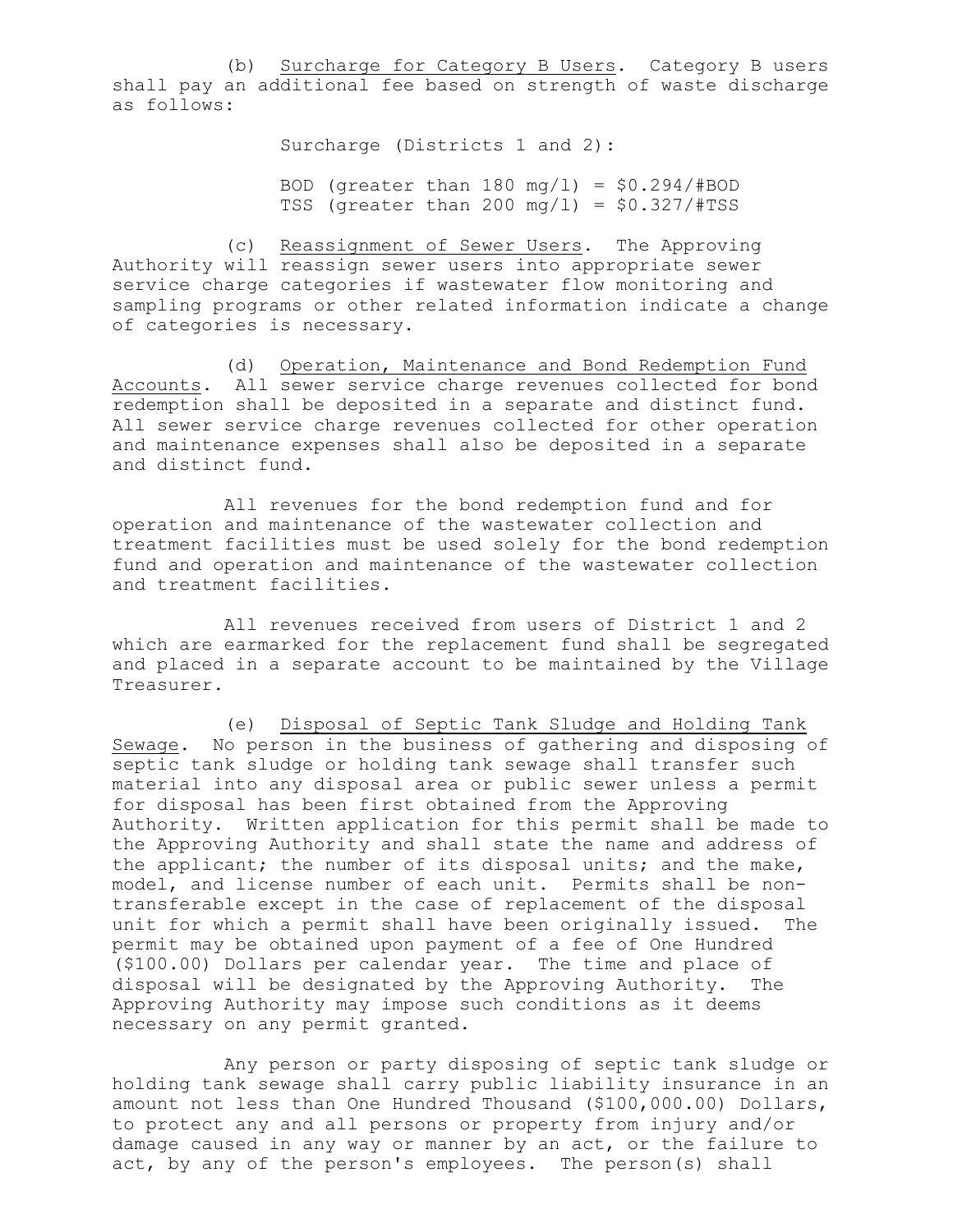furnish a certificate certifying such insurance to be in full force and effect.

All materials disposed of into the treatment system shall be of domestic origin, or compatible pollutants only, and the person(s) agrees that he will comply with the provisions of any and all applicable ordinances of the Municipality and shall not deposit or drain any gasoline, oil, acid, alkali, grease, rags, waste, volatile or inflammable liquids, or other deleterious substances into the public sewers, nor allow any earth, sand, or other solid material to pass into any part of the wastewater collection and treatment facilities.

The person(s) disposing waste agrees to indemnify and hold harmless the Municipality from any and all liability and claims for damages arising out of or resulting from work and labor performed.

Persons with a permit for disposing of septic tank sludge and/or holding tank sewage into the septage receiving station at the treatment plant site shall be charged as follows:

(1) Holding tank waste:

For minimum charge assume:  $TSS = 500 \text{ mg/l}$  $BOD_5 = 500 \text{ mg}/1$ TSS #/1,000 gpd. = .001 x 500 x 8.34 = 4.17 BOD #/1,000 gpd. = .001 x 500 x 8.34 = 4.17 Cost of treatment: Volume: 1,000 gal x \$1.025/1,000 gal = \$1.02 SS:  $4.17# \times $0.294/#$  = 1.23 BOD:  $4.17 \# \times $0.327 / \#$  = 1.35 Service charge (Testing, Sampling, Etc.) = 3.90 Total \$7.50

Use: \$5.00/1,000 gal

The minimum charge for disposing of holding tank wastes is \$7.50/1,000/gal.

Wastewater treatment plant personnel will conduct random sampling of the holding tank waste to determine monthly average BOD and TSS loadings from each waste hauler. Haulers with average BOD or TSS loadings substantially greater (30% or more) than the assumed concentration will be charged at a rate equal to the cost of treatment as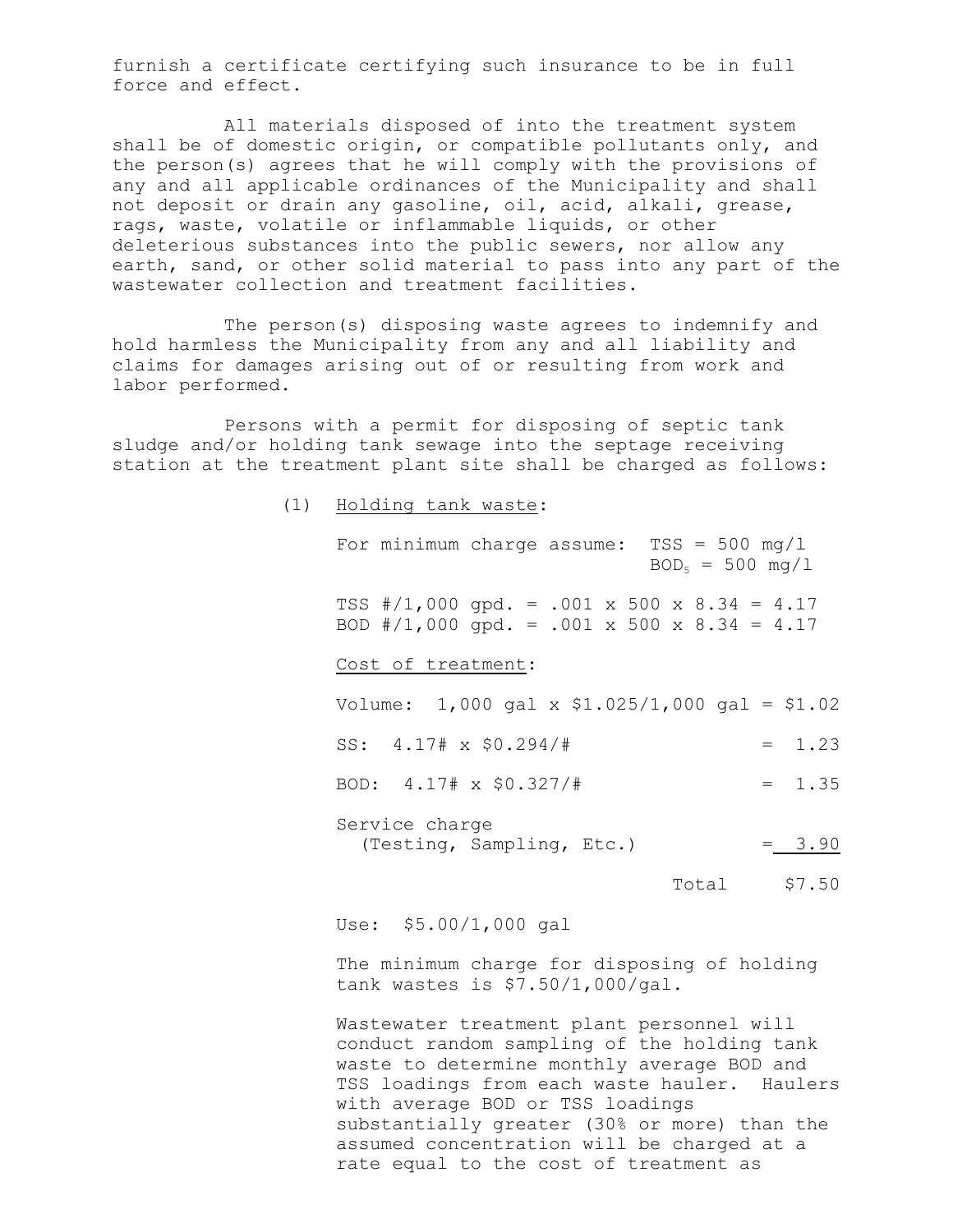computed using the above described formula.

(2) Septic tank sludge. The fee for waste consisting of or containing any amount of septic tank sludge shall be computed individually for each load. The load shall be sampled to determine BOD and TSS loading, and the fee shall be computed based upon the result of such samples. For purposes of charging such fees, it shall be assumed that an average concentration shall be 15,000 mg/1 TSS and 7,000 mg/1 BOD and samples containing substantially greater (30 percent or more) than the assumed concentration will be charged at twice the regular rate prescribed herein. The charge for disposing of septic tank sludge shall be \$50 per 1,000 gallons and a minimum charge for disposing of such waste is \$50, in the event that less than 1,000 gallons is accepted for treatment.

(f) Charge for Toxic Pollutants. Any person discharging toxic pollutants which cause an increase in the cost of managing the effluent or sludge from the Municipality's wastewater treatment facility shall pay for such increased costs, as may be determined by the Village Board.

(g) Conflict with Federal Rules and Regulations. The sewer charge system shall take precedence over any terms or conditions of preexisting agreements or contracts between the Municipality and any person, which are inconsistent with Section 204(b)(1)(A) and 40 CFR Subpart E of the Clear Water Act.

#### 7.59 BILLING PRACTICE.

(a) Calculation of Sewer Service Charges. Sewer service charges shall be computed according to the rates and formula presented in this chapter.

(b) Billing and Payment. Sewer service charges shall be billed by the Municipality to the sewer users on a quarterly basis. Those persons billed shall pay such charges by the date fixed for final payment.

(c) Delinquent Payments. A penalty of one and onehalf (1.5%) percent per month shall be added to all bills not paid by the date fixed for final payment.

# (d) Remedies for Failure to Make Payments.

(1) Suit. Sewer service charges or other charges due from any person or user shall be deemed to be a debt due to the Municipality from that person or user. If sewer service charges or other charges are not paid when due, the Municipality may commence an action in a court of competent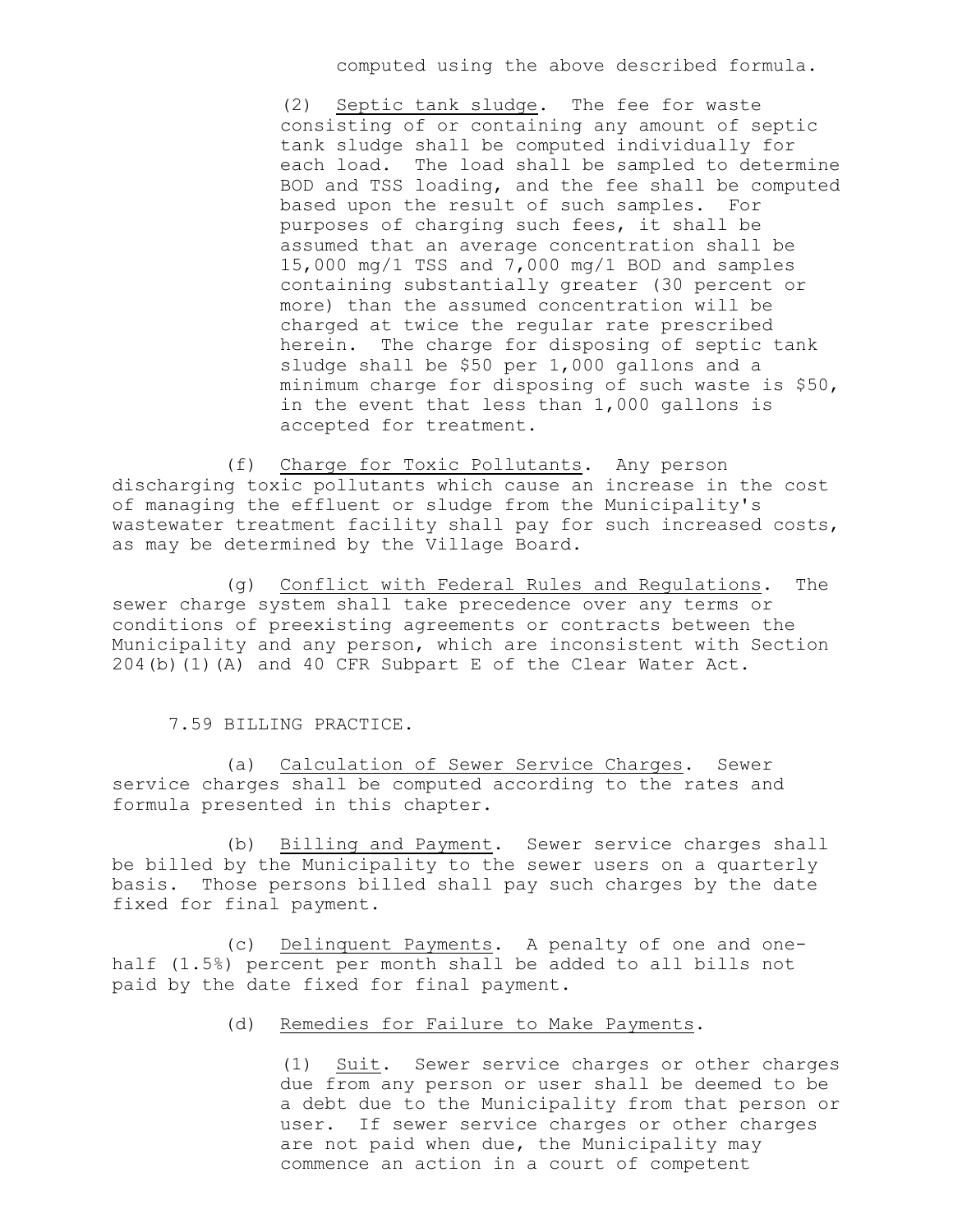jurisdiction; and recover from such person or user the amount for charges or fees, and damages, if any, sustained by the Municipality as a result of such failure to pay, together with such costs and expenses as may be allowed by law.

(2) Lien on property. As an alternative to the above, the Municipality may direct that unpaid sewer service charges or other charges due from any person or user, shall be collected and taxed and shall be a lien upon the property served in the manner provided for in §66.0809(2), Wis. Stats., as amended from time to time.

(e) Obligation for Payment. The obligation for payment of the bills where the user is a non-property owner shall be that of the user. In the event said bill is not paid, the property owner shall be liable for the bill and the unpaid bill shall remain a lien against the property serviced until paid in accordance with this Chapter. To the end that there may be attempts at avoidance of payment of these bills by the tenants, and to overcome the same, the Municipality may send the bill for a user, who is a tenant, in care of the property owner who shall thereupon determine the method in which the payment shall be assured.

(f) Identification of Service Charge Units. Nonresidential users of the sewer system who, in addition to their primary usage have residential units located on the premises, shall be billed for one (1) sewer service charge unit for each residential unit which is located at such premises in addition to the user charge units designated for such premises.

(g) Multiple Uses. Every location which has multiple uses, whether multiple residential uses or residential uses incidental to another use, shall be billed separately for each use.

(h) Temporarily Abandoned Sewer Laterals. Any temporarily abandoned sewer lateral which has been approved for future use pursuant to §7.60(9) of these Ordinances, shall be charged during such period of inactivity at the rate of thirty (30%) percent of the then-applicable rate for a single UCE.

7.60 RIGHT OF ENTRY, SAFETY AND IDENTIFICATION.

(a) Right of Entry. The Approving Authority, Village Administrator or other duly authorized employees of the Municipality, bearing proper credentials and identification, shall be permitted to enter all properties for the purpose of inspection, observation or testing, all in accordance with the provisions of this Chapter.

(b) Identification and Right to Enter Easements. The Approving Authority or other duly authorized employees of the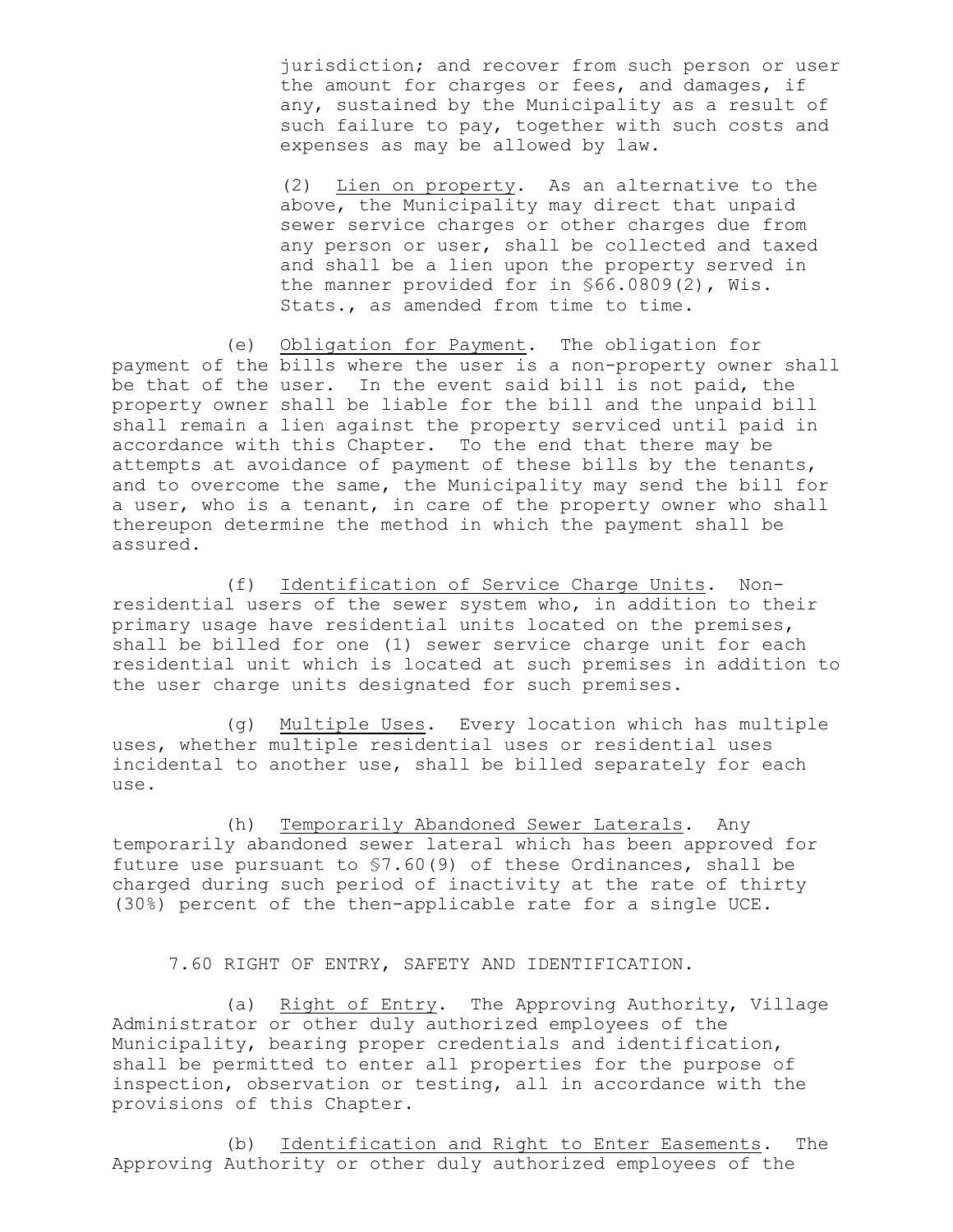Municipality, bearing proper credentials and identification, shall be permitted to enter all private properties through which the Municipality holds an easement for the purpose of, but not limited to, inspection, observation, measurement, sampling, repair, and maintenance of any portion of the sewage works lying within said easement, all subject to the terms, if any, of such easement.

7.61 SEWER CONSTRUCTION AND CONNECTIONS.

(a) Connection to Public Sewer.

(1) Requirement. The owner of all houses, buildings, or properties used for human habitation, occupancy, employment, recreation, business or any other purposes, situated within the Village's current 208 service area and abutting on any streets, alley or right-of-way in which a public sewer is located, or in which the extension of the public sewer shall be deemed feasible by the Approving Authority is hereby required at his expense to install suitable toilet facilities therein, and to connect such facilities directly with the proper public sewer in accordance with the provisions of this Chapter, within ninety (90) days after date of official notice to do so. There shall be no occupancy of any building until sewers have been connected to a sanitary disposal system. No building permit or permit to connect to the public sewers owned and maintained by the Town of Salem Sanitary District shall be issued until a determination by the Village is made as to the input of such request on the contractual obligations between the Village and the Town of Salem as a result of such request.

(2) Fee. The connection fee shall be as delineated on the attached Appendix "A" attached hereto.

(b) Private Sewage Disposal.

(1) Observation and Inspection. Except as hereinafter provided, it shall be unlawful to construct or maintain any privy, privy vault, cesspool, or other facility intended or used for the disposal of sewage or human excrement.

(2) Public sewer unavailable. Where a public sanitary sewer is certified by the Approving Authority as not available to serve any existing house, building, or property, the building sewer shall be connected to a private sewage disposal system complying with the provisions set forth by the Wisconsin State Division of Health, the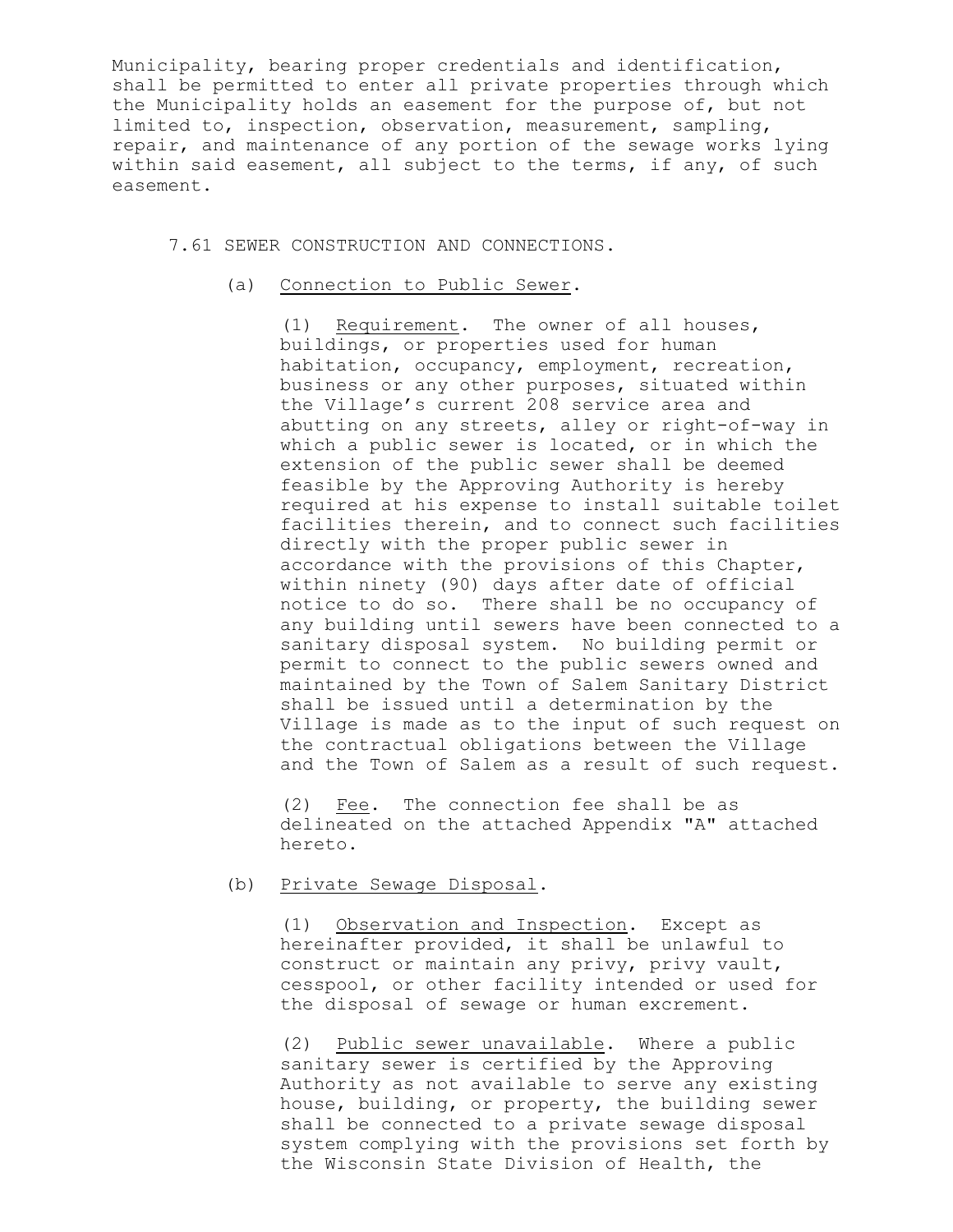Wisconsin Department of Natural Resources, and the rules, regulations and orders of the Village of Paddock Lake and all amendments thereto, together with the applicable regulations of the County of Kenosha sanitary code which is hereby made a part of this ordinance. The aforementioned notwithstanding, no private sewage disposal system shall be allowed, regardless of unavailability of the public sewer, to serve new improvements constructed on lots created by land division or units created by condominium plat on or after November 1, 1990.

(3) Permit. Permit for any septic tank, holding tank, mound system or alternate treatment system intended or used as a means of private sewage disposal may be issued by the Sanitarian for the County of Kenosha only after certification by the Approving Authority that public sewers are not available to serve the property where it is proposed to install such a private sewage disposal system as described in subsection (b)(1) of this section.

(4) Discontinuing private disposal. At such time as a public sewer becomes available to a property served by a private sewage disposal system, a direct connection shall be made to the public sewer in compliance with this chapter, and any septic tanks, cesspools, and similar private sewage disposal facilities shall be abandoned and filled with suitable material in accordance with all applicable state, county and local statutes, ordinances, rules and regulations.

(5) Operation. The owner shall operate and maintain the private sewage disposal facilities in a sanitary manner at all times, at no expense to the applicable Utility.

(6) Additional regulations. No statement contained in this section shall be construed to interfere with any additional requirements that may be imposed by the Approving Authority or Building Inspector of the Village of Paddock Lake.

# (c) Building Sewers and Connections.

(1) Observation and Inspection. The Board hereby authorizes its Utility or their designated representative under the direction of the Board of Commissioners of the Utility to perform an inspection of the drainage, drain laying and sewer connections, and to enforce all laws, ordinances and rules in relation thereto and to assist the Kenosha County Sanitarian in enforcement of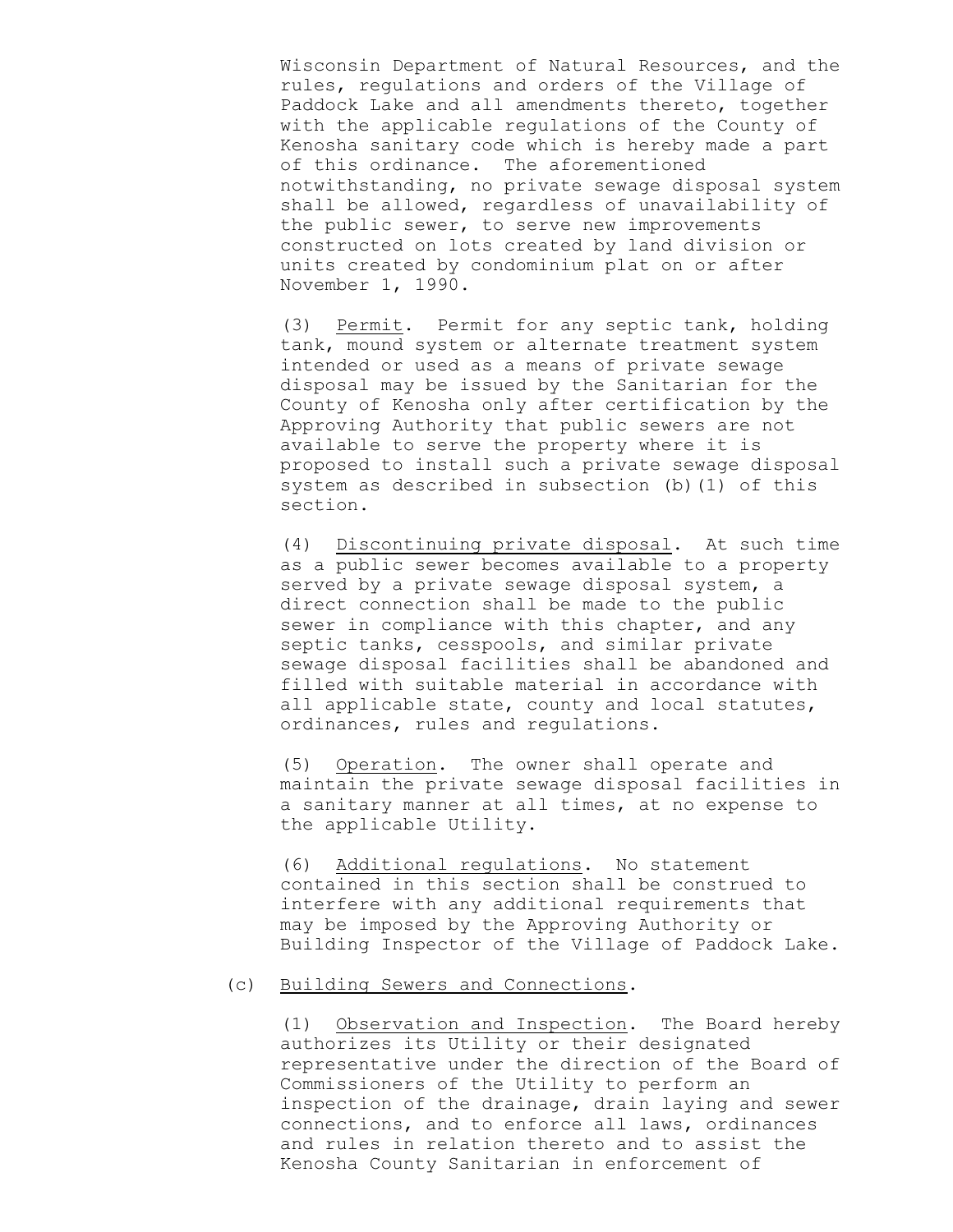P.O.W.T.S. system regulations. The Utility has the right to contract with an independent consulting engineer for the above described services with the costs absorbed by the benefitted property.

(2) Permit for work. No unauthorized person shall uncover, make any connections with or opening into, use, alter or disturb any public sewer or appurtenances thereof without first obtaining a written permit from the Approving Authority.

(3) Connection permit. No connection shall be made to any of the sewers of the Utility from any building, premises, excavation place, or property of any kind by any drain, top, or sewer intended or designed to, or capable of, discharging matter, whether fluid or solid, into the sewers of the Utility unless a permit has first been issued therefore by the Village Building Inspector.

(4) Private disposal permit. No private or sewage disposal system shall be installed unless a permit has first been issued therefor by the Kenosha County Sanitarian.

(5) Application for permit. The applicant for a sewer connection permit or private sewage disposal system shall file a written application for each permit with the Village Building Inspector for approval. Before the Utility shall issue such permit or approve the application so filed with them, a fee in accordance with the Code of Ordinances of the Village of Paddock Lake shall be collected from the applicant to cover inspection costs, and the Approving Authority shall inspect the premises covered by the application.

(6) Classes of permits. There shall be two (2) classes of building sewer permits where municipal sewer is concerned.

> (a) Permits for residential and commercial service.

(b) Permits for service to establishments producing industrial wastes.

In either case, the owner or his agent shall make application on a form furnished by the Utility. The permit application shall be supplemented by plans, specifications, or other information considered pertinent in the judgment of the Approving Authority.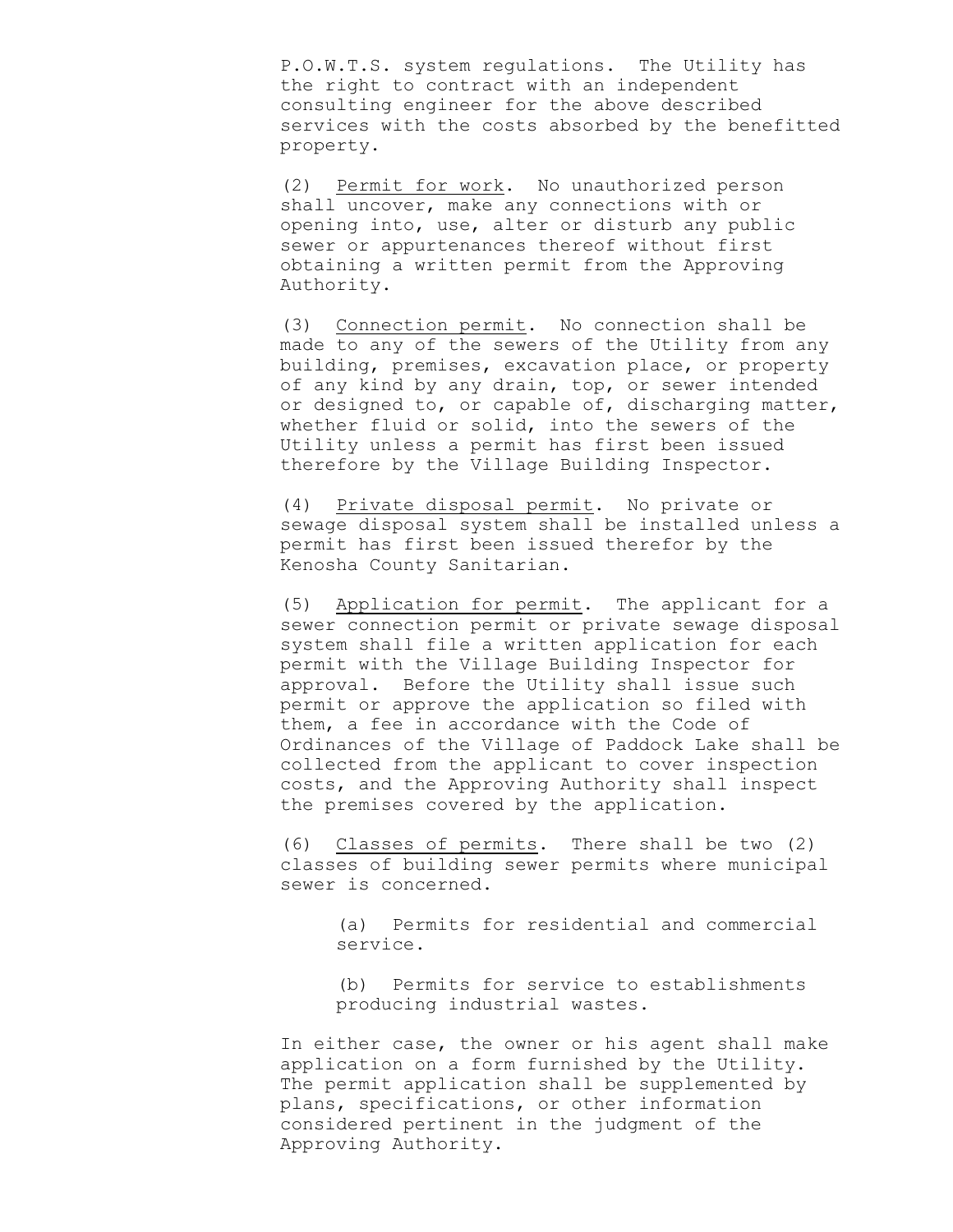(7) Open lots, connections. No permit shall be issued to connect with any sanitary sewer system whether public of any lot, excavation or open basement. No permit shall be issued to connect any building with the sanitary sewer until such building is completely enclosed by roof, the outside wall backfilled to established grade, and all sanitary sewer lines within buildings that will be covered by basement floors have been inspected and approved by the Building Inspector and after the permanent floor has been constructed in the basement. In buildings without basements, the permit shall be issued after the footing and the subfloor have been constructed. The foregoing notwithstanding, at the discretion of the Village Building Inspector and/or Plumbing Inspector, a permit may be issued for the connection of a single-family home to the sanitary sewer system prior to the construction of the dwelling foundation subject to such terms and conditions as the inspector(s) deem(s) appropriate.

(8) Expense. All costs and expenses incident to the installation and connection of the building sewer shall be borne by the owner. The owner shall indemnify the Utility from any loss or damage that may directly or indirectly be occasioned by the installation of the building sewer. All private sewer laterals, private interceptors and private manholes from the building which is serviced to the public sanitary sewer main are the responsibility of the private property owner upon which improvements are located. All costs of maintenance, repair and replacement shall be bourne by such owner(s).

(9) Old sewers. Old building sewers may be used in connection with new buildings or building additions only when they are found on examination and test by the Approving Authority to meet all requirements of this Chapter. No two (2) buildings shall be allowed to connect or remain connected to the same public municipal sewer lateral. Sanitary sewer laterals which have been temporarily abandoned shall be charged thirty (30%) percent of the Village sanitary sewer service charge unit during such period of temporary abandonment. Only after the building has been removed and the sanitary sewer lateral has been inspected by the Village Plumbing Inspector, will a determination be made as to whether such lateral is viable for a future building. Any lateral which is intended to be used must be sealed to prevent the entry of ground water under such means and methods as are deemed appropriate by the Village Plumbing Inspector. In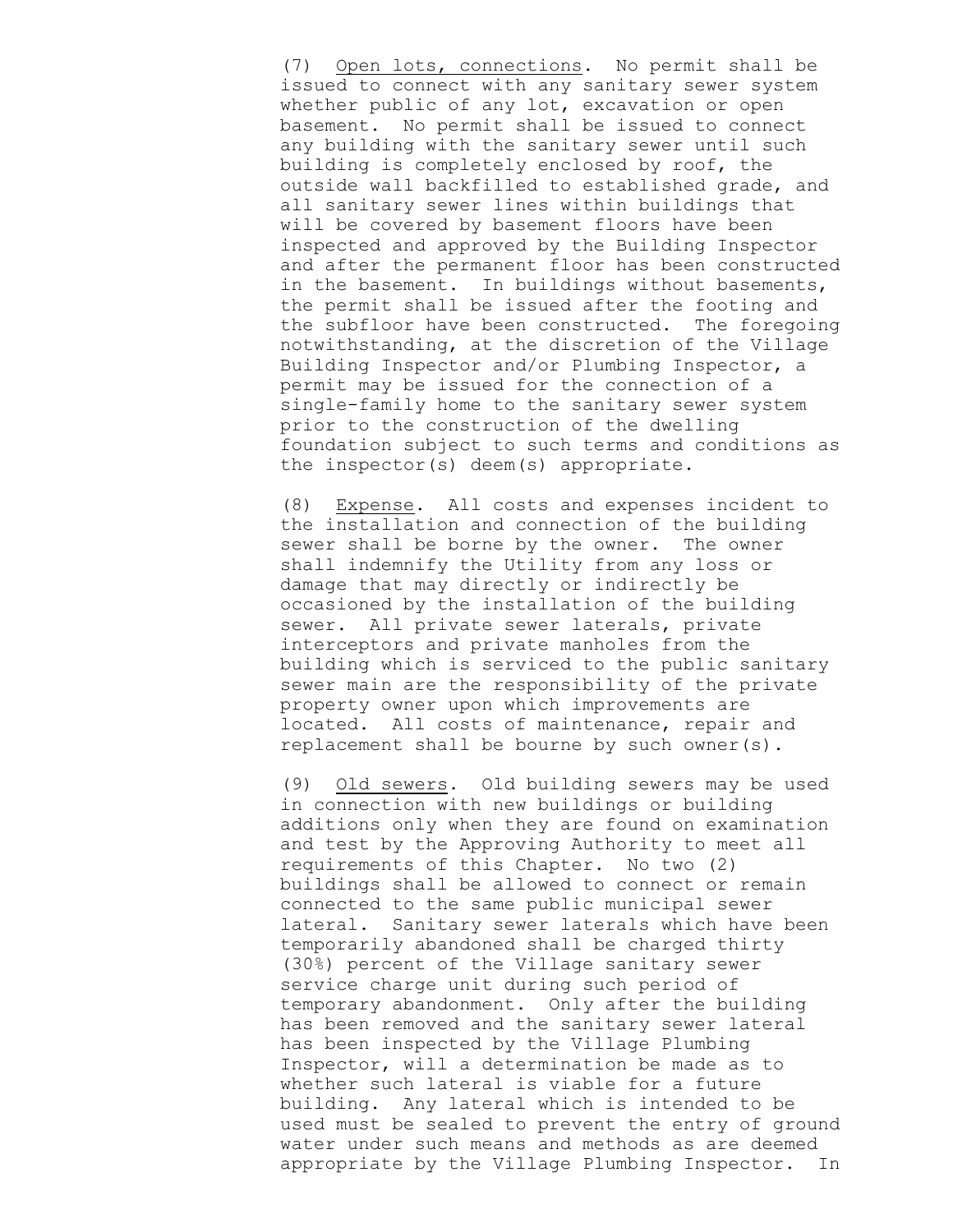the event that a temporarily abandoned sanitary sewer lateral is found to be viable for future use, the property owner(s) will enter into a recordable agreement with the Village memorializing the inactive status, duration for which it is intended to be used and any conditions associated therewith which are imposed by the Village.

(10) Sump pumps. It shall be unlawful to connect any foundation drainage system to any sanitary sewer system. It shall be unlawful to willfully allow any sump pump to be connected to any sanitary sewer.

(11) Material, building sewer. The building sewer shall be Polyvinyl Chloride (PVC) Pipe, ASTM Specification D-3034 SDR35; cast iron soil pipe ASTM Specification A74-42 or equal; or other suitable material approved by the Building Inspector. Joints shall be tight and waterproof. Cast iron pipe with leaded joints may be required by the Building Inspector where the building sewer is exposed to damage by tree roots. If installed in filled or unstable ground, the building sewer shall be of cast iron soil pipe, except that a non-metallic material may be accepted if laid on a suitable rock bed or cradle as approved by the Building Inspector. Every sanitary sewer lateral, private interceptor, or sewer main shall include a means by which such improvements can be located which shall be accomplished in the case of nonmetallic sewers by installing an eighteen (18) gauge copper wire installed the entire length of the sanitary sewer lateral, main or private interceptor. This tracer wire shall terminate at the building inside an electrical line box or receptacle box and shall be labeled "sewer tracer wire". All such tracer wire shall be in conformance with COMM. 82.30(11).

(12) Excavations. All excavations required for the installation of a building sewer shall be open trench work unless otherwise approved by the Inspector. Pipe laying and backfill shall be performed in accordance with ASTM D-2321 Specifications and with regulations as set forth in the building and plumbing codes in force at the time of installation, except that no backfill shall be replaced until the work has been inspected.

(13) Joints. All joints and connections made in laying sewer and drain pipes shall be made gastight and water-tight. Jointing material approved by the State Plumbing Code contained in the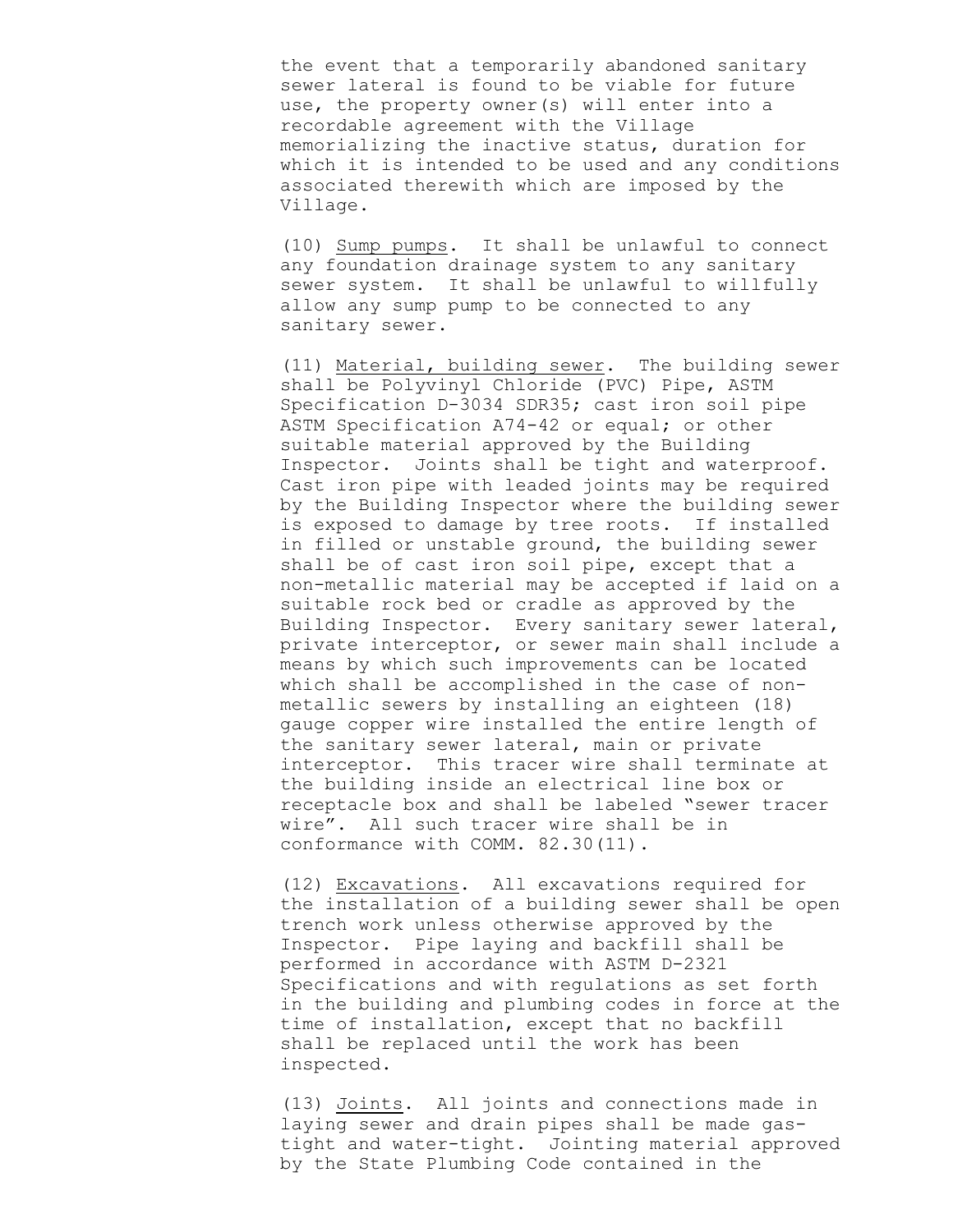Wisconsin Administrative Code, shall be acceptable.

(14) Lifts. In all buildings in which any building drain is too low to permit gravity flow to the public sewer, sanitary sewage carried by such drain may be lifted by approved artificial means and discharged to the building sewer at the expense of the building owner. Each building owner shall request approval from the Utility prior to connecting any pumping equipment.

(15) Connection at "Y". The connection of the building sewer into the public sewer shall be made at the provided "Y" branch. If no suitable "Y" branch is available, a nest hole may be cut into the public sewer to receive the building sewer with entry in the downstream direction at any angle of about forty-five  $(45^{\circ})$  degrees. A fortyfive  $(45^\circ)$  degree ell may be used to make such connection with the spigot and cut so as not to extend past the inner surface of the public sewer. The invert of the building sewer at the point of connection shall be at the same or at a higher elevation than the invert of the public sewer. All such cut-ins shall be done with a sewer tapping machine with fittings applied with epoxy compound. Special connections may be used for the connection only when approved by the Approving Authority. If the public sewer is broken or damaged in any manner by making a connection, the owner shall replace all damaged pipe in the public sewer at his expense.

(16) Slope of sewer. The size and slope of the building sewer shall be subject to the approval of the Building Inspector, but in no event shall the diameter be less than four (4") inches. The slope of such pipe shall be not less than one-eighth (1/8") inch per foot.

(17) Depth. Building sewer shall be so laid as to attain a seven (7') foot depth to the lot line, except where the public sewer main is less than seven (7') feet deep and a lesser depth for the building sewer is determined by the Approving Authority.

(18) Replacing street surface. All paved street crossings shall be bored as to not disturb the pavement except with approval of the Approving Authority. When opening any street surface or other public way, all material for paving and ballasting must be removed with the least possible loss of surfacing material and such material, together with the excavated material from the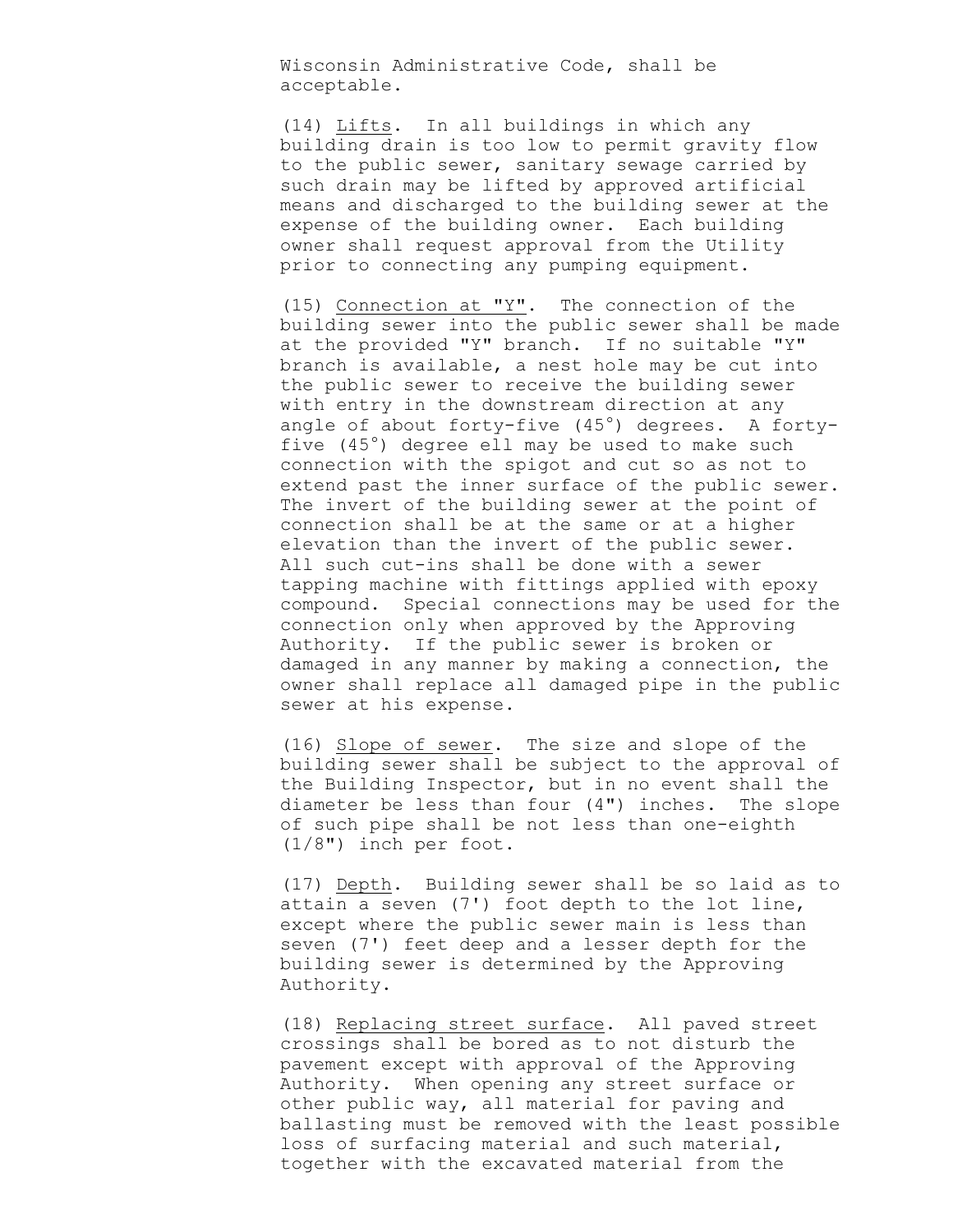trenches, or otherwise, must be placed where it will cause the least inconvenience to the public. All such materials must be so placed that they will permit free passage of water along the gutters or ditches and the road or street must be at all times kept open for traffic. No more than the necessary amount of the trench may be dug until the slant or junction piece to the sewer is found. The backfilling must be puddled and the paving and ballast must be replaced in as nearly the original condition as possible, and to the satisfaction of the Approving Authority. All excavation for building sewers shall be adequately shored or braced to prevent the side walls from caving. When caving occurs, all of the street surface thus disturbed must be restored in the same careful manner as though it were any excavation or trench. When any excavation is made in the graveled or paved surface of a road or street, and the shoulder thereof, the spoils excavated must be removed and the excavation entirely backfilled with slurry thoroughly wet and consolidated. Any tunnels dug in gravel roads or pavement shall be backfilled with concrete, subject to the approval of the Building Inspector.

(19) Protection of the public. Every contractor must enclose each opening which he may make in the roads, streets, or public ways, with sufficient barriers. Yellow lights must be kept burning from sunset to sunrise, one (1) yellow light to be placed at each end of openings in streets, and the other lights to be placed in intervals of ten (10) feet. All necessary precautions shall be taken to guard the public effectively from accident or damage to persons or property from the beginning to the end of the work. Contractors and owners will be held liable for all damages, including costs incurred by the Utility or the Village in defending any action brought against them for damages and costs and of any appeal thereon that may result from the neglect of servants, agents, or employees of said plumber or himself, or any necessary precaution against injury or damage to persons, livestock, vehicles or property of any kind. Prior to the issuing of a permit, the Approving Authority shall require:

(a) A performance and completion bond in the sum of Five Thousand (\$5,000.00) Dollars, insuring that the opened roads, streets, or public ways will be returned to their original condition.

(b) Satisfactory evidence that the person, firm, or corporation applying for such permit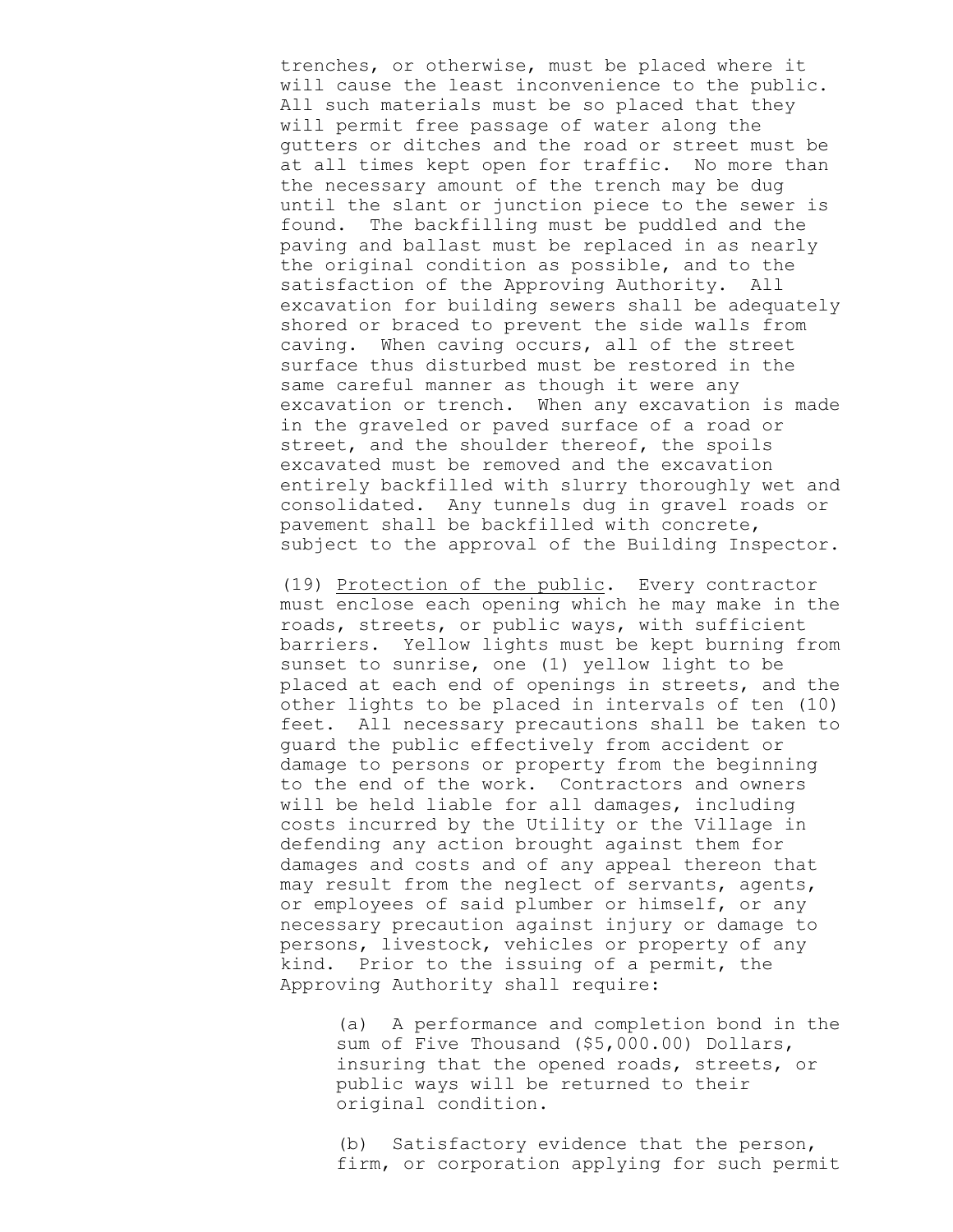carries public liability insurance in the sum of at least Two Hundred Fifty Thousand (\$250,000.00) Dollars, for injury to one (1) person and Five Hundred Thousand (\$500,000.00) Dollars, for one (1) accident.

(20) Location of sanitary connections. No person except a licensed plumber, as herein provided, shall be permitted to tap or make any connection with the general sewerage system or any part thereof. Such information as the Building Inspector or Engineer for the Utility may have with regard to the location of sewer junctions or slants will be furnished to plumbers, the Utility assuming no risk as to the accuracy of the same.

(d) Plumber's License. No person, firm or corporation shall carry on the business of plumbing or installation of plumbing or sewer connections or drain laying or do or perform any such work within the limits of the Village, until he, they or it, shall have first obtained the plumber's license prescribed by the State Division of Health, as required by law and as set forth in the Wisconsin State Plumbing Code a contained in the Wisconsin Administrative Code, and upon request shall exhibit the license to the Building Inspector.

(e) Inspection of Connection. The person making a connection to a public sewer shall notify the Building Inspector when the building sewer is ready for inspection and connection to the respective sewer system. The connection shall be inspected and approved by the Building Inspector prior to use of the building sewer.

7.62 AUDIT, NOTIFICATION AND RECORDS.

(a) Biennial Audit. The Utility shall review, at least every two (2) years, the wastewater contribution of its sewer users, the operation and maintenance expenses of the wastewater collection facilities, and the sewer service charge system. Based on this review, the Utility shall revise the sewer service charge system, if necessary, to accomplish the following:

> (1) Maintain a proportionate distribution of operation and maintenance expenses among sewer users based on the wastewater volume and pollutant loadings discharged by the users;

(2) Generate sufficient revenues to pay the operation and maintenance expenses of the wastewater collection facilities; and

(3) Apply excess revenues collected from a class of users to the operation and maintenance expenses attributable to that class of users for the next year and adjust the sewer service charge rates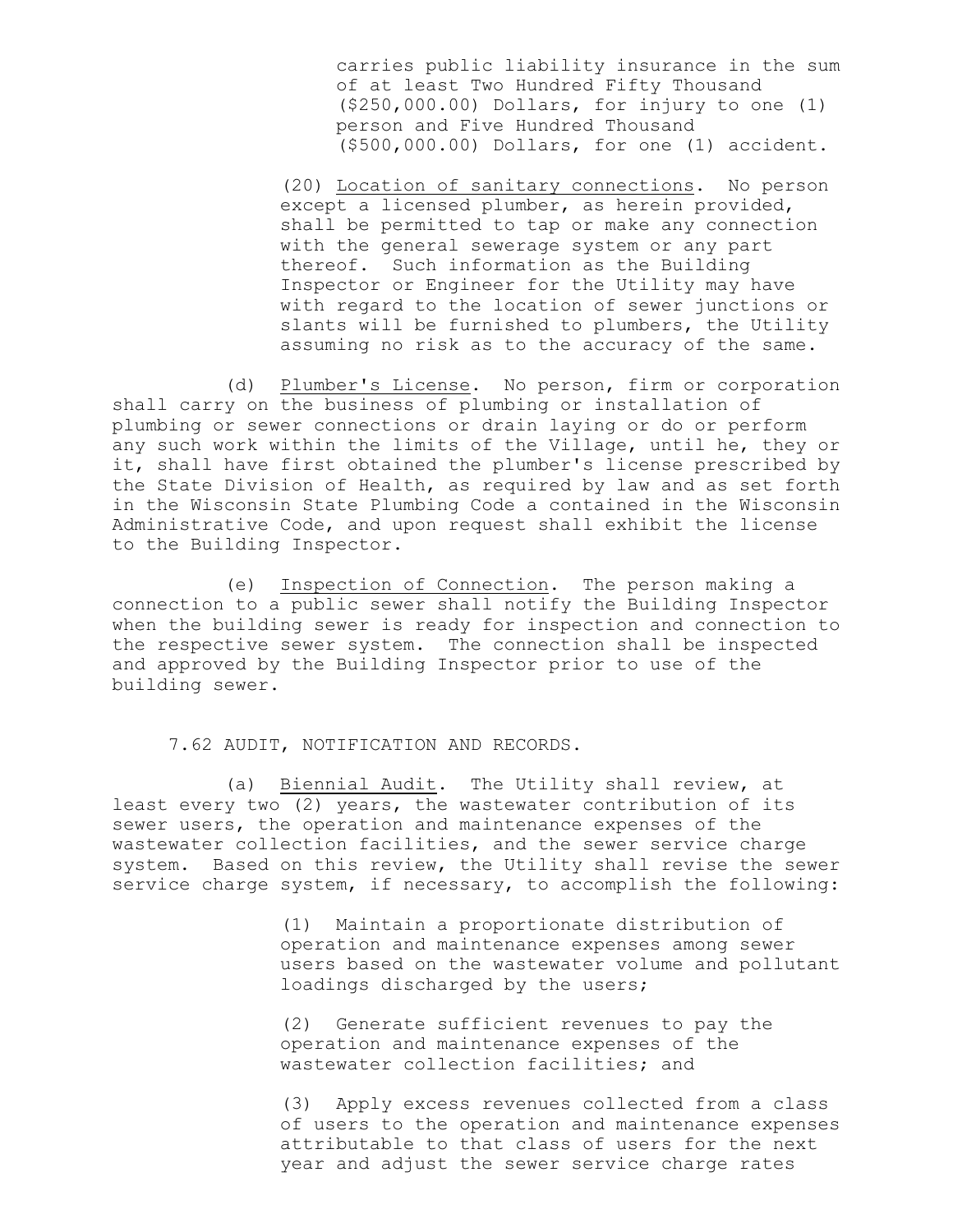#### accordingly.

(b) Annual Notification. The Utility shall, by detailed publication in a newspaper of general circulation, notify its sewer users annually about the sewer service charge rates. The notification shall show what portion of the rates are attributable to the operation and maintenance expenses, and the depreciation and return-on-investment costs of the wastewater collection facilities.

(c) Records. The Utility shall maintain records regarding wastewater flows and loadings, costs of the wastewater collection and treatment facilities, sampling programs, and other information which is necessary to document compliance with 40 CFR 35, Subpart E of the Clean Water Act.

7.63 LAND DEVELOPMENTS - SEWERS.

Subject to an initial review to determine the probable impact upon the contractual obligations of the village by virtue of the Agreement between the Village and the Town of Salem Sanitary District if applicable to the proposed development, the following procedure shall be adhered to when new land developments require publicly owned and operated sewer systems where such development is subject to the provisions of Chapter 38 of these ordinances (Land Division):

(a) The Municipality, upon written request and submittal of a preliminary development plan by the owner, will authorize the District's engineers to prepare a preliminary cost estimate of required utilities for the purpose of determining the amount of cash deposit required of the developer for additional engineering work.

(b) Upon deposit with the Utility of fifteen (15%) percent of the preliminary cost estimate by the owner, the Municipality will then authorize the District's engineers to prepare detailed plans and specifications for the required utilities. Upon completion of the plans and specifications, copies will be forwarded to all state approving agencies, the District and the owner.

(c) As a complete alternative to the provisions contained in subsections (a) and (b), above, the developer may utilize an engineer of the developer's choice for sewer system design in conformance with the provisions of Chapter 38 of these ordinances.

(d) Following approval of the plans, the Municipality shall authorize advertising the project for construction bids and shall receive such bids all in accordance with state statutes.

(e) Upon receipt of construction bids and the determination of the lowest responsible bidder, the District shall inform the owner of the amount of such bid and the name of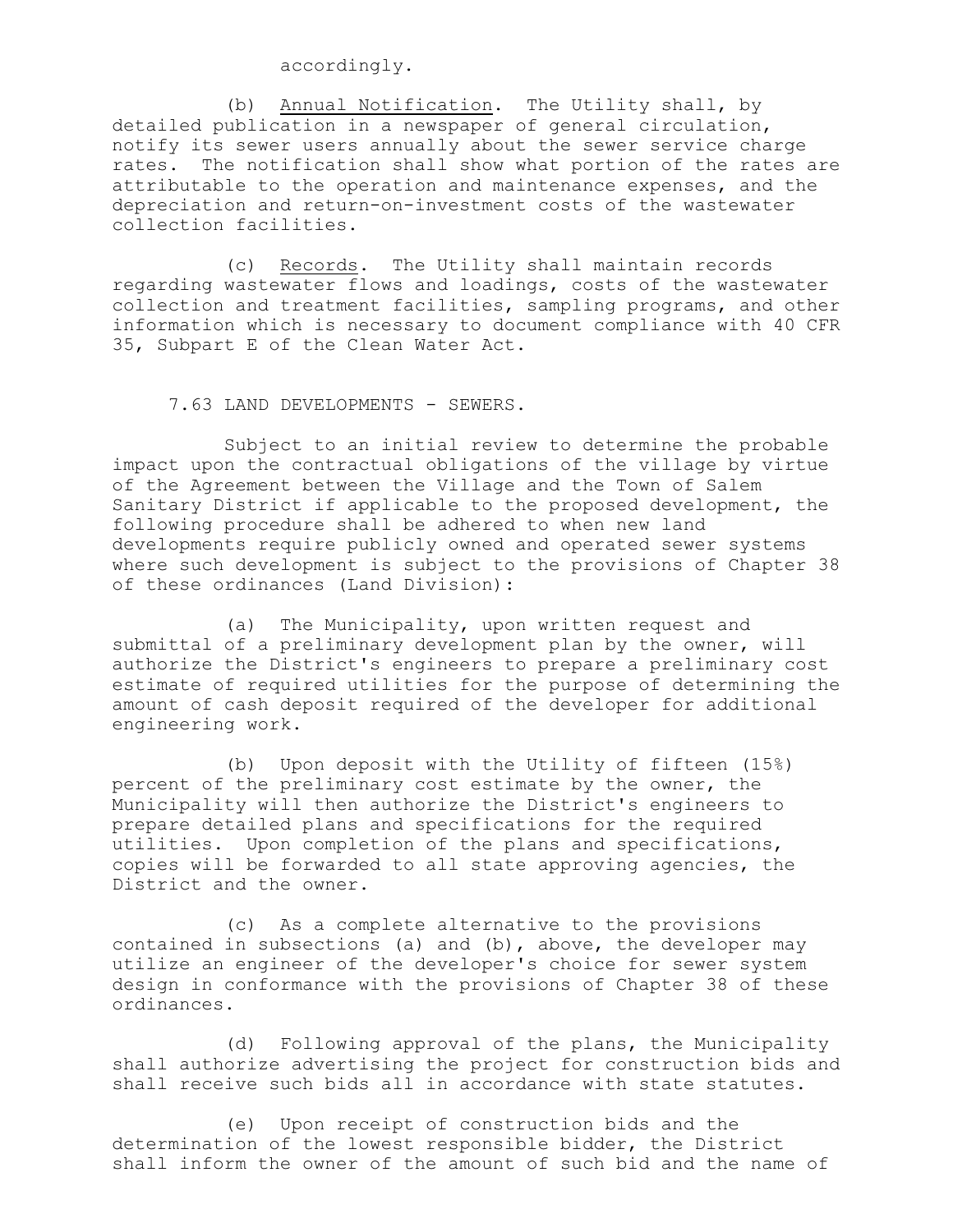the contractor to whom the contract shall be awarded should the project proceed. Should the owner determine that the cost of the proposed project is over that which he wishes to invest, all bids will be rejected, the contract will not be awarded, and the project canceled. All the costs incurred by the Utility for engineering, legal and administrative expenses up to this point will be deducted from the owner's fifteen (15%) percent deposit and any monies remaining shall be returned to the owner.

(f) If the owner elects to proceed with construction of the project, he shall deposit with the District, a total of one hundred twenty-five (125%) percent of the construction bid less that amount previously deposited for preparation of plans and specifications. This may be made in the form of a cash deposit or an irrevocable letter of credit acceptable to the Village Attorney, at the Approving Authority's option.

> (1) Following deposit of the necessary funds to cover construction of the project and all expenses to be incurred by the District, including engineering, legal, administrative and contingencies, the District shall then award the project to the lowest responsible bidder and enter into a contract with the successful contractor all in accordance with state statutes.

> (2) Upon completion of the construction project, the District shall take possession and ownership of the sewer lines and determine the final costs based on the "as built" quantities. Any monies remaining on deposit shall be returned to the owner. If sufficient funds for payment of all costs are not available from the deposited funds, the owner shall deposit the required additional amounts upon demand by the District.

7.64 NOTICE OF VIOLATION.

(a) Written Notice of Violations. Any person found to be violating any provision of this ordinance shall be declared a public nuisance and shall be served by the Utility with a written notice stating the nature of the violation and providing a reasonable time for the satisfactory correction thereof. The offender shall, within the period of time stated in such notice, permanently cease all violations.

(b) Abatement of Nuisance Without Notice. If the Utility determines that a public nuisance exists within the Utility and that there is great and immediate danger to the wastewater collection and treatment facilities or the public health, safety, peace, the Approving Authority may cause the same to be abated and charge the cost thereof to the owner, occupant or person causing, permitting or maintaining the nuisance as the case may be.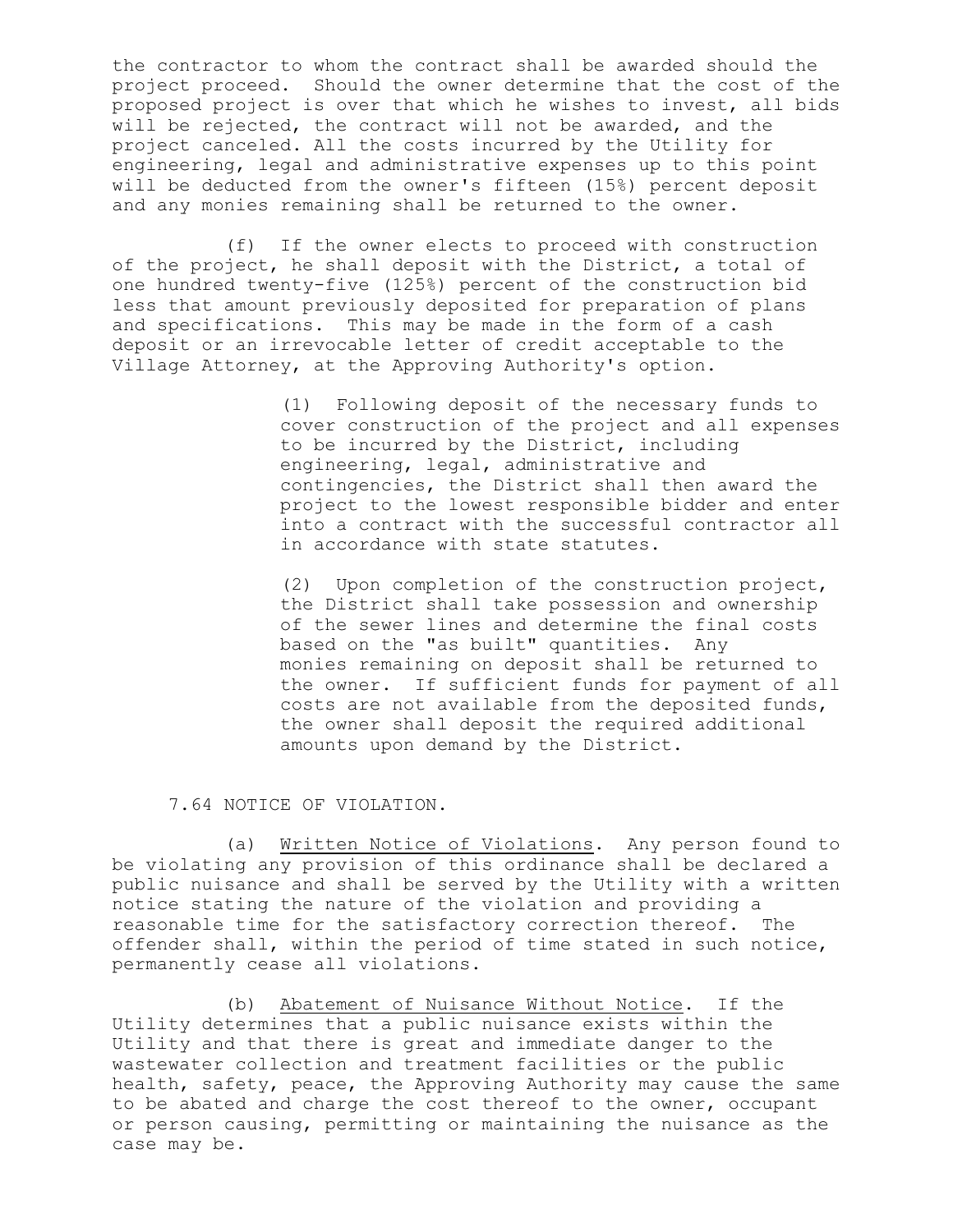(c) Discharge of Prohibited Wastewater. Any person who shall discharge, or cause to be discharged, into the collection system, prohibited wastewater, as defined in this ordinance, shall immediately orally notify the Approving Authority or the Building Inspector and shall advise of the date, time, place and cause of such prohibited discharge, the nature, volume and concentration and any corrective action taken. The oral notice shall be reduced to writing and submitted to the Utility within ten (10) days of the accidental discharge. In addition thereto, any person who shall be found responsible for allowing an unauthorized discharge into the sanitary sewer system, and which causes damage to the system or the treatment facility, shall in addition to any fine or forfeiture, be responsible for any damages to the collection system or treatment facility resulting from an unauthorized discharge into the sanitary sewer system.

(d) Septage Discharge Prohibited. No person shall, in any manner whatsoever, discharge any septic tank sludge, holding tank sewerage or leachates into any of the municipal sanitary sewer collection systems of the utility without the advance written permission of the Utility.

(e) Penalties for Violations. Any person who shall be convicted of any violation of this ordinance shall, forfeit not less than One Hundred (\$100.00) Dollars nor more than Five Hundred (\$500.00) Dollars, together with the costs of prosecution for the first violation and not less than Five Hundred (\$500.00) Dollars nor more than One Thousand (\$1,000.00) Dollars for conviction of a second violation of this ordinance within one (1) year of the first conviction. In default of payment of such forfeiture and costs, said violator shall be imprisoned in the county jail for a period not to exceed thirty (30) days. Each day in which any violation is continued beyond the aforesaid notice time limit shall be deemed a separate offense.

In addition to any fine or forfeiture, any person, corporation or other entity violating any provisions of this ordinance shall become liable to the Utility for any expense, loss or damage by reason of such violation.

#### 7.65 RULES FOR EXTENSIONS.

(a) Extensions to existing sewer mains shall be initiated by application in writing to the Village Administrator.

(b) By signing the application, the owner agrees to pay the proportionate share of the estimated cost of making such extension.

(c) When the Board shall have ordered the construction of any municipal sewer system extension, it shall become part of the sanitary sewer system, the cost of the improvement shall be assessed against the lots, parts of lots or parcels of land which front upon the proposed line of the sewer main and which are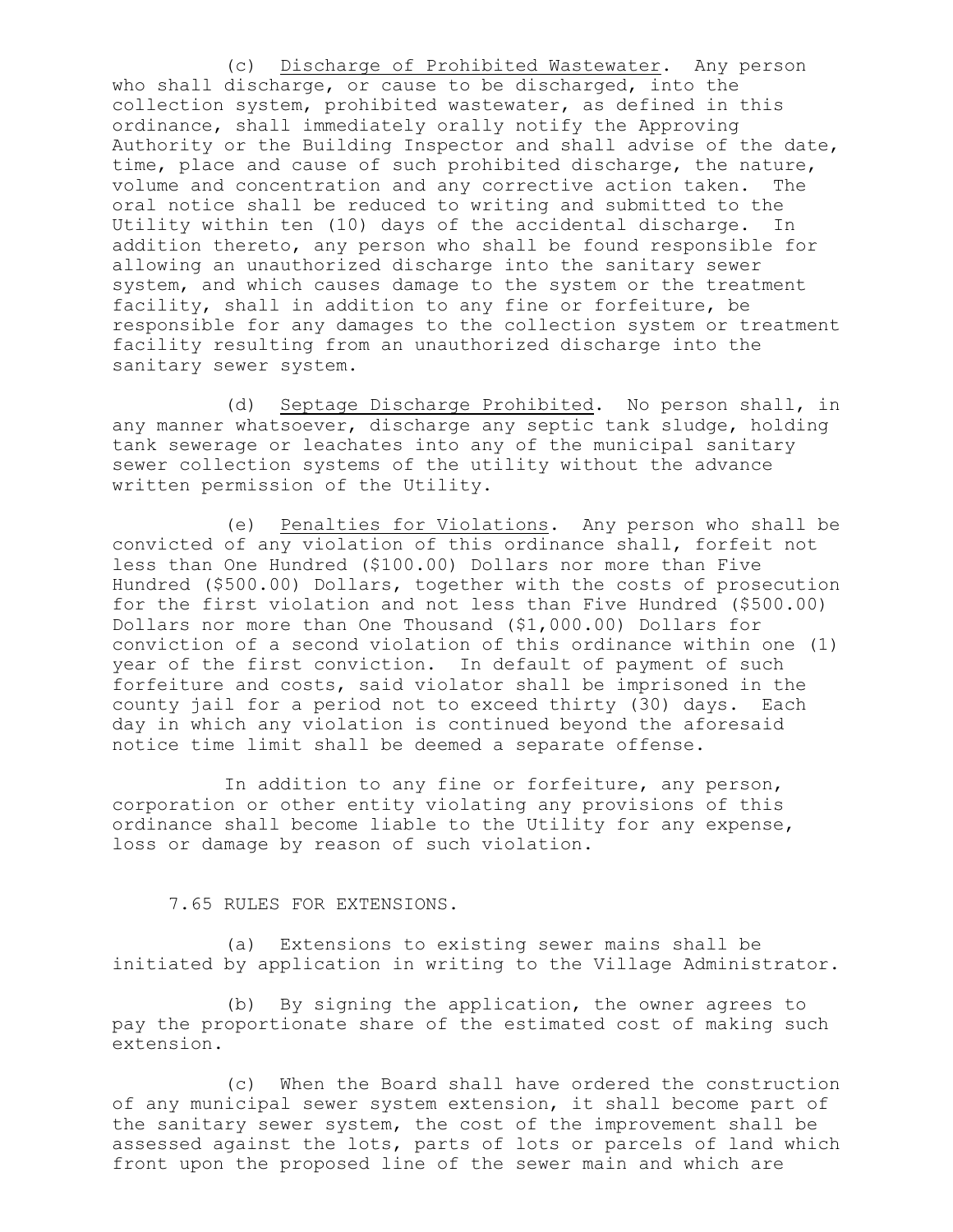specifically benefitted thereby. Special assessments for sewer mains shall be in accordance with the procedures under §66.0703, Wis. Stats.

(d) When the cost of a sewer main extension has been determined, following notice and public hearing, notices of special assessment shall be mailed to the abutting property owners at the address appearing in the application. Bills for such special assessments shall be mailed following completion of construction and acceptance of the sewer. If such assessments have not been paid by October 1 of the year in which rendered, the amount of such assessments shall be certified by the Village Clerk/Treasurer who shall charge the amounts on the tax rolls of the Village to the property described to be collected according to law for the collection of general taxes.

(e) The amount assessed against any property shall be computed on a front footage basis using the total cost of the improvement including the construction cost for the size of main required to adequately serve and benefit the property as determined by the Board, but in no case shall such main be less than eight (8") inches nor shall such main be larger than twelve (12") inches. The costs of engineering and legal services and any other item of direct or indirect cost which is attributed to the improvement, including the cost of that portion of the sewer main in intersections of streets and alleys, shall be included in computing the costs of the improvement.

(f) Where density of prospective customers does not warrant immediate assessment for the mains, extensions will be made on a customer financed basis. The Board will notify affected property owners of the impending deferred assessment and public hearing. Following the public hearing and appropriate Board action, all affected property owners will be notified of the deferred assessment as appropriate and become payable when the property is actually hooked up to the main or portions of the property benefitted by its hookup or connection thereto.

> (1) The cost of the extension, including street intersections will be determined and the total allocated to general service. This amount will then be divided by the total assessable frontage of the project.

(2) As additional customers are connected to a sewer main that was originally paid for by customer contributions and not previously assessed, the Board will require a contribution from each new customer. The assessment rate shall be calculated using current prices for whatever size main is installed. This amount shall then be refunded pro rata to all customers along the extension whose remaining contribution exceeds what would have been assessed under subs. (c) and (e). The Board may make an assessment on the basis of area benefitted by the main extension.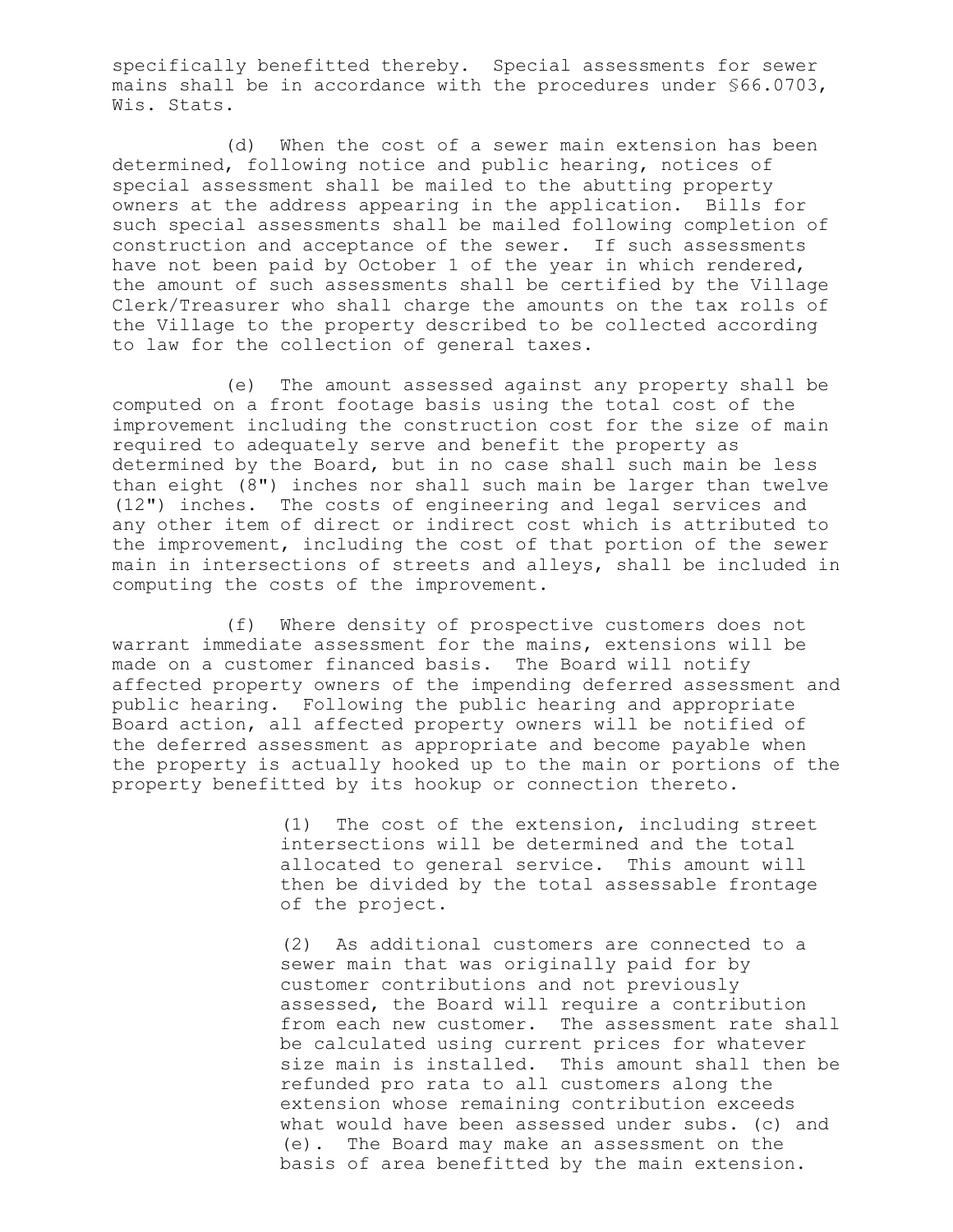(3) When extension of a customer-financed main is required to serve a new customer, the new extension will be considered as an entirely new project without refunds or other contribution connected with the original extension.

(g) When customers connect to sewer mains constructed at the expense of the Utility, there will be an assessment based on a front foot cost or as may be determined by the Village Board on a per lot basis for mains benefitting the parcel.

(h) When the Board extends sewer mains for new customers on the basis of subs. (c), (e) and (f) above, the Approving Authority shall determine the required main size.

(i) Nothing herein shall prevent the Board from entering into a development agreement with the owner of a benefitted parcel or parcels which may provide, among other things, for a different method of calculation or imposition of special assessments for the extension of sewer services to such benefitted parcel or parcels including, but not limited to, provisions for oversizing of mains, deferral of assessments and the posting of security to insure future performance.

7.66 DEFERMENT OF SPECIAL ASSESSMENTS–A-1 AGRICULTURAL PROPERTY.

Whenever the Village or one of its Utilities shall cause to be constructed a water or sanitary sewer main or appurtenances thereto in any highway, street, or right-of-way within the Village fronting property which is zoned A-1 "agricultural", the special assessment therefore will be deferred until such time as the property is rezoned to other than A-1 "agricultural" zoning, unless a sewer connection is made to a single-family dwelling or other building located on such property, in which case the deferment shall extend to all but the first two hundred (200') feet of such parcel. Two hundred (200') feet of such otherwise deferred parcel shall be subject to a current assessment consistent with the terms and conditions of similarly assessed property for such project. Should the A-1 "agricultural" parcel of real estate be split into smaller parcels and/or rezoned for other uses, any deferred special assessment shall immediately become due and payable, upon the terms provided for in such final resolution levying special assessments, upon the effective date of such rezoning or land division.

## 7.67 SEWER SYSTEM FACILITIES.

Public sewer system facilities shall be required for land divisions located within the sewer service area. The divider shall be responsible for the sewerage facilities, to make adequate sewer service available to each lot within the land division. The divider shall make provision for adequate sewer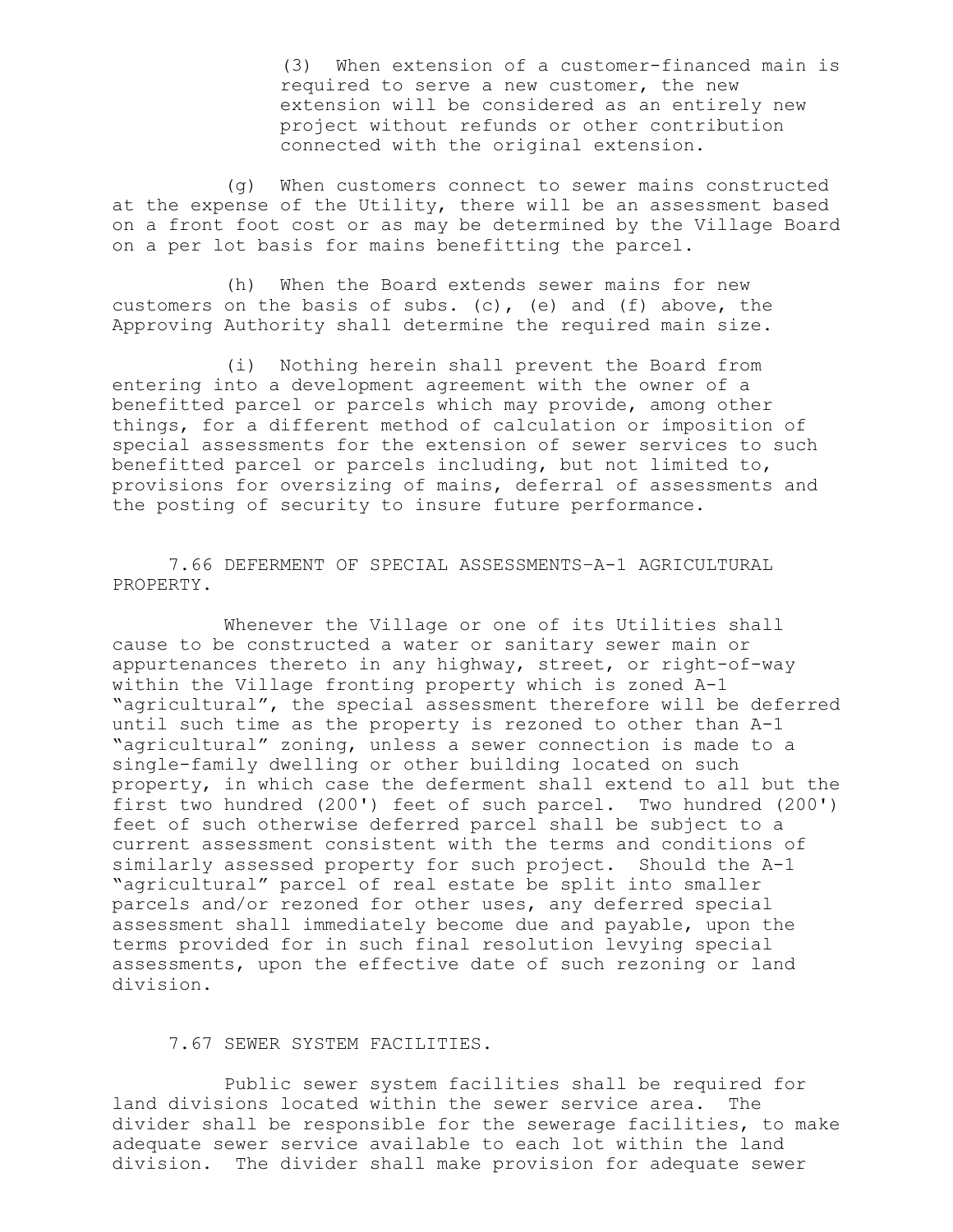systems as required by the Utility in accordance with the standards of the Wisconsin Department of Natural Resources.

(a) The size, type, design, location and manner of installation of all public sewer mains and related sewer system facilities required or proposed to be constructed shall be in accordance with plans and specifications approved by the Commission, DNR and the "Standard Specifications for Sewer and Water Construction in Wisconsin".

(b) The divider shall bear the cost of installing all sewer mains, and sewer system appurtenances within the proposed land division except for the added material costs of installing oversized sewer mains greater than twelve (12") inches in diameter which are necessary to serve areas lying outside of the proposed land division. The divider shall bear the cost of installing all boundary sewer mains which are determined necessary by the Utility. The Utility shall reimburse the divider for the reasonable material costs of the required oversizing.

(c) Installation of all sewer system facilities shall be completed within the first twelve (12) month period following the last required approval of the final plat or certified survey map, unless the Village Board expressly waives or modifies this requirement for good cause shown and/or by written Developer's Agreement between the Developer, the Village and the Utilities.

7.68 APPEALS.

(a) Procedures. Any user, permit applicant or permit holder affected by any decision, action or determination, including cease and desist orders made by an Administrator interpreting or implementing the provision of this ordinance or in any permit issued herein, may file with the Village Administrator a written request for reconsideration within ten (10) days of the date of such decision, action or determination, setting forth in detail the facts supporting the user's request for reconsideration. The Village Administrator shall render a decision on the request for reconsideration to the user, permit applicant or permit holder in writing within fifteen (15) days of receipt of request. If the ruling on the request for reconsideration is unsatisfactory, the person requesting reconsideration may, within ten (10) days after notification of the action, file a written appeal with the Board of Commissioners for the Utility.

(b) Appeal Fee. A fee of One Hundred (\$100.00) Dollars shall accompany any appeal to the Board of Commissioners for their ruling. This fee may be refunded if the appeal is sustained in favor of the appellant.

(c) Appeal Hearing. The written appeal shall be heard by the Board of Commissioners within thirty (30) days from the date of filing. The Board shall make a final ruling on the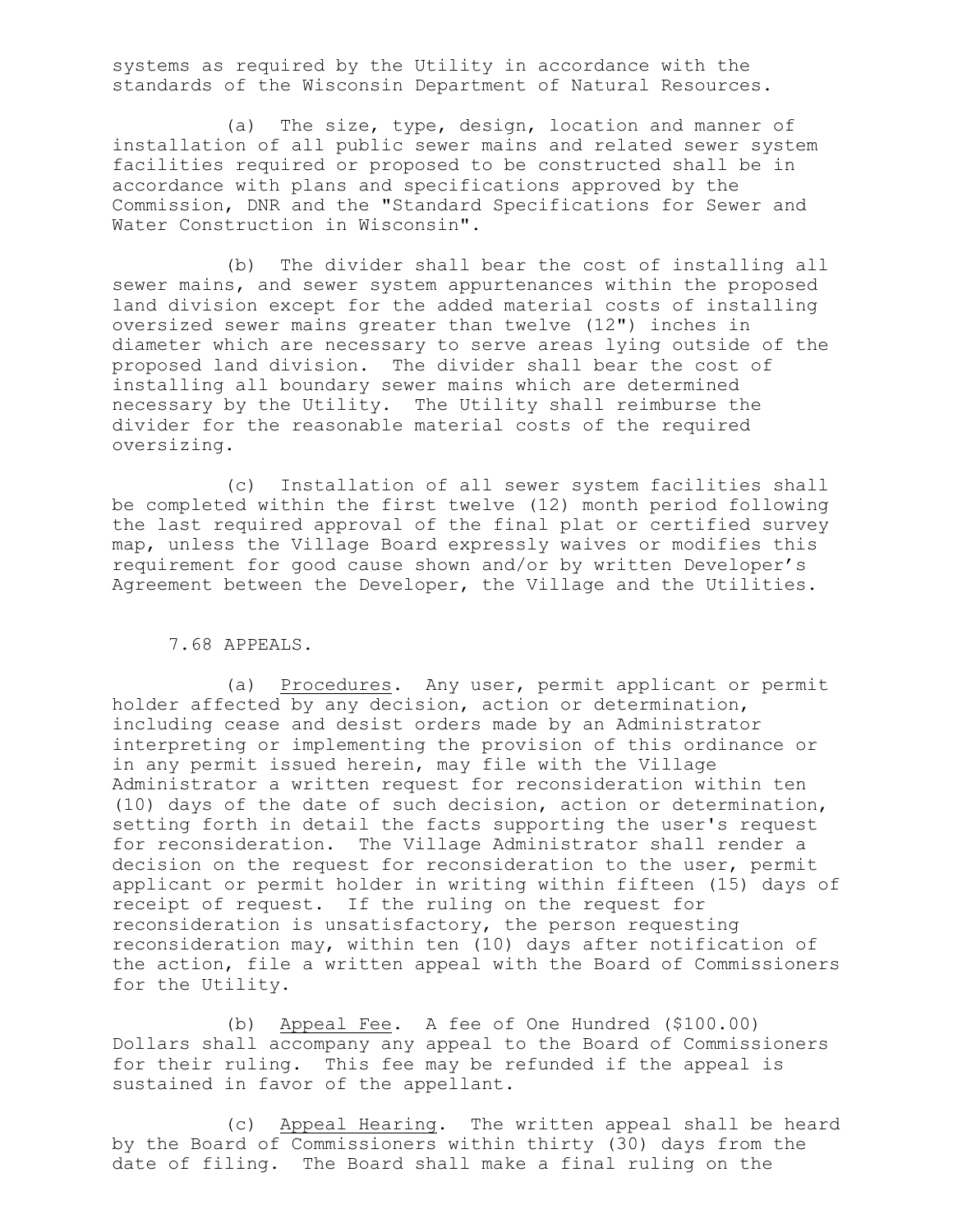appeal within ten (10) days from the date of hearing.

7.69 CONFLICTING ORDINANCES REPEALED.

(a) Ordinances Repealed. All ordinances or provisions thereof of the Village of Paddock Lake relating to sewer use, industrial wastewater discharges, sewer connections and constructions which are in conflict or inconsistent with this ordinance are hereby repealed.

(b) Separability Clause. Any section, clause, sentence or provision of this ordinance which shall be declared invalid, shall not affect the validity of any other section, clause, sentence or provision of this ordinance which can be given effect without such invalid part or parts.